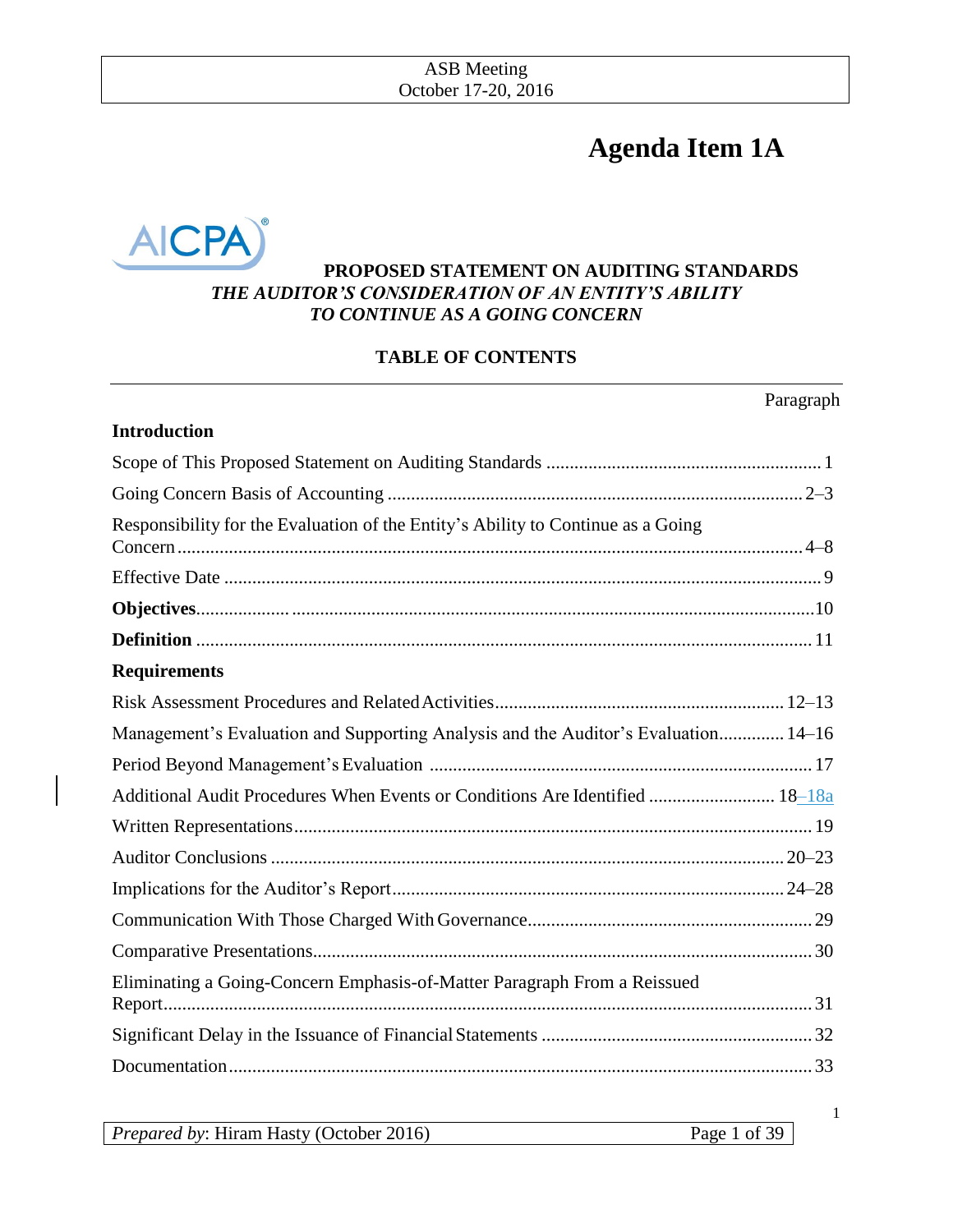# **Application and Other Explanatory Material**

| Responsibility for the Evaluation of the Entity's Ability to Continue as a Going                                                                         |  |
|----------------------------------------------------------------------------------------------------------------------------------------------------------|--|
|                                                                                                                                                          |  |
|                                                                                                                                                          |  |
| Management's Evaluation and Supporting Analysis and the Auditor's Evaluation A16–A21                                                                     |  |
|                                                                                                                                                          |  |
| Additional Audit Procedures When Events or Conditions Are Identified  A24–A27                                                                            |  |
|                                                                                                                                                          |  |
|                                                                                                                                                          |  |
|                                                                                                                                                          |  |
|                                                                                                                                                          |  |
| Eliminating a Going-Concern Emphasis-of-Matter Paragraph From a Reissued                                                                                 |  |
|                                                                                                                                                          |  |
| <b>Appendix-Amendments to Various Sections in Statement on Auditing</b><br><b>Standards No. 122, Statements on Auditing Standards: Clarification and</b> |  |
|                                                                                                                                                          |  |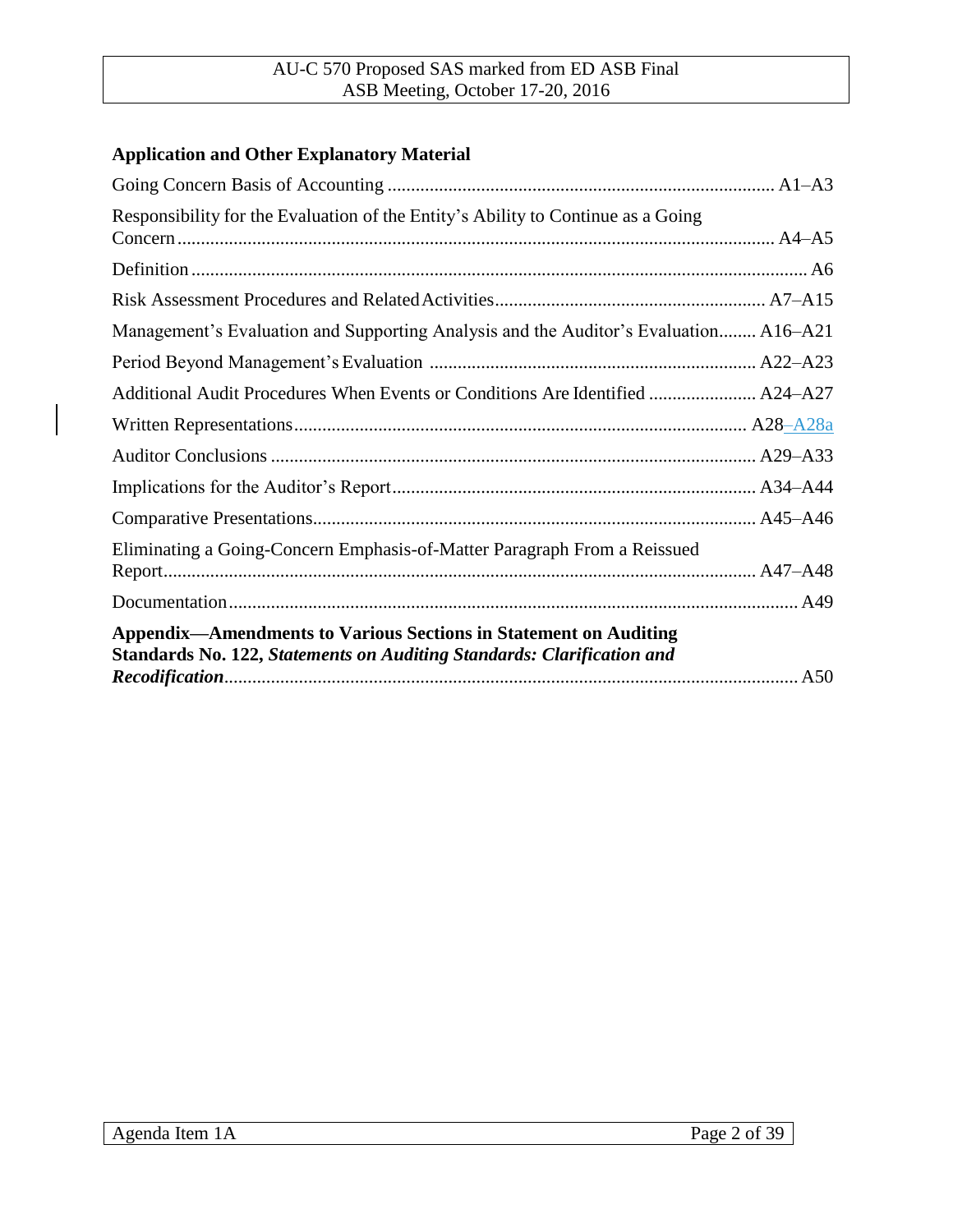# **Proposed Statement on Auditing Standards** *The Auditor's Consideration of an Entity's Ability to Continue as a Going Concern*

# **Introduction**

#### **Scope of This Statement on Auditing Standards**

**1.** This Statement on Auditing Standards (SAS) addresses the auditor's responsibilities in the audit of financial statements relating to the entity's ability to continue as a going concern and the implications for the auditor's report. These responsibilities exist even if the financial reporting framework used in the preparation of the financial statements does not include an explicit requirement for management to make a specific evaluation of the entity's ability to continue as a going concern.

#### **Going Concern Basis ofAccounting**

<span id="page-2-0"></span>**2.** Under the going concern basis of accounting, the financial statements are prepared on the assumption that the entity is a going concern and will continue its operations for a reasonable period of time. (Ref: par. [A1A1A1\)](#page-11-0).

<span id="page-2-1"></span>**3.** A complete set of general purpose financial statements is prepared using the going concern basis of accounting, unless the liquidation basis of accounting is appropriate. Special purpose financial statements may or may not be prepared in accordance with a financial reporting framework for which the going concern basis of accounting is applicable (for example, the going concern basis of accounting is not applicable for financial statements prepared on the cash basis of accounting, but is applicable to financial statements prepared in accordance with the AICPA's Financial Reporting Framework for Small- and Medium-Sized Entities). (Ref: par. [A1–](#page-11-0)[A3\)](#page-11-1)

#### **Responsibility for the Evaluation of the Entity's Ability to Continue as a Going Concern**

#### *When Management Is Required to Make a Specific Evaluation Under the Financial Reporting Framework*

<span id="page-2-2"></span>**4.** Some financial reporting frameworks explicitly require management to evaluate the entity's ability to continue as a going concern for a reasonable period of time  $\theta$ -and provide disclosures related to the entity's ability to continue as a going concern. For example, the FASB standards require management to evaluate whether there are conditions and events, considered in the aggregate, that raise substantial doubt about an entity's ability to continue as a going concern within one year after the date the financial statements are issued (or within one year after the date the financial statements are available to be issued when applicable).<sup>1</sup> Similarly, GASB statements require financial statement preparers to evaluate whether there is substantial doubt about a governmental entity's ability to continue as a going concern for 12 months beyond the financial

<sup>&</sup>lt;sup>1</sup> "Pending Content" in FASB *Accounting Standards Codification* (ASC) 205-40-50-1.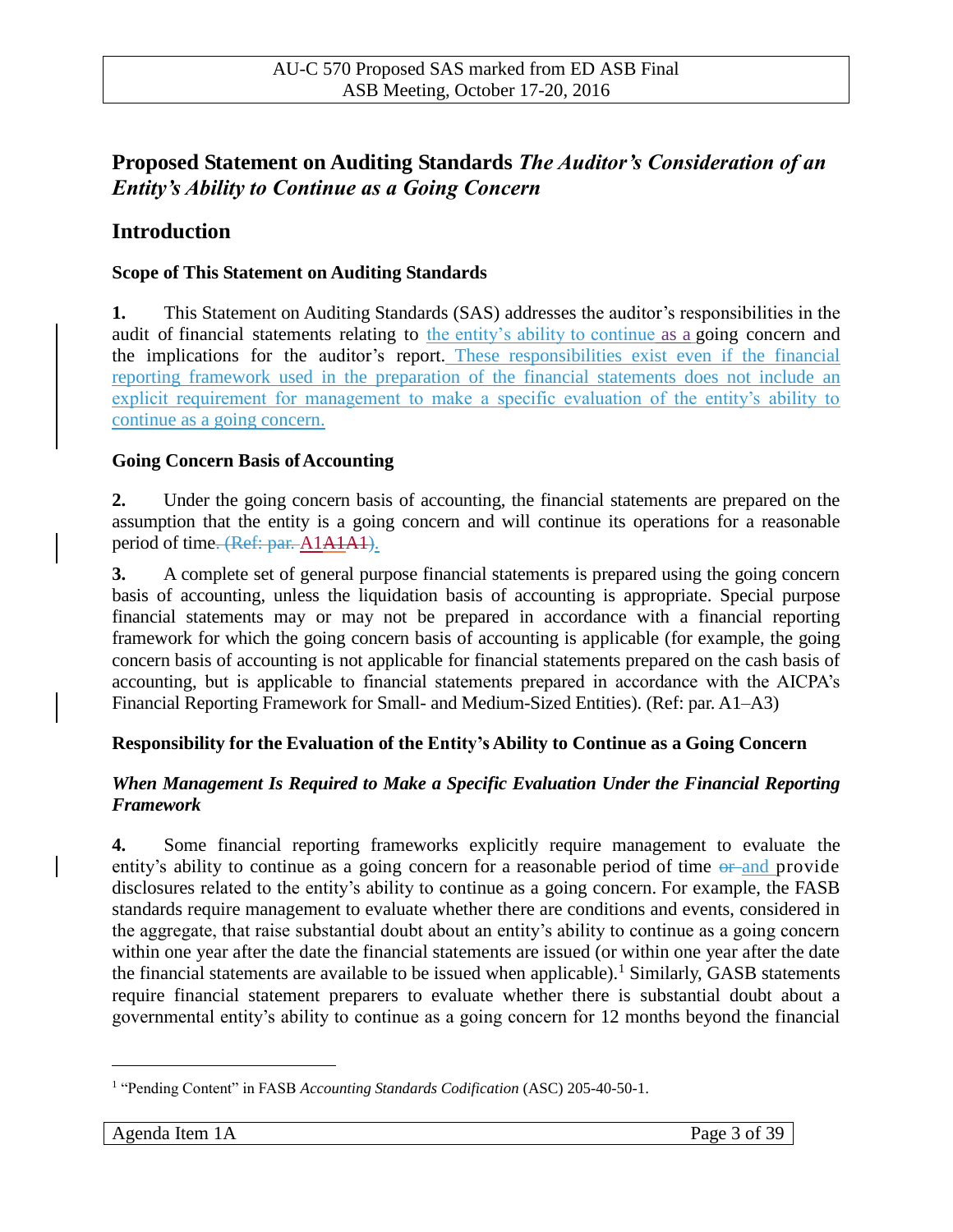statement date. GASB statements further require that if information is currently known to the governmental entity that may raise substantial doubt shortly thereafter (for example, within an additional 3 months), such information also should be considered.<sup>2</sup> Law or regulation may also set forth requirements regarding management's responsibility to evaluate the entity's ability to continue as a going concern for a defined period of time and related financial statement disclosures. (Ref: par. [A4\)](#page-12-0)

<span id="page-3-0"></span>**5.** Management's evaluation of the entity's ability to continue as a going concern for a reasonable period of time involves making a judgment, at a particular point in time, about inherently uncertain future outcomes of conditions or events. The following factors are relevant to that judgment:

- *a.* The degree of uncertainty associated with the outcome of a condition or event increases significantly the further into the future a condition or event or the outcome occurs. For that reason, most financial reporting frameworks that require an explicit management evaluation specify the period for which management is required to take into account all available information.
- *b.* The size and complexity of the entity, the nature and condition of its business, and the degree to which it is affected by external factors affect the judgment regarding the outcome of conditions or events.
- *c.* Any judgment about the future is based on conditions or events that are known and reasonably knowable at the date that the financial statements are issued (or at the date that the financial statements are available to be issued). Reasonably knowable refers to the notion that an entity should make a reasonable effort to identify conditions and events that it may not readily know, but would be able to identify without undue cost and effort. Subsequent events may result in outcomes that are inconsistent with judgments that were reasonable at the time they were made. (Ref: par[. A5\)](#page-12-1)

#### *When Management Is Not Required to Make a Specific Evaluation Under the Financial Reporting Framework*

**6.** Other financial reporting frameworks may not have no have a n explicit requirement for management to evaluate the entity's ability to continue as a going concern for a reasonable period of time. Nevertheless, when the going concern basis of accounting is a fundamental principle in the preparation of financial statements as discussed in paragraph [2,](#page-2-0) the preparation of the financial statements requires management to evaluate the entity's ability to continue as a going concern for a reasonable period of time is an important consideration in the preparation of the financial statementseven if the financial reporting framework does not include an explicit requirement to do so.

#### *Responsibilities of the Auditor*

<sup>2</sup> Paragraph 16 of GASB Statement No. 56, *Codification of Accounting and Financial Reporting Guidance Contained in the AICPA Statements on Auditing Standards*.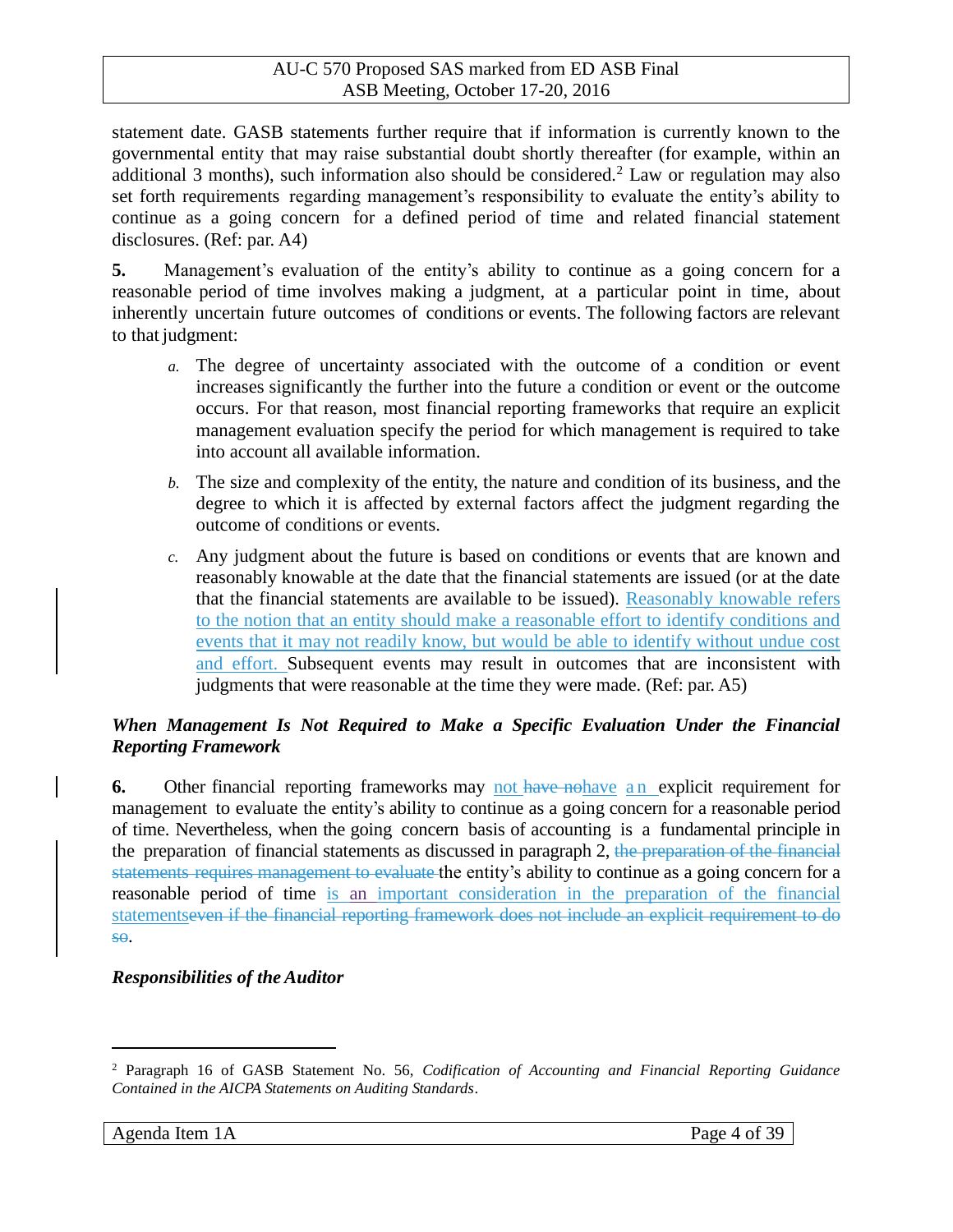- **7.** Left blank. The auditor's responsibilities are as follows:
	- *a.* To obtain sufficient appropriate audit evidence regarding and conclude on the appropriateness of management's use of the going concern basis of accounting in the preparation of the financial statements
	- *b.* To conclude, based on the audit evidence obtained, whether there are conditions or events, considered in the aggregate, that raise substantial doubt about an entity's ability to continue as a going concern for a reasonable period of time exists.

These responsibilities exist even if the financial reporting framework used in the preparation of the financial statements does not include an explicit requirement for management to make a specific evaluation of the entity's ability to continue as a going concern.

**8.** However, as described in AU-C section 200, *Overall Objectives of the Independent Auditor and the Conduct of an Audit in Accordance With Generally Accepted Auditing*  Standards,<sup>3</sup> the potential effects of inherent limitations on the auditor's ability to detect material misstatements are greater for future events or conditions, considered in the aggregate, that raise substantial doubt about the entity's ability to continue as a going concern for a reasonable period of time. The auditor cannot predict such future conditions or events. Accordingly, the absence of any reference to substantial doubt about the entity's ability to continue as a going concern for a reasonable period of time in an auditor's report cannot be viewed as a guarantee of the entity's ability to continue as a going concern for a reasonable period of time.

#### **Effective Date**

**9.** If adopted, this SAS will be effective for audits of financial statements for periods ending on or after December 15, 2017.

# **Objectives**

**10.** The objectives of the auditor are as follows:

- *a.* To obtain sufficient appropriate audit evidence regarding and to conclude on the appropriateness of management's use of the going concern basis of accounting in the preparation of the financial statements
- *b.* To conclude, based on the audit evidence obtained, whether there are conditions or events, considered in the aggregate, that raise substantial doubt about an entity's ability to continue as a going concern for a reasonable period of time exists
- *c.* To evaluate the possible financial statement effects, including the adequacy of

<sup>3</sup> Paragraphs .A49–.A50 of AU-C section 200, *Overall Objectives of the Independent Auditor and the Conduct of an Audit in Accordance With Generally Accepted Auditing Standards*.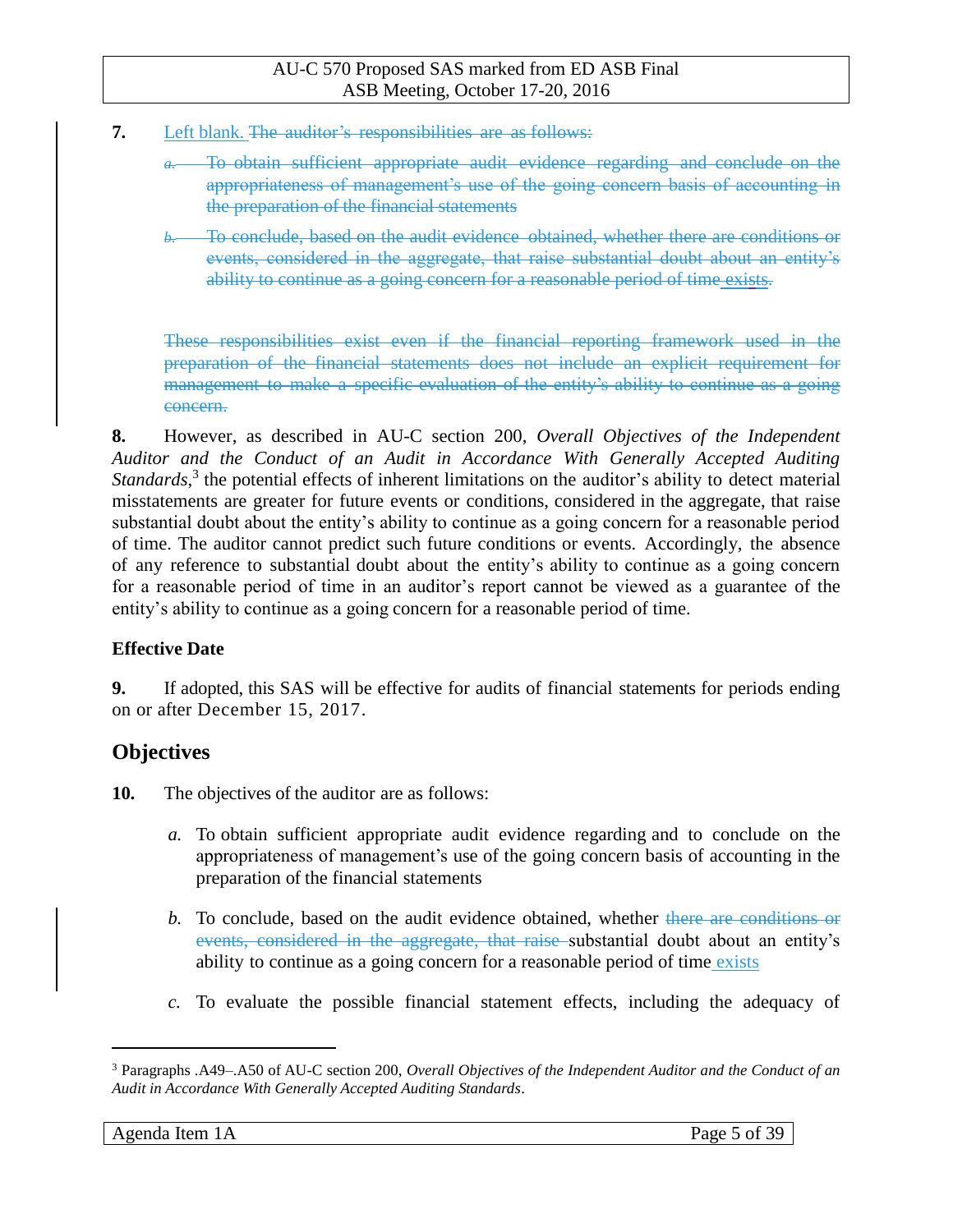disclosure regarding the entity's ability to continue as a going concern for a reasonable period of time

*d.* To report in accordance with this SAS

# **Definition**

<span id="page-5-0"></span>**11.** For purposes of this SAS, the following term has the meaning attributed as follows:

**Reasonable period of time.** The period of time required by the applicable financial reporting framework or if no such requirement exists, one year from the date the financial statements are issued or are available to be issued. (Ref: par[. A6\)](#page-13-0)

# **Requirements**

#### **Risk Assessment Procedures and RelatedActivities**

#### *Conditions or Events That Raise Substantial Doubt About an Entity's Ability to Continue as a Going Concern*

<span id="page-5-1"></span>**12.** When performing risk assessment procedures as required by AU-C section 315, *Understanding the Entity and Its Environment and Assessing the Risks of Material*  Misstatement,<sup>4</sup> the auditor should consider whether there are conditions or events, considered in the aggregate that raise substantial doubt about an entity's ability to continue as a going concern for a reasonable period of time. In doing so, the auditor should determine whether management has already performed a preliminary evaluation of whether there are such conditions or events exists that raise substantial doubt about an entity's ability to continue as a going concern for a reasonable period of time: (Ref: par [A7](#page-13-1)[–A14\)](#page-16-0)

- *a.* If such an evaluation has been performed, the auditor should discuss the evaluation with management and determine whether management has identified conditions or events that raise substantial doubt about an entity's ability to continue as a going concern for a reasonable period of time and, if so, understand management's plans to address them.
- *b.* If such an evaluation has not yet been performed, the auditor should discuss with management the basis for the intended use of the going concern basis of accounting and inquire of management whether conditions or events exist that raise substantial doubt about an entity's ability to continue as a going concern for a reasonable period of time.

#### *Remaining Alert Throughout the Audit for Audit Evidence About Conditions or Events*

Agenda Item 1A Page 6 of 39

<sup>4</sup> Paragraph .05 of AU-C section 315, *Understanding the Entity and Its Environment and Assessing the Risks of Material Misstatement*.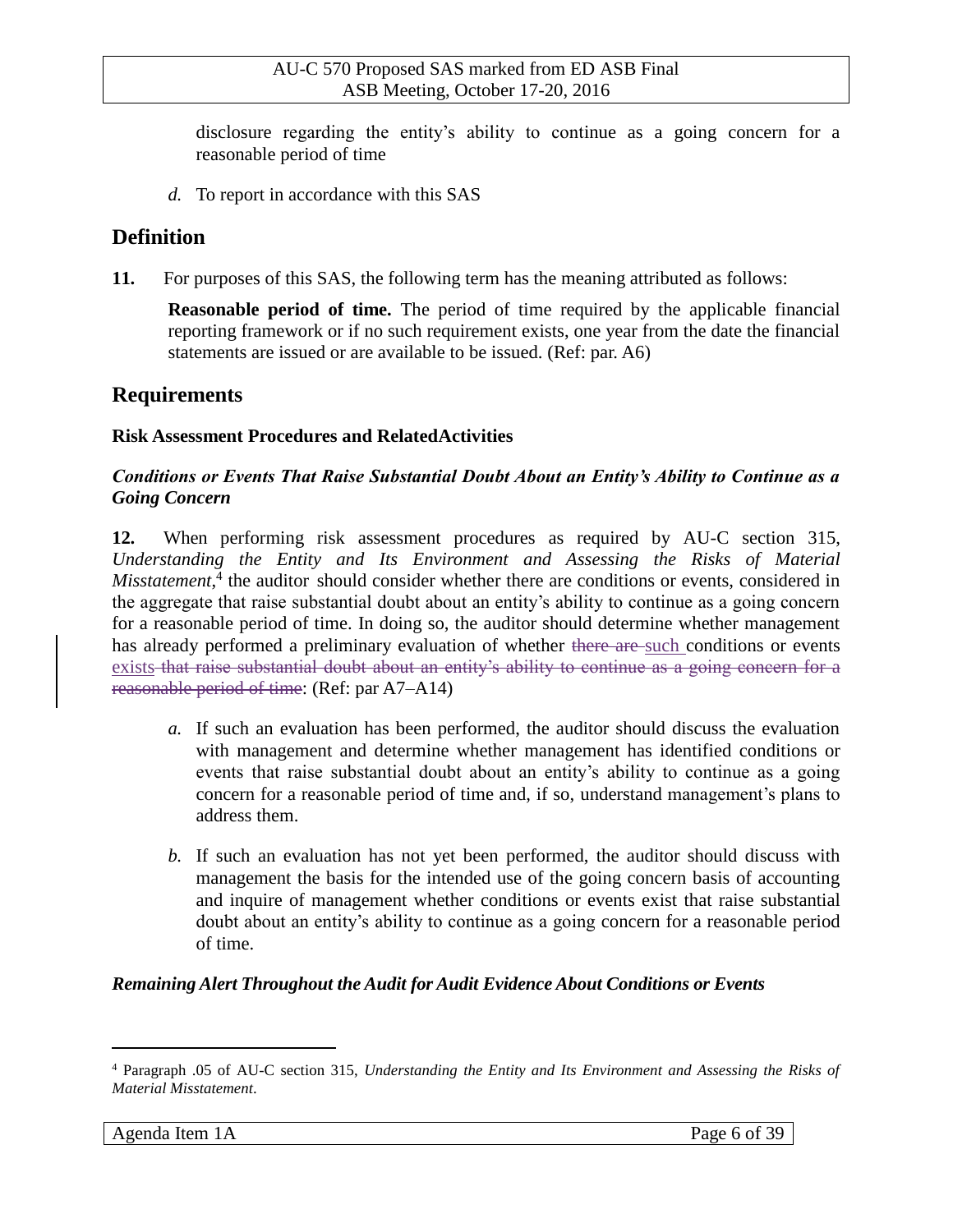<span id="page-6-1"></span>**13.** The auditor should remain alert throughout the audit for audit evidence of conditions or events that raise substantial doubt about an entity's ability to continue as a going concern for a reasonable period of time. (Ref: par[.A15\)](#page-16-1)

#### **Management's Evaluation and Supporting Analysis and the Auditor's Evaluation**

<span id="page-6-2"></span>**14.** The auditor's evaluation should:

- *a.* evaluate assess management's evaluation of whether there are conditions or events considered in the aggregate, that raise substantial doubt about an entity's ability to continue as a going concern for a reasonable period of time. (Ref: par. [A16–](#page-17-0)[A21\)](#page-18-0)
- <span id="page-6-3"></span>*b.* The auditor's evaluation should cover the same period as that used by management in its evaluation as required by the applicable financial reporting framework.
- *c.* The auditor should consider whether management's evaluation includes all relevant information of which the auditor is aware as a result of the audit.

**15.** Left Blank

#### **14.16.** Left Blank

#### **Period Beyond Management's Evaluation**

<span id="page-6-4"></span>**15.17.** The auditor should inquire of management regarding its knowledge of conditions or events beyond the period of management's evaluation that raise substantial doubt about the entity's ability to continue as a going concern. (Ref: par. [A20,](#page-18-1) [A22–](#page-18-2)A23)

#### **Additional Audit Procedures When Events or Conditions Are Identified**

<span id="page-6-0"></span>**16.18.** The auditor should obtain sufficient appropriate audit evidence to determine whether the conditions and events identified, considered in the aggregate, raise substantial doubt about an entity's ability to continue as a going concern for a reasonable period of time by performing additional audit procedures, including consideration of mitigating factors. These procedures should include the following: (Ref: par. [A25\)](#page-19-0)

- *a.* Requesting management to make an evaluation when management has not yet performed an evaluation
- *b.* Evaluating management's plans in relation to its going concern evaluation, with regard to whether it is probable that (Ref: par. [A26\)](#page-20-0)
	- i. management's plans will be effectively implemented and
	- ii. the plans will mitigate the relevant conditions or events that raise substantial doubt about the entity's ability to continue as a going concern for a reasonable period of time
- *c.* When the entity has prepared a cash flow forecast, and analysis of the forecast is a significant factor in considering the future outcome of conditions or events in the evaluation of management's plans for future actions, (Ref: par[.A27–](#page-20-1)A26a)

i. evaluating the reliability of the underlying data generated to prepare the forecast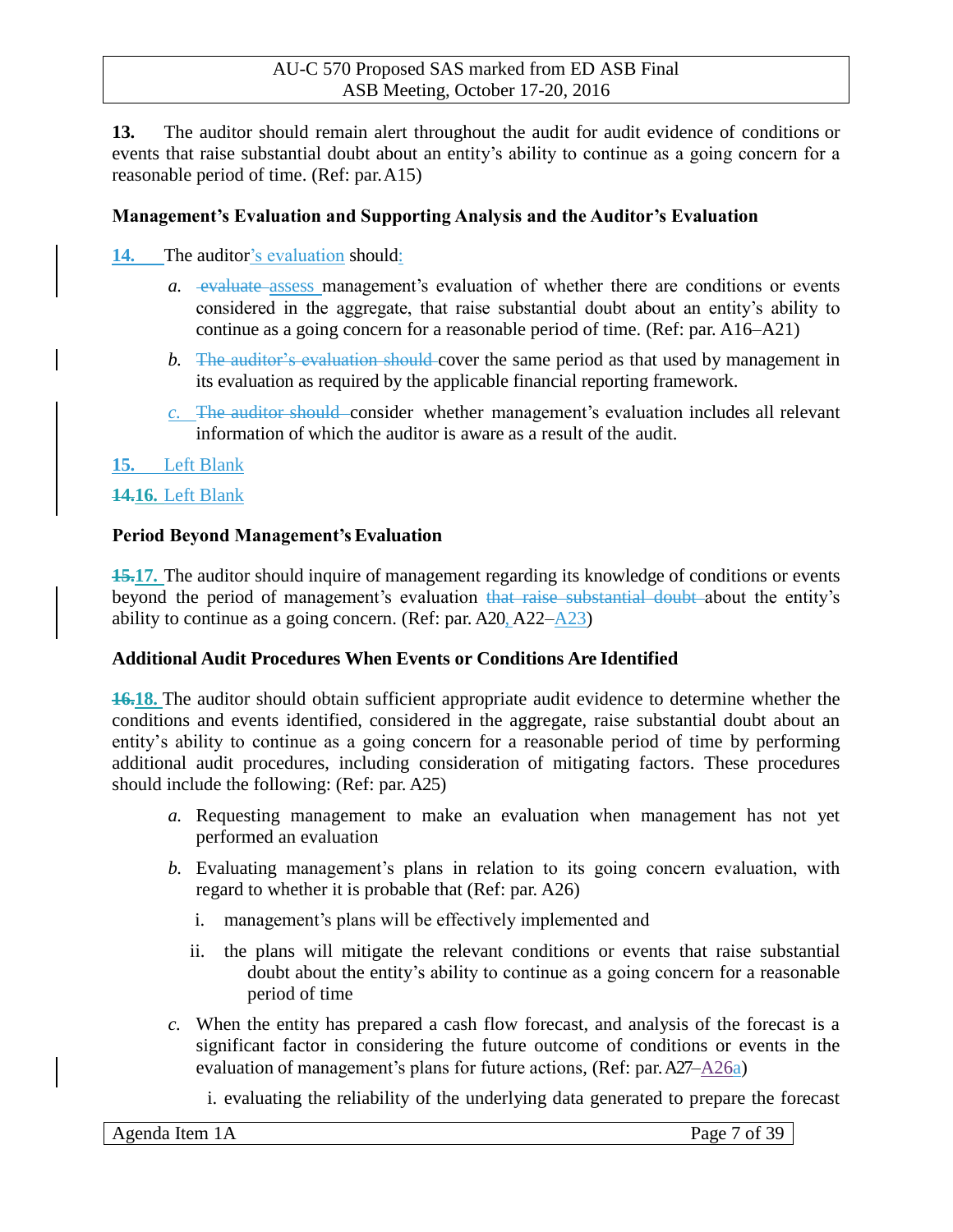and

- ii. determining whether there is adequate support for the assumptions underlying the forecast, including considering contradictory audit evidence
- *d.* Considering whether any additional facts or information have become available since the date on which management made its evaluation

**18a.** When management's assumptions include continued support by third parties or the entity's owner-manager, whether through the subordination of loans, commitments to maintain or provide additional funding, or guarantees, and such support is essential in evaluating the conditions or events that raised substantial doubt about an entity's ability to continue as a going concern for a reasonable period of time, the auditor should request a written confirmation (including of terms and conditions) from those parties and obtain evidence of their ability to provide such support. (Ref: par. A21, A26b-A26g)

#### **Written Representations**

<span id="page-7-0"></span>**17.19.** If the auditor believes, before consideration of management's plans pursuant to paragraph [18,](#page-6-0) that substantial doubt exists about the entity's ability to continue as a going concern for a reasonable period of time, the auditor should request the following written representations from management: (Ref: par. [A29–](#page-22-0)A28a)

- *a.* Its Regarding its plans that are intended to mitigate the adverse effects of conditions or events that indicate there is substantial doubt about the entity's ability to continue as a going concern for a reasonable period of time, and the probability that those plans can be effectively implemented
- *b.* That the financial statements disclose all the matters of which management is aware that are relevant to the entity's ability to continue as a going concern for a reasonable period of time, including principal conditions or events and management's plans

#### **Auditor Conclusions**

#### *Use of the Going Concern Basis of Accounting*

**18.20.** The auditor should evaluate whether sufficient appropriate audit evidence has been obtained and conclude on the appropriateness of management's use of the going concern basis of accounting in the preparation of the financial statements.

#### *Substantial Doubt About the Entity's Ability to Continue as a Going Concern*

<span id="page-7-1"></span>**19.21.** Based on the audit evidence obtained, the auditor should conclude whether, in the auditor's judgment, there are conditions or events, considered in the aggregate, that raise substantial doubt about an entity's ability to continue as a going concern for a reasonable period of time.

*Adequacy of Disclosure When Conditions or Events Have Been Identified and Substantial Doubt Exists* 

Agenda Item 1A Page 8 of 39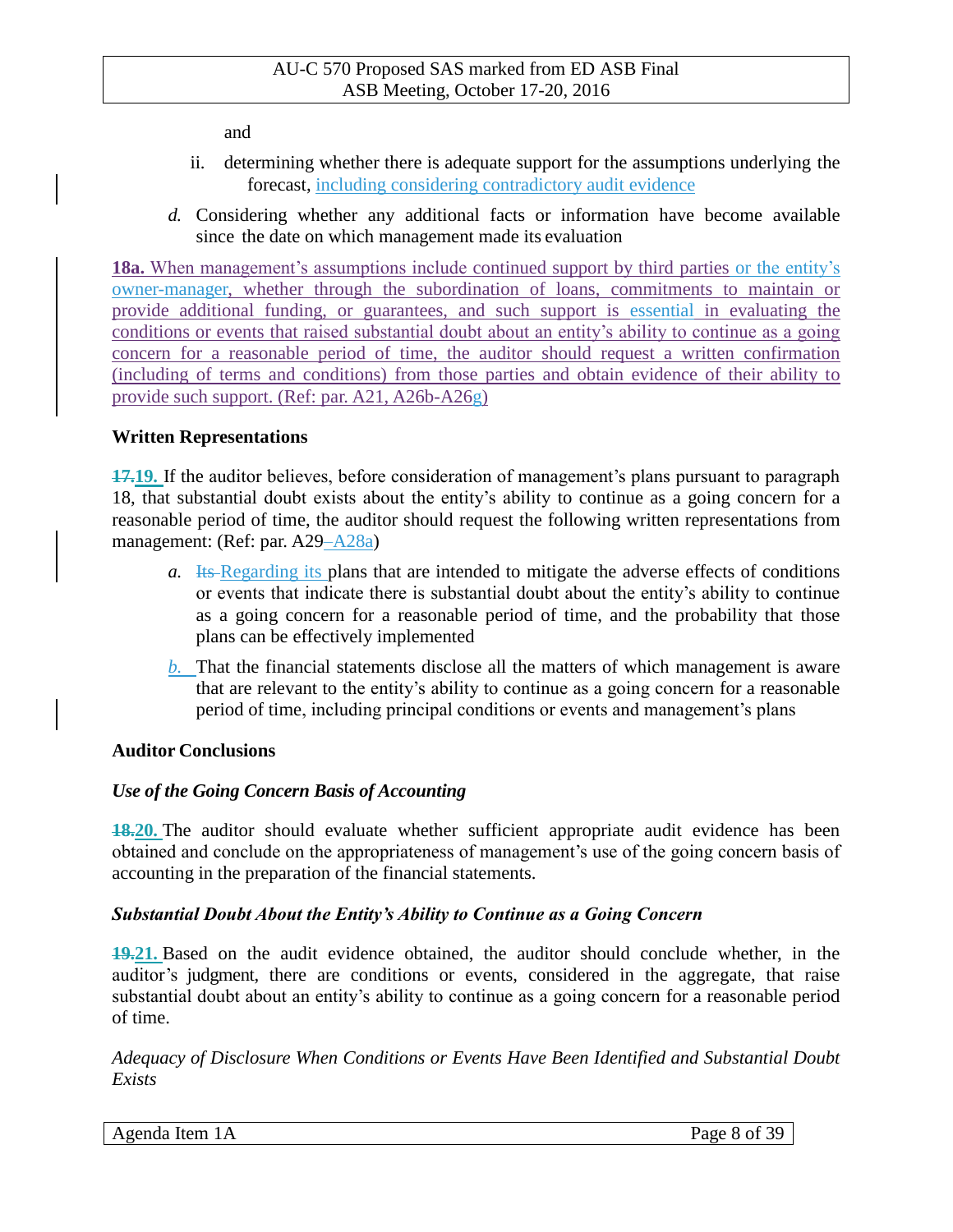<span id="page-8-0"></span>**20.22.** If the auditor concludes that management's use of the going concern basis of accounting is appropriate in the circumstances but substantial doubt exists about an entity's ability to continue as a going concern for a reasonable period of time, the auditor should evaluate the adequacy of the financial statement disclosures as required by the applicable financial reporting framework. (Ref: par[. A30–](#page-22-1)[A31b](#page-22-2))

#### *Adequacy of Disclosures When Conditions or Events Have Been Identified But Substantial Doubt Has Been Alleviated by Management's Plans*

<span id="page-8-1"></span>21.23. If conditions or events, considered in the aggregate, have been identified that raise substantial doubt about the entity's ability to continue as a going concern for a reasonable period of time but, based on the audit evidence obtained, the auditor concludes that substantial doubt has been alleviated by management's plans, the auditor should evaluate the adequacy of the financial statement disclosures required by the applicable financial reporting framework. (Ref: par. [A32](#page-23-0)[–A34\)](#page-24-0)

#### **Implications for the Auditor's Report**

## *Use of Going Concern Basis of Accounting IsInappropriate*

<span id="page-8-2"></span>**22.24.** If the financial statements have been prepared using the going concern basis of accounting but, in the auditor's judgment, management's use of the going concern basis of accounting in the preparation of the financial statements is inappropriate, the auditor should express an adverse opinion. (Ref: par. [A35–](#page-24-1)[A37\)](#page-24-2)

#### *Use of the Going Concern Basis of Accounting Is Appropriate But Substantial Doubt Exists*

<span id="page-8-3"></span>**23.25.** If, after considering identified conditions or events and management's plans, the auditor concludes that substantial doubt about the entity's ability to continue as a going concern for a reasonable period of time remains, the auditor should include an emphasis-of-matter paragraph in the auditor's report.<sup>5</sup> (Ref: par. [A38–](#page-25-0)[A44\)](#page-26-0)

<span id="page-8-4"></span>24.26. The emphasis-of-matter paragraph about the entity's ability to continue as a going concern for a reasonable period of time should be expressed through the use of terms required byconsistent with those included in the applicable financial reporting framework. In a goingconcern emphasis-of-matter paragraph, the auditor should not use conditional language concerning the existence of substantial doubt about the entity's ability to continue as a going concern for a reasonable period of time.

#### *Adequate Disclosure About an Entity's Ability to Continue as a Going Concern Is Not Made in the Financial Statements*

<span id="page-8-5"></span>25.27. If adequate disclosure about an entity's ability to continue as a going concern for a

Agenda Item 1A Page 9 of 39

<sup>5</sup> Paragraphs .06–.07 of AU-C section 706, *Emphasis-of-Matter Paragraphs and Other-Matter Paragraphs in the Independent Auditor's Report*, address requirements concerning emphasis-of-matter paragraphs.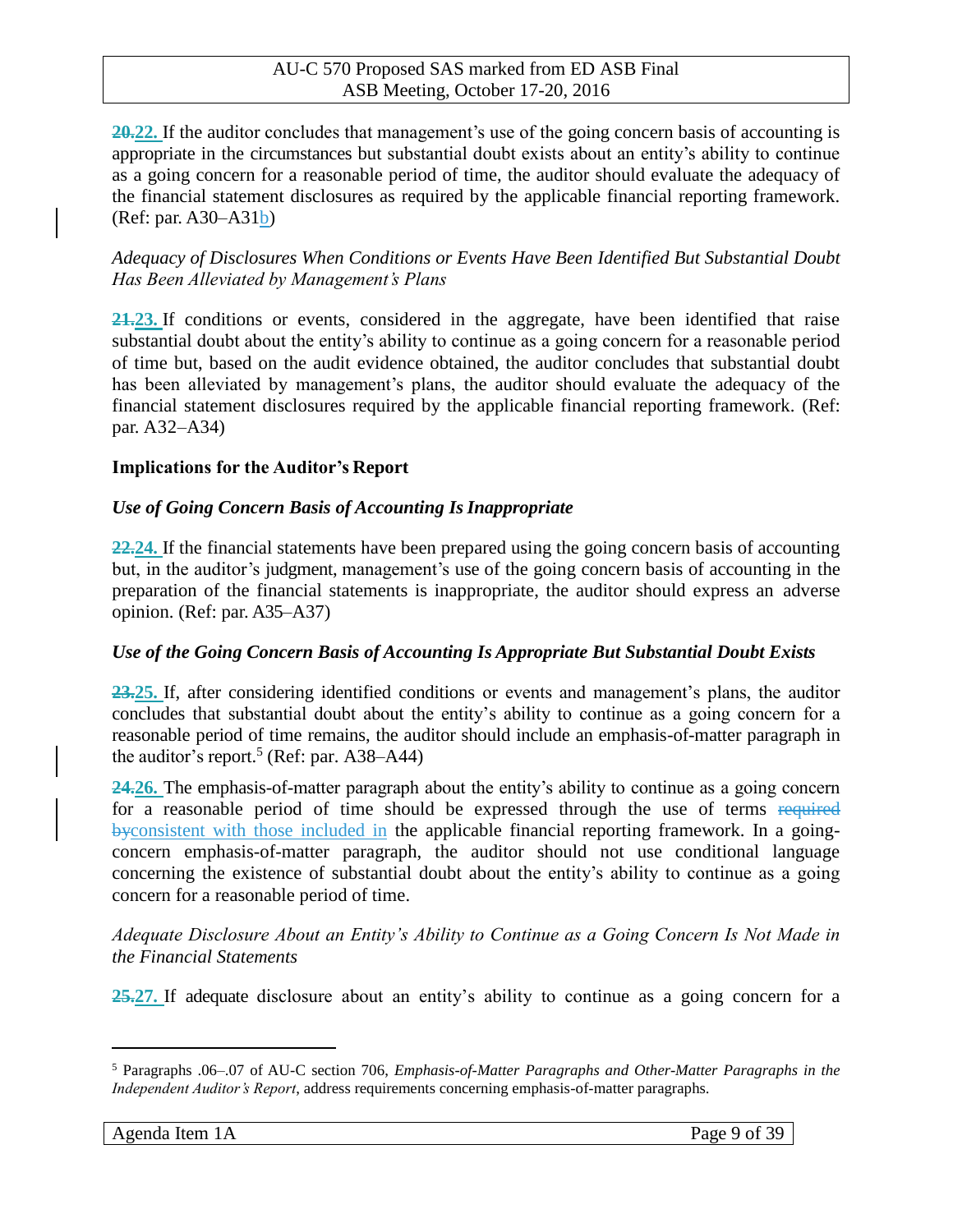reasonable period of time is not made in the financial statements, the auditor should express a qualified opinion or adverse opinion, as appropriate, in accordance with AU-C section 705, Modifications to the Opinion in the Independent Auditor's Report.<sup>6</sup> (Ref: par. [A43A](#page-26-0)43a)

#### *Management Unwilling to Make or Extend Its Evaluation*

<span id="page-9-0"></span>**26.28.** If management is unwilling to make perform or extend its evaluation to meet the period of time required by the financial reporting framework when requested to do so by the auditor, the auditor should consider the implications for the auditor's report. (Ref: par. [A45\)](#page-27-0)

#### **Communication With Those Charged With Governance**

 $27.29$ . Unless all those charged with governance are involved in managing the entity,<sup>7</sup> the auditor should communicate with those charged with governance conditions and events, considered in the aggregate, that raise substantial doubt about an entity's ability to continue as a going concern for a reasonable period of time.Such communication with those charged with governance should include

- *a.* whether the conditions or events, considered in the aggregate, that raise substantial doubt about an entity's ability to continue as a going concern for a reasonable period of time constitute substantial doubt.
- *b.* whether management's use of the going concern basis of accounting is appropriate in the preparation of the financial statements.
- b<sub>rc</sub>, the adequacy of related disclosures in the financial statements.
- *e.d.* when applicable, the implications for the auditor's report.

#### **Comparative Presentations**

<span id="page-9-1"></span>28.30. If substantial doubt about the entity's ability to continue as a going concern for a reasonable period of time existed at the date of prior period financial statements that are presented on a comparative basis and that doubt has been removed in the current period, the going-concern emphasis-of-matter paragraph included in the auditor's report on the financial statements of the prior period should not be repeated. (Ref: par. [A46–](#page-27-1)[A47\)](#page-27-2)

#### **Eliminating a Going-Concern Emphasis-of-Matter Paragraph From a Reissued Report**

<span id="page-9-2"></span>**29.31.** The auditor may be requested to reissue an auditor's report and eliminate a going-concern emphasis-of-matter paragraph contained therein. Although an auditor has no obligation to reissue the report, if the auditor decides to reissue the report, the auditor should reassess the goingconcern status of the entity by

*a.* performing audit procedures related to the event or transaction that prompted the request to reissue the report without the going-concern emphasis-of-matter paragraph.

<sup>6</sup> See AU-C section 705, *Modifications to the Opinion in the Independent Auditor's Report.*

<sup>7</sup> Paragraph .09 of AU-C section 260, *The Auditor's Communication With Those Charged With Governance*.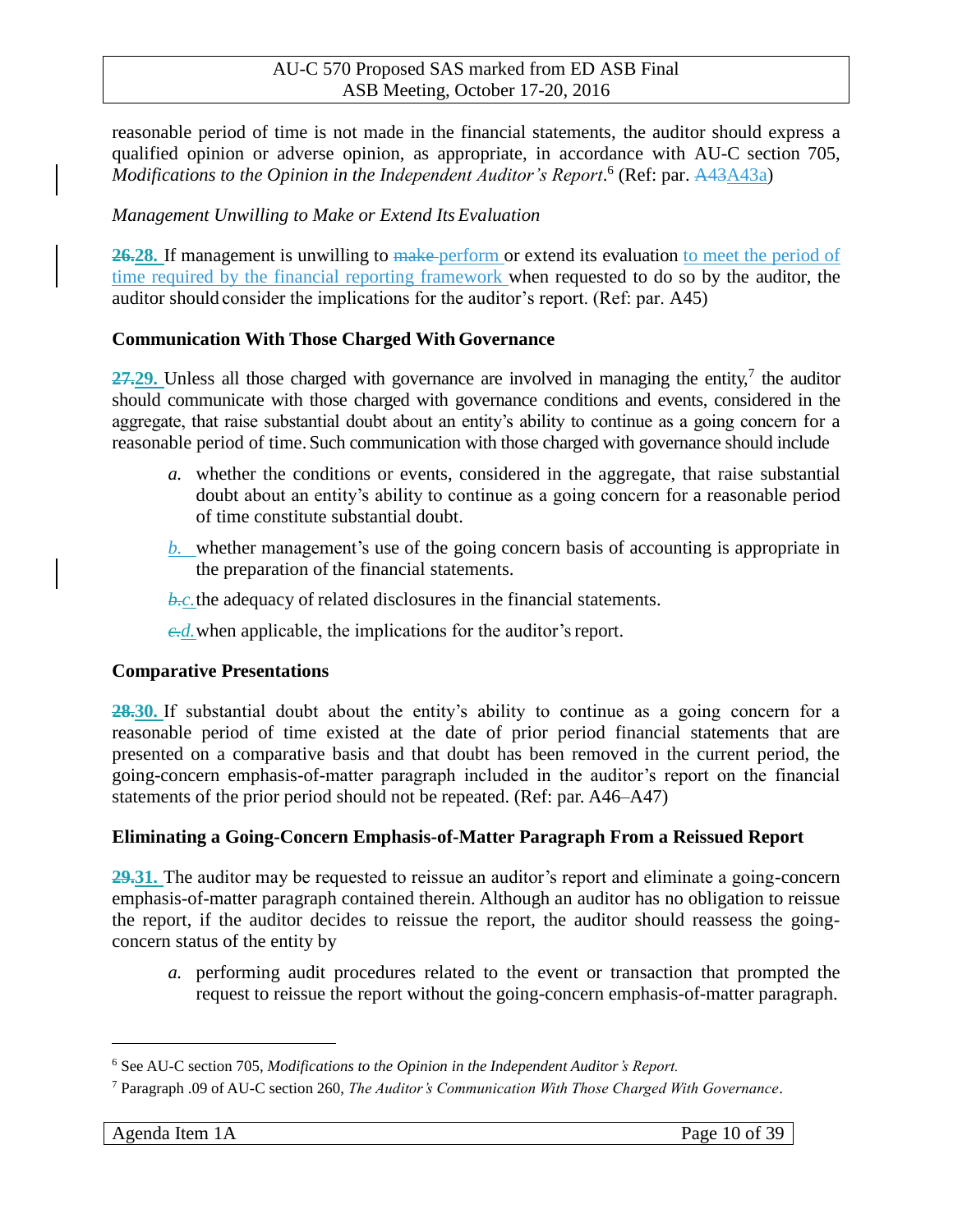- *b.* performing the procedures listed in AU-C section 560, *Subsequent Events and Subsequently Discovered Facts*, at or near the date of reissuance, including adequacy of the disclosures regarding management's plans.<sup>8</sup>
- *c.* considering the matters described in paragraphs [18–](#page-6-0)[19](#page-7-0) of this SAS based on the conditions or circumstances at the date of reissuance.
- *d.* considering the implications for the auditor's report in accordance with AU-C section 560.<sup>9</sup> (Ref: par[.A48](#page-28-0)[–A49\)](#page-28-1)

#### **Significant Delay in the Issuance of Financial Statements**

**30.32.** If there is significant delay in the expected issuance of the financial statements by management or those charged with governanceafter the date of the financial statements (or the availability to be issued)auditor's report, the auditor should inquire as to the reasons for the delay. If the auditor believes that the delay could be related to the evaluation of whether there is substantial doubt about the entity's ability to continue as a going concern, the auditor should perform those additional audit procedures necessary, as described in paragraph [18,](#page-6-0) as well as consider the effect on the auditor's conclusion regarding the existence of substantial doubt about the entity's ability to continue as a going concern for a reasonable period of time, as described in paragraph [21.](#page-7-1)

#### **Documentation**

<span id="page-10-0"></span>**31.33.** If the auditor believes there is, or before consideration of management's plans, there is was substantial doubt about the entity's ability to continue as a going concern for a reasonable period of time, the auditor should document the following: (Ref: par. [A50\)](#page-28-2)

- *a.* The conditions or events that led the auditor to believe that there is substantial doubt about the entity's ability to continue as a going concern for a reasonable period of time.
- *b.* The elements of management's plans that the auditor considered to be particularly significant to overcoming the conditions or events, considered in the aggregate, that raise substantial doubt about the entity's ability to continue as a going concern, if applicable.
- *c.* The audit procedures performed to evaluate the significant elements of management's plans and evidence obtained, if applicable.
- *d.* The auditor's conclusion as to whether substantial doubt about the entity's ability to continue as a going concern for a reasonable period of time remains or is alleviated. If substantial doubt remains, the auditor also should document the possible effects of the conditions or events on the financial statements and the adequacy of the related disclosures. If substantial doubt is alleviated, the auditor also should document the

<sup>8</sup> Paragraphs .09–.110 of AU-C section 560, *Subsequent Events and Subsequently Discovered Facts*.

<sup>9</sup> Paragraph .13 of AU-C section 560.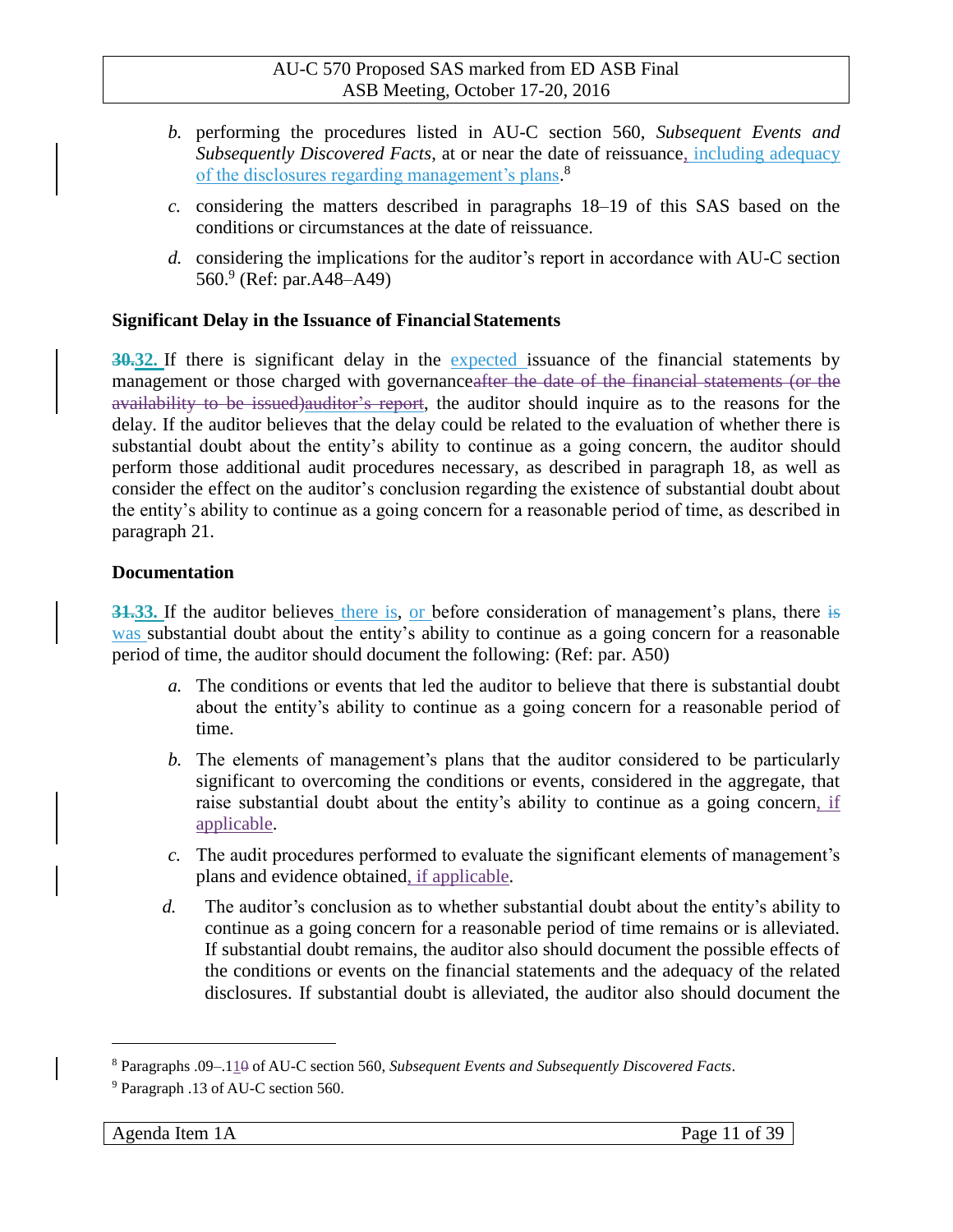auditor's conclusion as to the need for, and, if applicable, the adequacy of, disclosure of the principal conditions or events that initially caused the auditor to believe there was substantial doubt and management's plans that alleviated the substantial doubt.

*e.* The auditor's conclusion with respect to the effects on the auditor's report.

\*\*\*

# **Application and Other Explanatory Material**

#### **Going Concern Basis of Accounting (Ref: par. [3\)](#page-2-1)**

<span id="page-11-0"></span>**A1.** The applicable financial reporting framework might contain explicit requirements regarding when the liquidation basis of accounting is appropriate. For example, the FASB standards require that if and when an entity's liquidation becomes imminent financial statements should be prepared under the liquidation basis of accounting.<sup>10</sup> Accordingly, this SAS does not apply to an audit of a complete set of general purpose financial statements prepared under the liquidation basis of accounting.

**A2.** AU-C section 800, *Special Considerations—Audits of Financial Statements Prepared in Accordance With Special Purpose Frameworks*, addresses audits of special purpose financial statements, including applicability of this SAS. AU-C section 800 and AU-C section 805, *Special Considerations—Audits of Single Financial Statements and Specific Elements, Accounts, or Items of a Financial Statement*, also address consideration of management's disclosures related to risks and uncertainties.<sup>11</sup>

#### *Considerations Specific to Public SectorGovernmental Entities*

<span id="page-11-1"></span>**A3.** Management's use of the going concern basis of accounting is also relevant to financial statements of public sectorgovernmental entities. For example, GASB Statement No. 56, *Codification of Accounting and Financial Reporting Guidance Contained in the AICPA Statements on Auditing Standards, addresses the issue of the ability of <del>public sector</del>governmental* entities to continue as a going concern for one year beyond the financial statement date, with consideration of information known to the government that may raise substantial doubt shortly thereafter (for example, within an additional three months) a reasonable period of time.<sup>12</sup> Going concern indicators may arise in, but are not limited to, situations in which public sectorgovernmental entities operate on a for-profit basis, where government support may be reduced or withdrawn, or in the case of privatization. Conditions or events that raise substantial doubt about an entity's ability to continue as a going concern for a reasonable period of time in

<sup>10</sup> FASB ASC 205-30*.*

<sup>11</sup> See AU-C section 800, *Special Considerations—Audits of Financial Statements Prepared in Accordance With Special Purpose Frameworks*, and AU-C section 805, *Special Considerations—Audits of Single Financial Statements and Specific Elements, Accounts, or Items of a Financial Statement.*

<sup>12</sup> Paragraphs 16–19 of GASB Statement No. 56.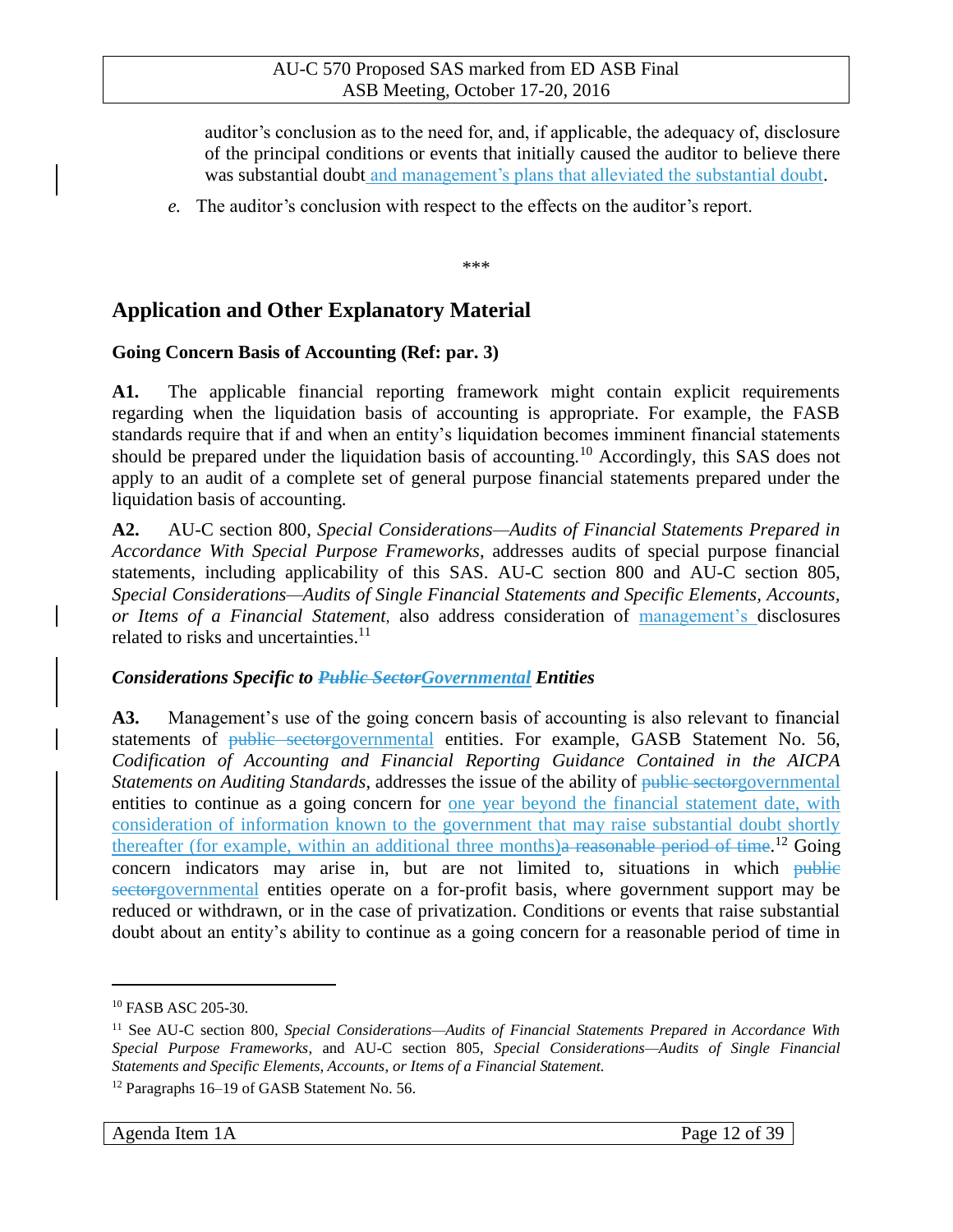the public sectorgovernmental entities may include situations in which the public sectorgovernmental entity lacks funding for its continued existence or when policy decisions are made that affect the services provided by the public sectorgovernmental entity.

#### **Responsibility for the Evaluation of the Entity's Ability to Continue as a Going Concern**

### *When Management Is Required to Make a Specific Evaluation Under the Financial Reporting Framework (Ref: par. [4–](#page-2-2)[5\)](#page-3-0)*

<span id="page-12-0"></span>**A4.** The FASB standards define substantial doubt about an entity's ability to continue as a going concern as follows:

Substantial doubt about an entity's ability to continue as a going concern exists when conditions and events, considered in the aggregate, indicate that it is probable that the entity will be unable to meet its obligations as they become due within one year after the date that the financial statements are issued (or within one year after the date that the financial statements are available to be issued when applicable). The term *probable* is used consistently with its use in topic  $450$  on contingencies.<sup>13</sup>

Other applicable financial reporting frameworks may use different terms that are similar to substantial doubt. For example, International Financial Reporting Standards (IFRS) use the terms *material uncertainty* and *significant doubt*. Also, other applicable financial reporting frameworks may not use *probable* as their threshold. For example, IFRS uses "may cast significant doubt on the entity's ability to continue as a going concern." This SAS uses the terminology of the FASB standards and GASB statements; if an audit is performed on financial statements prepared under another financial reporting framework, the requirements and application guidance may need to be adapted as necessary.

<span id="page-12-1"></span>**A5.** In addition to the factors in paragraph 5, the FASB standards require management to consider quantitative and qualitative information about the following conditions and events:<sup>14</sup>

- *a.* The entity's current financial condition, including its liquidity sources at the date that the financial statements are issued (for example, available liquid funds and available access to credit)
- *b.* The entity's conditional and unconditional obligations due or anticipated within one year after the date that the financial statements are issued (regardless of whether those obligations are recognized in the entity's financial statements)
- *c.* The funds necessary to maintain the entity's operations considering its current financial condition, obligations, and other expected cash flows within one year after the date that the financial statements are issued
- *d.* The other conditions and events, when considered in conjunction with the items above

<sup>&</sup>lt;sup>13</sup> "Pending Content" in FASB ASC 205-40-20.

<sup>14</sup> "Pending Content" in FASB ASC 205-40-50-5.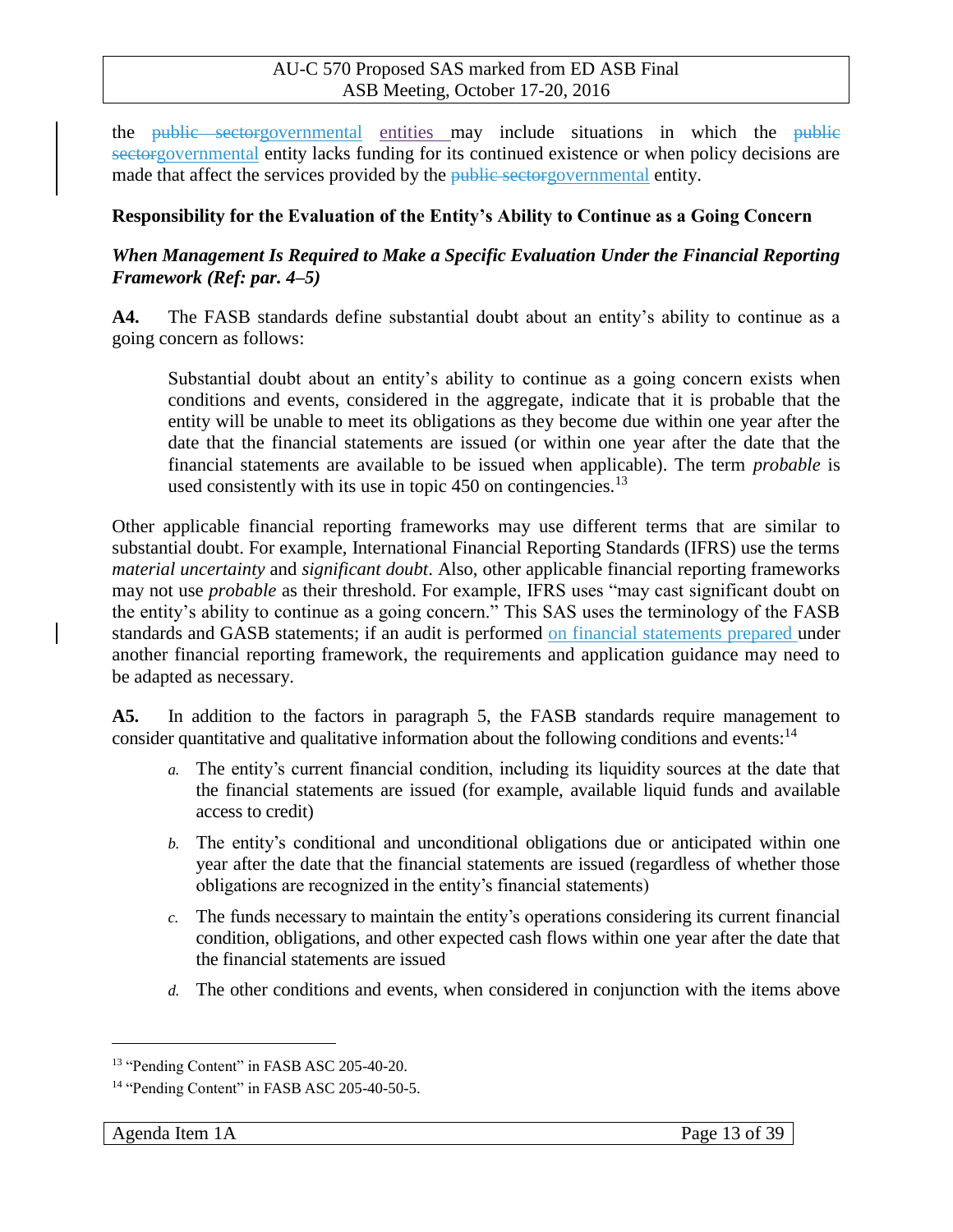that may adversely affect the entity's ability to meet its obligations within one year after the date the financial statements are issued. See paragraph [A7](#page-13-1) for examples of those conditions and events

#### **Definition (Ref: par. [11\)](#page-5-0)**

- <span id="page-13-0"></span>**A6.** Most financial reporting frameworks requiring an explicit management evaluation of the entity's ability to continue as a going concern specify the period of time for events or conditions to be evaluated. For example, the following financial reporting frameworks specify such period of time as follows:
	- *a.* FASB—one year after the date that the financial statements are issued (or are available to be issued, when applicable).<sup>15</sup>
	- *b.* GASB—one year beyond the financial statement date. GASB further requires that if a governmental entity currently knows information that may raise substantial doubt shortly thereafter (for example, within an additional three months), such information also should be considered. 16
	- *c.* International Accounting Standards Board—at least, but not limited to, one year from the end of the reporting period (that is, the financial statement date).<sup>17</sup>

#### **Risk Assessment Procedures and RelatedActivities**

#### *Conditions or Events That Raise Substantial Doubt About an Entity's Ability to Continue as a Going Concern (Ref: par. [12\)](#page-5-1)*

<span id="page-13-1"></span>**A7.** The following are examples of adverse conditions and events that may raise substantial doubt about an entity's ability to continue as a going concern for a reasonable period of time. This listing is not all-inclusive. The existence of one or more of these conditions or events does not determine that there is substantial doubt about the entity's ability to continue as a going concern. Similarly, the absence of these conditions or events does not determine that there is no substantial doubt about an entity's ability to continue as a going concern for a reasonable period of time. Determining whether there is substantial doubt depends on an assessment of relevant conditions and events, in the aggregate, that are known and reasonably knowable at the date that the financial statements are issued (or at the date the financial statements are available to be issued when applicable). An entity should weigh the likelihood and magnitude of the potential effects of the relevant conditions and events, and consider their anticipated timing.<sup>18</sup>

*a.* Negative financial trends, for example, recurring operating losses, working capital deficiencies, negative cash flows from operating activities, and other adverse key financial ratios

<sup>&</sup>lt;sup>15</sup> "Pending Content" in FASB ASC 205-40-50-1.

<sup>&</sup>lt;sup>16</sup> Paragraph 16 of GASB Statement No. 56.

<sup>17</sup> Paragraph 26 of International Accounting Standards No. 1, *Presentation of Financial Statements*.

<sup>&</sup>lt;sup>18</sup> "Pending Content" in FASB ASC 205-40-55-2.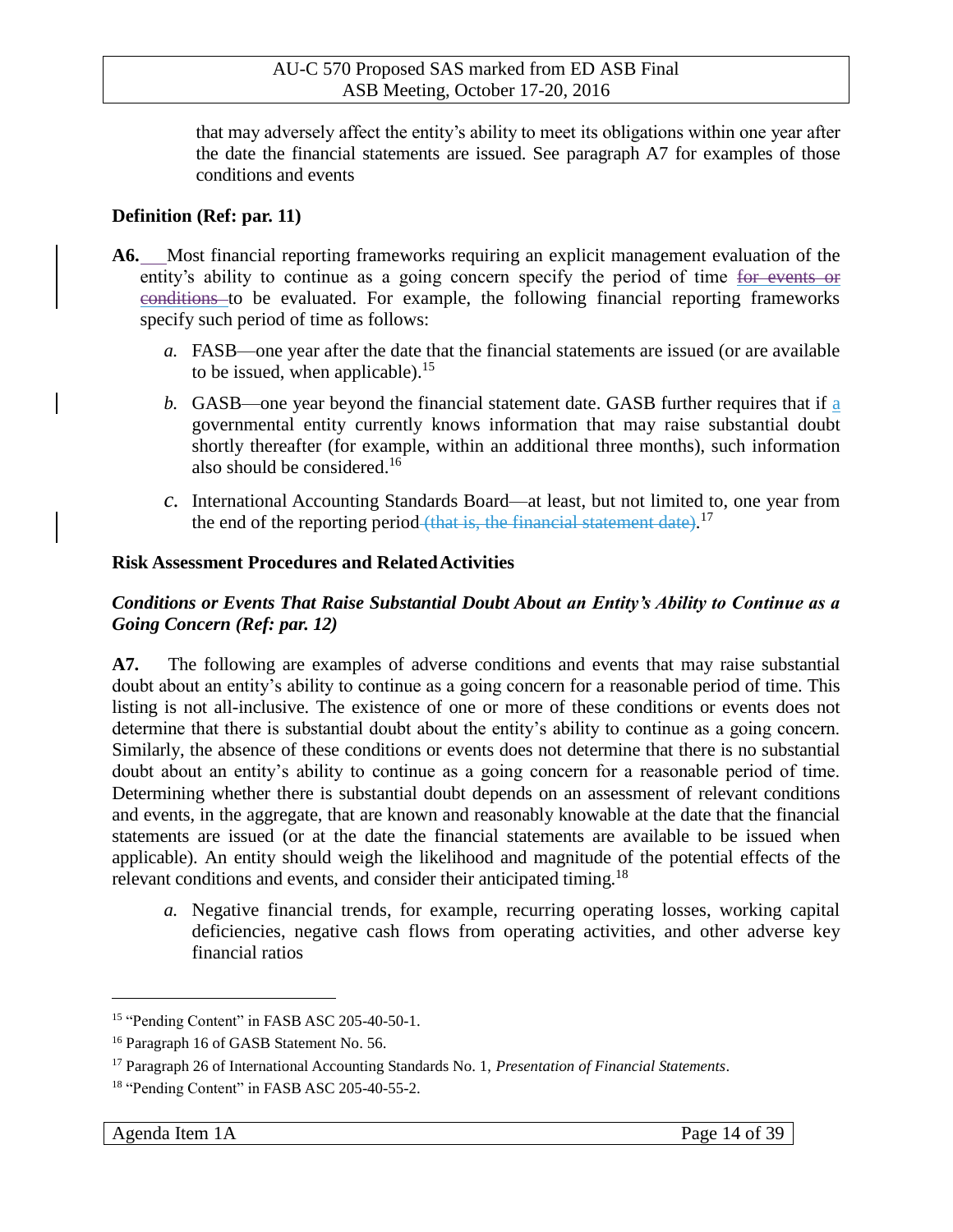- *b.* Other indications of possible financial difficulties, for example, default on loans or similar agreements, arrearages in dividends, denial of usual trade credit from suppliers, a need to restructure debt to avoid default, noncompliance with statutory capital requirements, and a need to seek new sources or methods of financing or to dispose of substantial assets
- *c.* Internal matters, for example, work stoppages or other labor difficulties, substantial dependence on the success of a particular project, uneconomic long-term commitments, and a need to significantly revise operations
- *d.* External matters, for example, legal proceedings, legislation, or similar matters that might jeopardize the entity's ability to operate; loss of a key franchise, license, or patent; loss of a principal customer or supplier; and an uninsured or underinsured catastrophe such as a hurricane, tornado, earthquake, or flood

**A7a.** The GASB statements also include examples of indicators where there may be substantial doubt about a governmental entity's ability to continue as a going concern as follows:<sup>19</sup>

- *a.* Negative trends—for example, recurring periods in which expenses or expenditures significantly exceed revenues, recurring unsubsidized operating losses in business-type activities, consistent working capital deficiencies, continuing negative operating cash flows from business-type activities, or adverse key financial ratios
- *b.* Other indications of possible financial difficulties—for example, default on bonds, loans, or similar agreements; proximity to debt and tax limitations; denial of usual trade credit from suppliers; restructuring of debt (other than refundings); noncompliance with statutory capital or reserve requirements; or the need to seek new sources or methods of financing or to dispose of substantial assets
- *c.* Internal matters—for example, work stoppages or other labor difficulties, substantial dependence on the success of a particular project or program, uneconomic long-term commitments (burdensome labor contracts, for example), or the need to significantly revise operations
- *a.d.*External matters—for example, legal proceedings, legislation, or similar matters that might jeopardize intergovernmental revenues and the fiscal sustainability of key governmental programs; loss of a critical license or patent for a business-type activity; loss of a principal customer, taxpayer, or supplier; or uninsured or underinsured catastrophe such as a drought, earthquake, or flood

<span id="page-14-0"></span>**A8.** The significance of such events or conditions often can be mitigated by other factors. The following are examples in the FASB standards of plans that management may implement to mitigate conditions or events that raise substantial doubt about an entity's ability to continue as a going concern for a reasonable period of time. The examples are not all-inclusive. Below each example is a list of the types of information that management should consider at the date that the financial statements are issued in evaluating the feasibility of the plans to determine whether it is

<sup>&</sup>lt;sup>19</sup> Paragraph 17 of GASB Statement No. 56.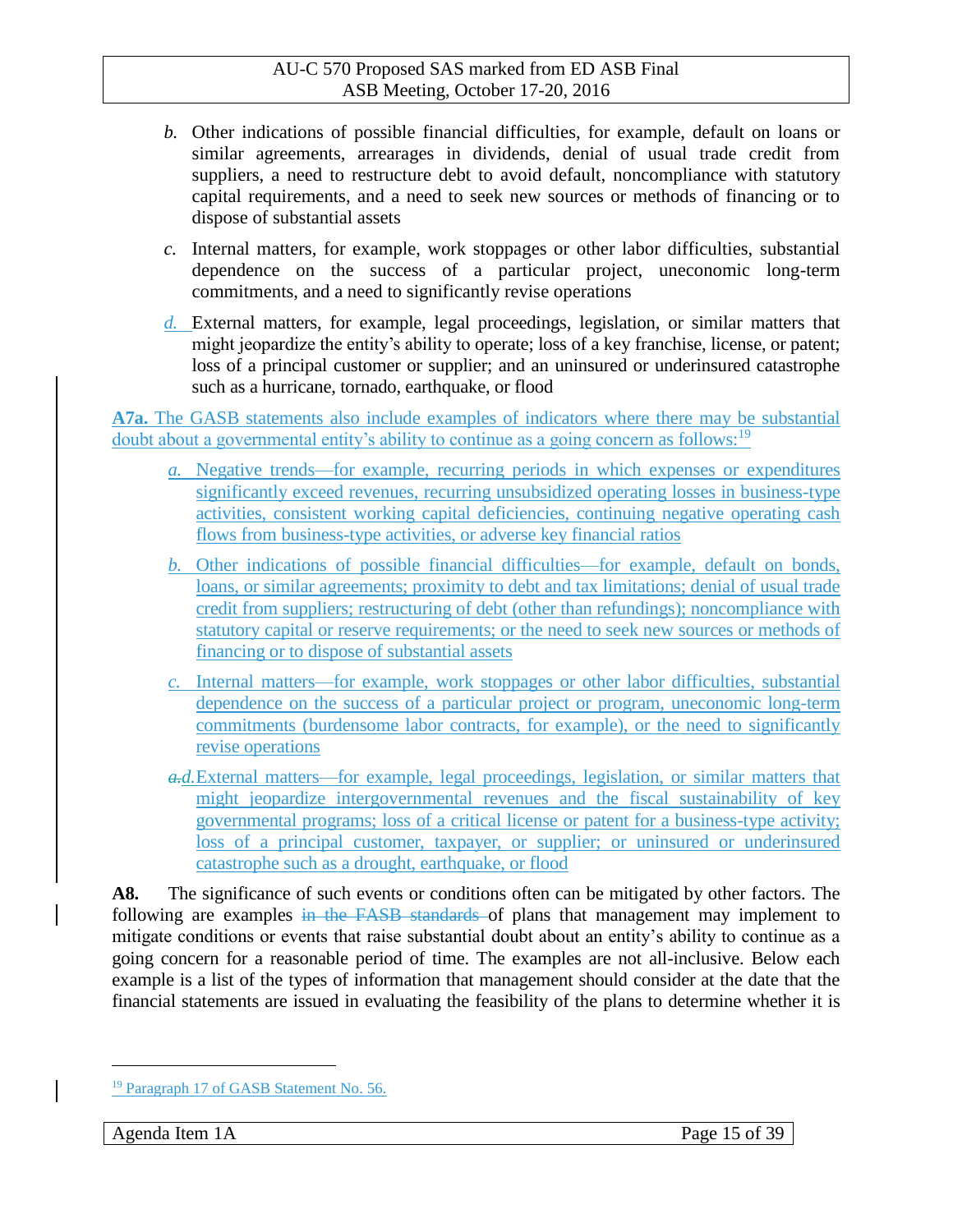probable $^{20}$  the plan will be effectively implemented within one year after the date that the financial statements are issued.<sup>21</sup>

- *a.* Plans to dispose of an asset or business:
	- i. Restrictions on disposal of an asset or business, such as covenants that limit those transactions in loan or similar agreements, or encumbrances against the asset or business
	- ii. Marketability of the asset or business that management plans to sell
	- iii. Possible direct or indirect effects of disposal of the asset or business
- *b.* Plans to borrow money or restructure debt:
	- i. Availability and terms of new debt financing, or availability and terms of existing debt refinancing, such as term debt, lines of credit, or arrangements for factoring receivables or sale-leaseback of assets
	- ii. Existing or committed arrangements to restructure or subordinate debt or to guarantee loans to the entity
	- iii. Possible effects on management's borrowing plans of existing restrictions on additional borrowing or the sufficiency of available collateral
- *c.* Plans to reduce or delay expenditures:
	- i. Feasibility of plans to reduce overhead or administrative expenditures, to postpone maintenance or research and development projects, or to lease rather than purchase assets
	- ii. Possible direct or indirect effects on the entity and its cash flows of reduced or delayed expenditures
- *d.* Plans to increase ownership equity:
	- i. Feasibility of plans to increase ownership equity, including existing or committed arrangements to raise additional capital
	- ii. Existing or committed arrangements to reduce current dividend requirements or to accelerate cash infusions from affiliates or other investors

**A8a.** Also, the indicators listed in paragraph A7a may be mitigated by other factors. For example, taxing power and borrowing capabilities together with the constant demand for the provision of public services are factors that may diminish the possibility that a government would be unable to continue as a going concern.<sup>22</sup>

**A9.** In the absence of guidance provided by the applicable financial reporting framework that illustrates adverse conditions or events that raise substantial doubt about the entity's ability to

<sup>20</sup> FASB ASC glossary defines *probable* as the future event or events are likely to occur.

<sup>21</sup> "Pending Content" in FASB ASC 205-40-55-3.

<sup>22</sup> Paragraph 18 of GASB Statement No. 56.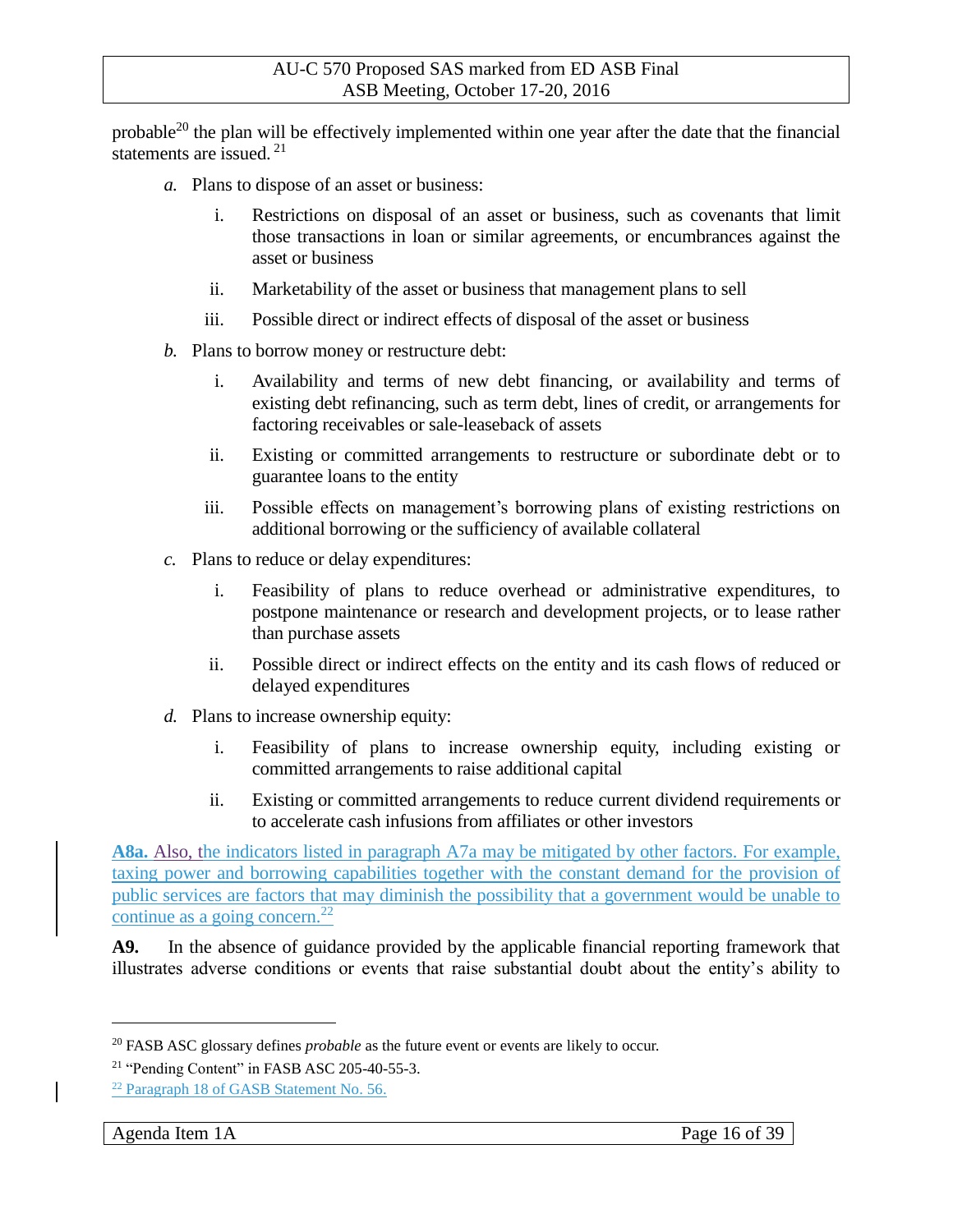continue as a going concern for a reasonable period of time or plans that management may implement to mitigate conditions or events that raise substantial doubt about an entity's ability to continue as a going concern for a reasonable period of time, the auditor may consider the guidance in paragraphs [A7](#page-13-1)[–A8.](#page-14-0)

**A10.** Under the FASB standards, determining whether substantial doubt exists about an entity's ability to continue as a going concern for a reasonable period of time depends on an evaluation of relevant conditions and events, in the aggregate, that are known and reasonably knowable at the date that the financial statements are issued (or at the date the financial statements are available to be issued when applicable).<sup>23</sup> Other applicable financial reporting frameworks may contain other criteria.

**A11.** The risk assessment procedures required by paragraph [12](#page-5-1) are intended to assist the auditor in determining whether substantial doubt about an entity's ability to continue as a going concern for a reasonable period of time is likely to be an important issue in planning and performing the audit. These procedures also allow for more timely discussions with management, including a discussion of management's plans and resolution of any identified going concern issues.

**A12.** If management is preparing interim financial statements, the FASB standards require management to perform a going concern evaluation for the interim periods.<sup>24</sup> As a result, the auditor may consider management's interim evaluation(s) of whether there are conditions and events, considered in the aggregate, that raise substantial doubt about an entity's ability to continue as a going concern in completing the risk assessment procedures in paragraph [12.](#page-5-1)

# *Considerations Specific to Smaller, Less Complex Entities*

**A13.** The size of an entity may affect its ability to withstand adverse conditions. Small entities may be able to respond quickly to exploit opportunities but may lack reserves to sustain operations.

<span id="page-16-0"></span>**A14.** Conditions of particular relevance to small entities include the risk that banks and other lenders may cease to support the entity as well as the possible loss of a principal supplier, major customer, key employee, or the right to operate under a license, franchise, or other legal agreement.

#### *Remaining Alert Throughout the Audit for Audit Evidence About Conditions or Events (Ref: par. [13\)](#page-6-1)*

<span id="page-16-1"></span>**A14.A15.** AU-C section 315 requires the auditor to revise the auditor's risk assessment and modify the further planned audit procedures accordingly when additional audit evidence is obtained during the course of the audit that affects the auditor's assessment of risk.<sup>25</sup> If conditions or events that raise substantial doubt about the entity's ability to continue as a going concern for a reasonable period of time are identified after the auditor's initial risk assessments are made, in addition to performing the procedures in paragraph [18](#page-6-0) of this SAS, the auditor's assessment of the risks of material misstatement may need to be revised. The existence of such

<sup>&</sup>lt;sup>23</sup> "Pending Content" in FASB ASC 205-40-50-3.

<sup>24</sup> "Pending Content" in FASB ASC 205-40-50-1.

<sup>25</sup> Paragraph .32 of AU-C section 315.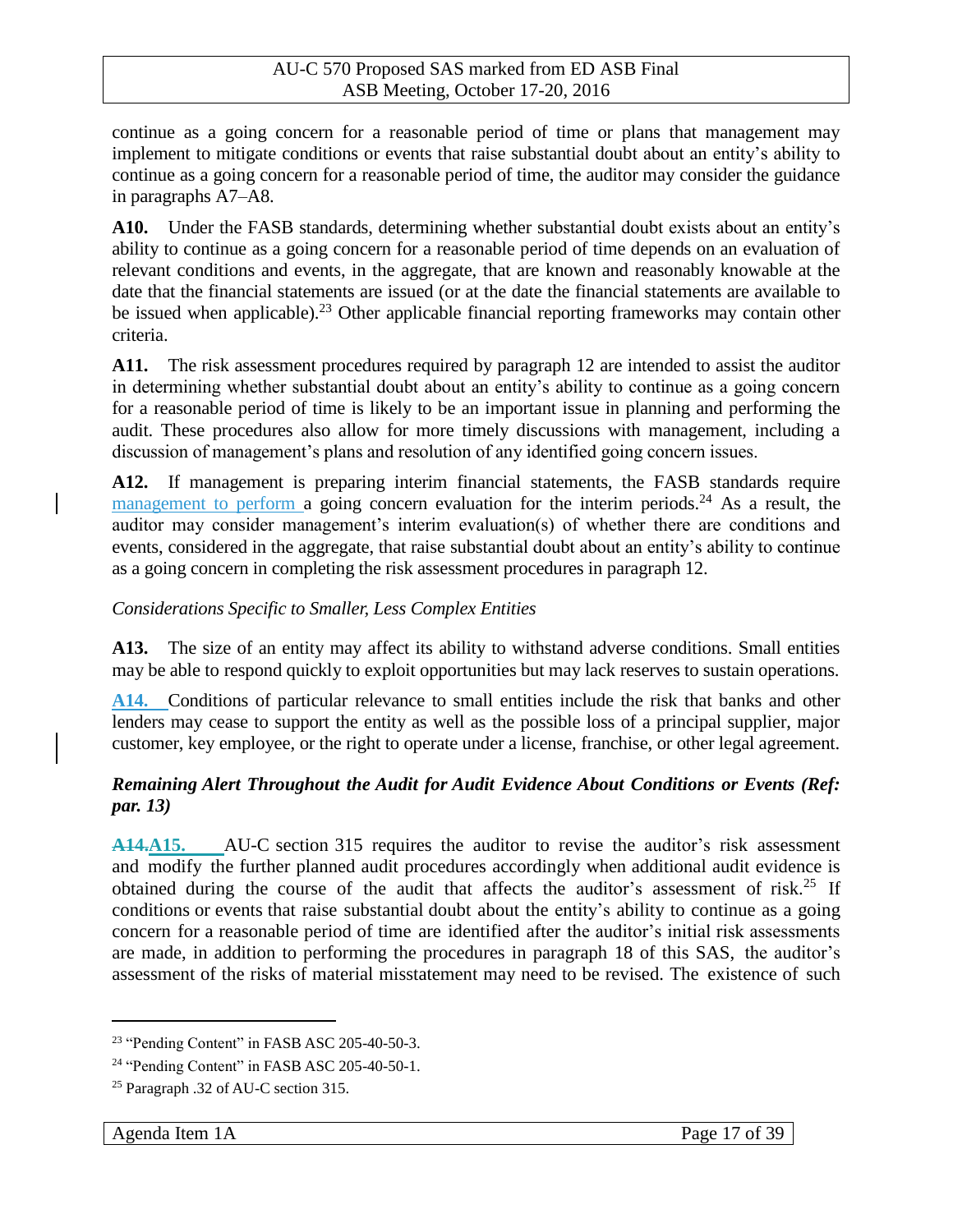conditions or events may also affect the nature, timing, and extent of the auditor's further procedures in response to the assessed risks. AU-C section 330, *Performing Audit Procedures in Response to Assessed Risks and Evaluating the Audit Evidence Obtained*, establishes requirements and provides guidance on this issue.<sup>26</sup>

#### **Management's Evaluation and Supporting Analysis and the Auditor's Evaluation (Ref: par. [14](#page-6-2)[–15\)](#page-6-3)**

<span id="page-17-0"></span>**A15.A16.** Management's evaluation of whether there are conditions or events, considered in the aggregate, that raise substantial doubt about the entity's ability to continue as a going concern for a reasonable period of time is  $a \text{ key part}$  important consideration with respect of to the auditor's conclusion on management's use of the going concern basis of accounting and whether substantial doubt exists.

**A16.A17.** It is not the auditor's responsibility to rectify the lack of analysis by management. In some circumstances, however, the lack of detailed analysis by management to support its evaluation may not prevent the auditor from concluding whether substantial doubt exists in the circumstances. For example, when a history of profitable operations and a ready access to financial resources exists, management may make its evaluation without detailed analysis. In this case, the auditor's evaluation of the appropriateness of management's evaluation may be made without performing detailed evaluation procedures if the auditor's other audit procedures are sufficient to enable the auditor to conclude whether there is substantial doubt in the circumstances. In situations in which management is required by the financial reporting framework to make an evaluation about the entity's ability to continue as a going concern for reasonable period of time, a lack of a detailed analysis when needed may be an indicator of a deficiency in internal control. An evaluation is required to determine whether this constitutes a significant deficiency or material weakness in accordance with AU-C section 265, *Communicating Internal Control Related Matters Identified in an Audit*.

**A17.A18.** In other circumstances, evaluating management's evaluation of whether there is substantial doubt as required by paragraph 14 may include an evaluation of the process management followed to make its evaluation, the assumptions on which the evaluation is based, management's plans, and whether management's plans are feasible in the circumstances to alleviate substantial doubt.

**A18.A19.** Some For financial reporting frameworks that require the entity to perform an evaluation about whether there is substantial doubt about an entity's ability to continue as a going concern for a reasonable period of time, for example, the FASB standards and the GASB statements, require the entity to make an evaluation about whether there is substantial doubt.<sup>27</sup> In these circumstances, the auditor's conclusions might be principally primarily based on the auditor's procedures performed to test management's compliance with the applicable financial reporting framework.

Agenda Item 1A Page 18 of 39

<sup>26</sup> AU-C section 330, *Performing Audit Procedures in Response to Assessed Risks and Evaluating the Audit Evidence Obtained.*

<sup>27</sup> "Pending Content" in FASB ASC 205-40 and paragraphs 16–19 of GASB Statement No. 56.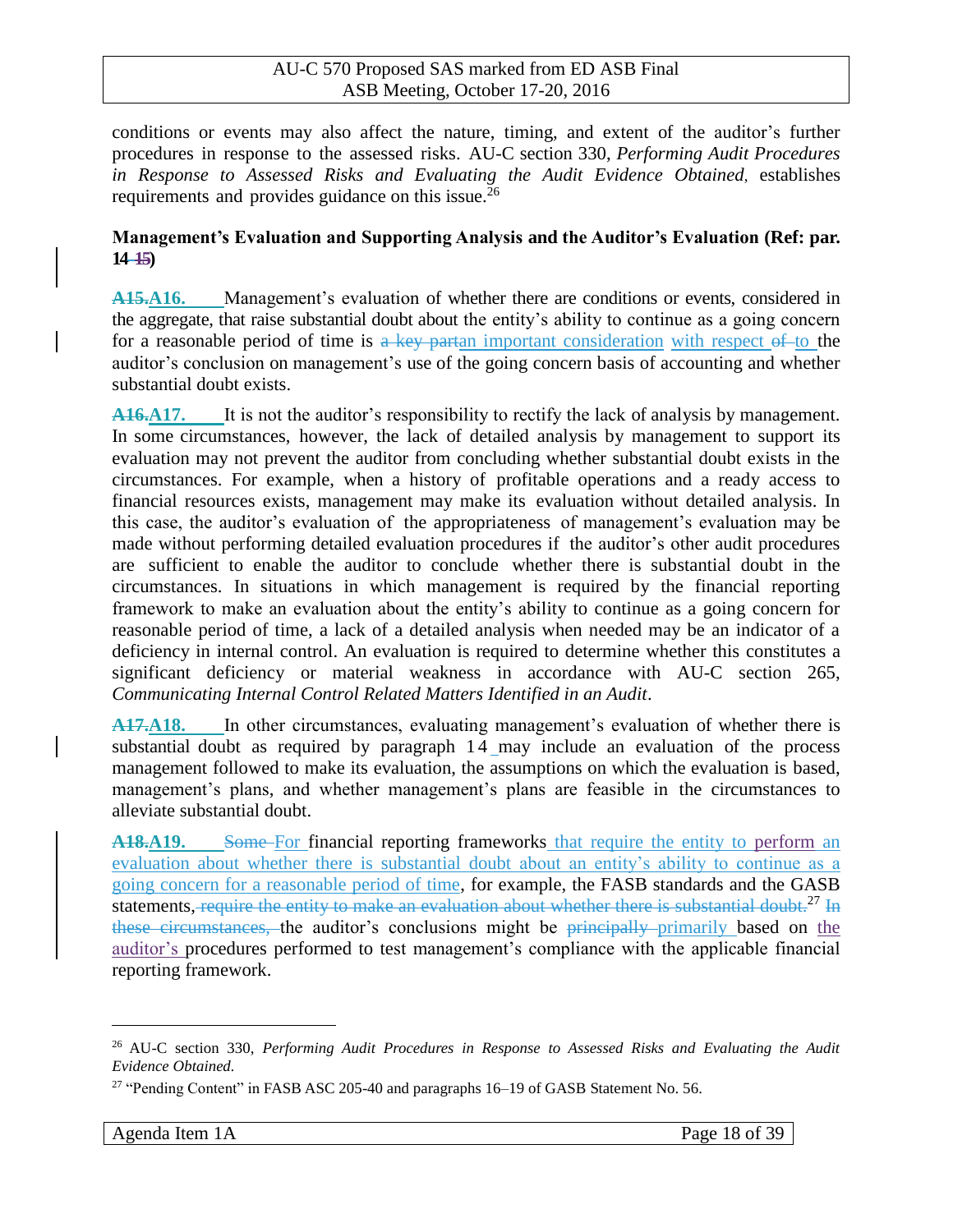*Considerations Specific to Smaller, Less Complex Entities (Ref: par[.14](#page-6-2)[–1519\)](#page-6-3)*

<span id="page-18-1"></span>**A19.A20.** In many cases, management of smaller entities may not have prepared a detailed evaluation of whether there is substantial doubt, but instead may rely on in-depth knowledge of the business and anticipated future prospects. Nevertheless, in accordance with the requirements of this SAS, the auditor is required to evaluate management's evaluation of whether there is substantial doubt. For smaller entities, it may be appropriate to discuss the medium and long-term financing of the entity with management. Provided that management's contentions can be corroborated by sufficient appropriate evidence and are not inconsistent with the auditor's understanding of the entity, the requirement in paragraph [17](#page-6-4) for the auditor to request management to extend its evaluation may, for example, be satisfied by discussion, inquiry, and inspection of supporting documentation, for example, orders received for future supply, evaluated as to their feasibility or otherwise substantiated.

<span id="page-18-0"></span>A20.A21. Continued support by owner-managers is often important to smaller entities' ability to continue as a going concern. When a small entity is largely financed by a loan from the owner-manager, it may be important that these funds are not withdrawn. For example, the continuance of a small entity in financial difficulty may be dependent on the owner-manager subordinating a loan to the entity in favor of banks or other creditors, or the owner-manager supporting a loan for the entity by providing a guarantee with his or her personal assets as collateral. In such circumstances, the auditor may obtain appropriate documentary evidence of the subordination of the owner-manager's loan or of the guarantee. When an entity is dependent on additional support from the owner-manager, the auditor may evaluate the ownermanager's ability to meet the obligation under the support arrangement. In addition, the auditor may request written confirmation of the terms and conditions attaching to such support and the owner-manager's intention or understanding (See paragraphs .A26b – A26g for further guidance about owner-manager continued support.

#### **Period Beyond Management's Evaluation (Ref: par. [17\)](#page-6-4)**

# **A21.A22.** Left blank

**A22.** As required by paragraph [13,](#page-6-1) the auditor remains alert to the possibility that there may be known events, scheduled or otherwise, or conditions that will occur beyond the period of evaluation used by management that may bring into question whether there is substantial doubt about anthe entity's ability to continue as a going concern for a reasonable period of time. Since the degree of uncertainty associated with the outcome of an event or condition increases as the occurrence of the event or condition is further into the future, in considering events or conditions further in the future, the indications of going concern issues related to those events or conditions need to be significant before the auditor considers taking further action. If such events or conditions are identified, the auditor may need to request management to evaluate consider the potential significance of the event or condition on in its evaluation of whether substantial doubt exists. In these circumstances, the procedures in paragraph [18](#page-6-0) apply.

<span id="page-18-2"></span>**A23.** The inquiry required by paragraph 17 is not requiring management to extend its evaluation beyond what is required by the applicable financial reporting framework. Other than inquiry of management, the auditor does not have a responsibility to perform any other audit procedures to identify conditions or events that raise substantial doubt about the entity's

Agenda Item 1A Page 19 of 39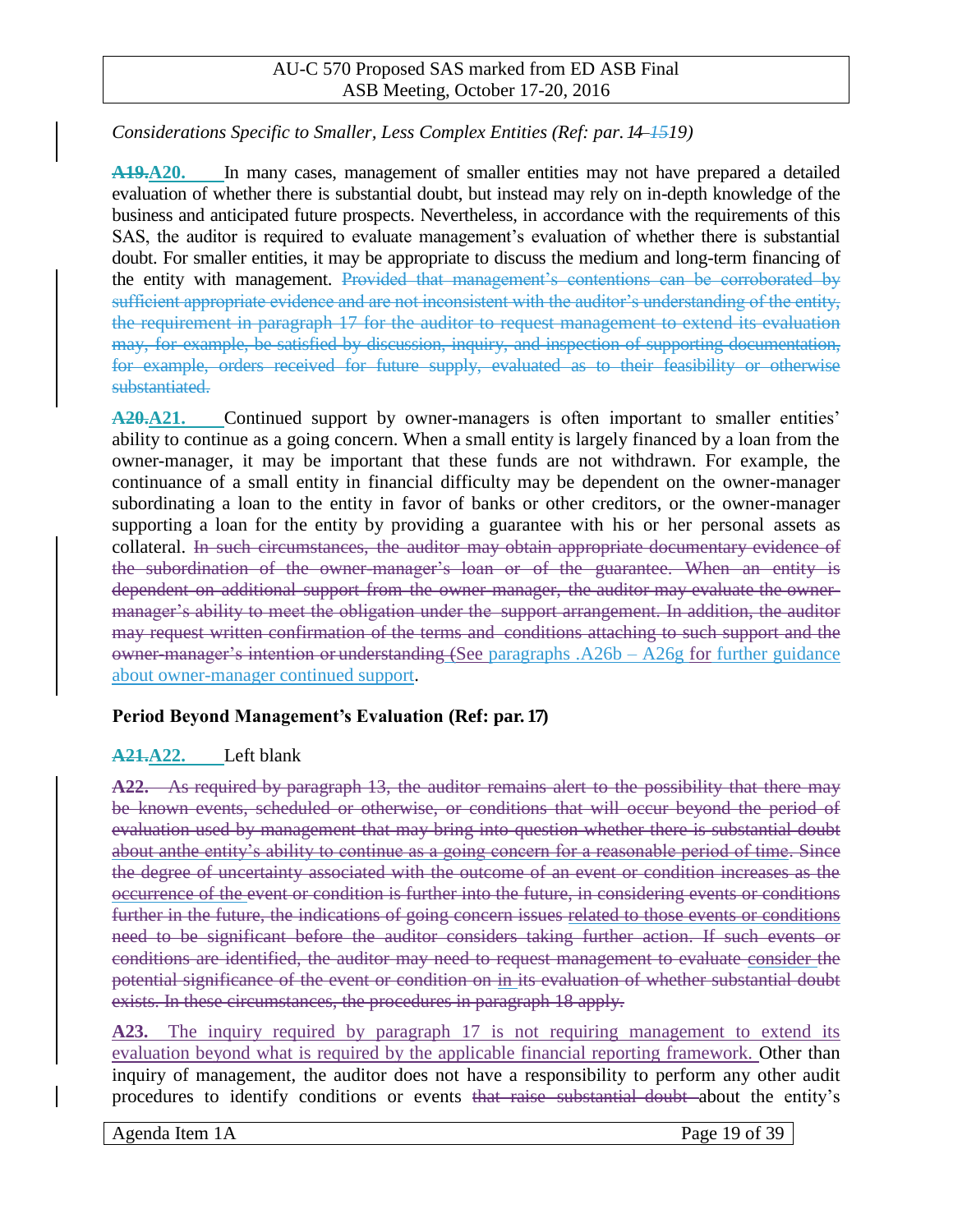ability to continue as a going concern for a reasonable period of time beyond the period evaluated by management.

**A23a** If conditions or events exists beyond the evaluation period required by the financial reporting framework, the applicable financial reporting framework may provide guidance on how that impacts the evaluation of whether substantial doubt about an entity's ability to continue as a going concern exists. For example, GASB statements require if a governmental entity currently knows of information that may raise substantial doubt shortly after one year beyond the financial statement date, such information should be considered in the evaluation of substantial doubt.<sup>28</sup> FASB standards require the evaluation to be one year after the date the financial statements are issued (or available to be issued, when applicable); $^{29}$  therefore, the conditions or events known after this time period may not impact the substantial doubt conclusion but it may impact other disclosure requirements or consideration of whether the financial statements are fairly presented.

**A23b**. If management is not required to make an evaluation about whether there are conditions or events, considered in the aggregate, that raise substantial doubt about the entity's ability to continue as a going concern for a reasonable period of time, then the period for the auditor to evaluate is one year from the date the financial statements are issued or are available to be issued, as discussed in paragraph [11.](#page-5-0)

#### **Additional Audit Procedures When Events or Conditions Are Identified (Ref: par. [18\)](#page-6-0)**

<span id="page-19-0"></span>**A23.A24.** Audit procedures that are relevant to the requirement in paragraph [18](#page-6-0) may include the following:

- *a.* Analyzing and discussing cash flow, profit and other relevant forecasts with management
- *b.* Analyzing and discussing the entity's latest available interim financial statements
- *c.* Reading the terms of debentures and loan agreements and determining whether any have been breached
- *d.* Reading minutes of the meetings of shareholders, those charged with governance, and relevant committees for reference to financial **ne** difficulties
- *e.* Inquiring of the entity's legal counsel regarding the existence of litigation and claims and the reasonableness of management's evaluations of their outcome and the estimate of their financial implications
- *f.* Confirming the existence, legality, and enforceability of arrangements to provide or maintain financial support with related and third parties and assessing the financial ability of such parties to provide additional funds
- *g.f.* Evaluating the entity's plans to deal with unfilled customer orders

Agenda Item 1A Page 20 of 39

<sup>&</sup>lt;sup>28</sup> Paragraph 16 of GASB Statement No. 56.

<sup>29</sup> "Pending Content" in FASB ASC 205-40-50-1.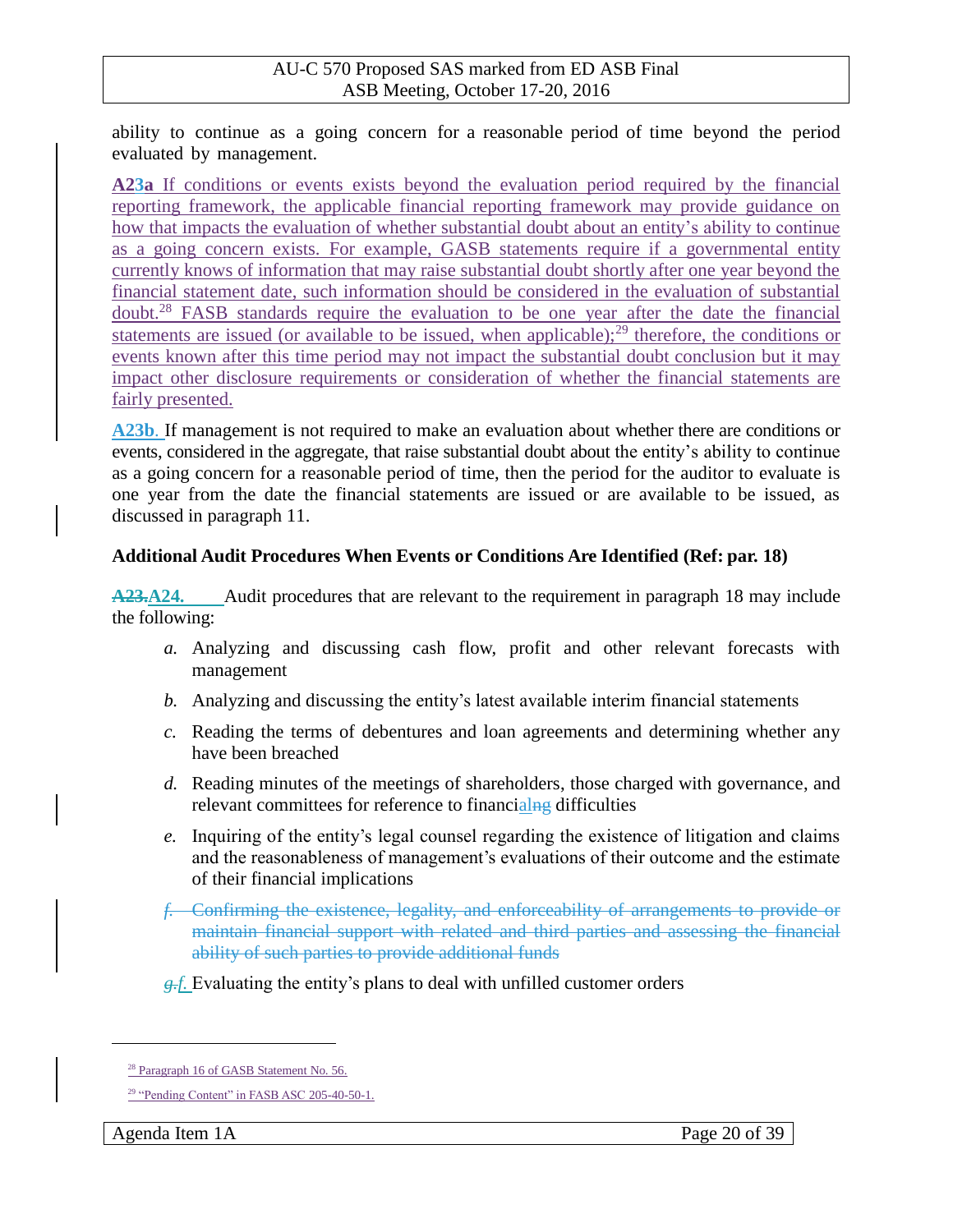*h.g.* Performing audit procedures regarding subsequent events to identify those that either mitigate or otherwise affectexacerbate substantial doubt about the entity's ability to continue as a going concern for a reasonable period of time

 $\frac{\partial}{\partial t}$ . Confirming the existence, terms, and adequacy of borrowing facilities

*j.i.* Obtaining and reviewing reports of regulatory actions

*j.* Determining the adequacy of support for any planned disposals of assets

#### *Evaluating Management's Plans for Future Actions (Ref: par. [18](#page-6-0)***[b–c]***)*

<span id="page-20-0"></span>**A24.A25.** Evaluating management's plans may include performing audit procedures that the auditor considers necessary in the circumstances regarding management's plans for future action, including, for example, its plans to liquidate assets, borrow money or restructure debt, reduce or delay expenditures, or increase capital. For governmental entities, evaluating management's plans may also include management's plans for future actions, including, for example, its plans to increase taxes to the extent allowable by law (as well as obtaining the necessary approvals to do so), or issue additional debt up to the legal debt limit S(see paragraphs [A8](#page-14-0) and A8a for examples of other plans that management may implement to mitigate conditions or events that raise substantial doubt about an entity's ability to continue as a going concern for a reasonable period of time).

<span id="page-20-1"></span>**A25.A26.** In addition to the procedures required in paragraph [18\(](#page-6-0)c), the auditor may compare

- *a.* the prospective financial information used in recent prior periods with historical results and
- *b.* the prospective financial information used in the current period with results achieved to date.

**A26a.** For example, when evaluating a cash flow forecast, contradictory evidence may include the revenue growth rate assumption in the cash flow forecast is inconsistent with the revenue growth rate applied to forecasts used for other purposes within the entity. Such other purposes include forecasts used to evaluate the recoverability of deferred tax assets, forecasts used to evaluate impairment of goodwill or forecasts used in the evaluation of the impairment of long-lived assets.

**A26b.** Paragraph 18a requires the auditor to request a written confirmation from third parties or owner-managers (sometimes referred to as "support letters") if such support is essential in evaluating the conditions or events that raised substantial doubt about an entity's ability to continue as a going concern for a reasonable period of time. For example, this support might be essential to the auditor's evaluation if it is the primary evidence of management's plans to mitigate substantial doubt about the entity's ability to continue as a going concern. However, even if such support letter is not deemed essential in evaluating the conditions or events that raised substantial doubt about an entity's ability to continue as a going concern for a reasonable period of time, the auditor may choose to request such written confirmation.

**A26c.** In cases in which the continued support is provided by an owner-manager, the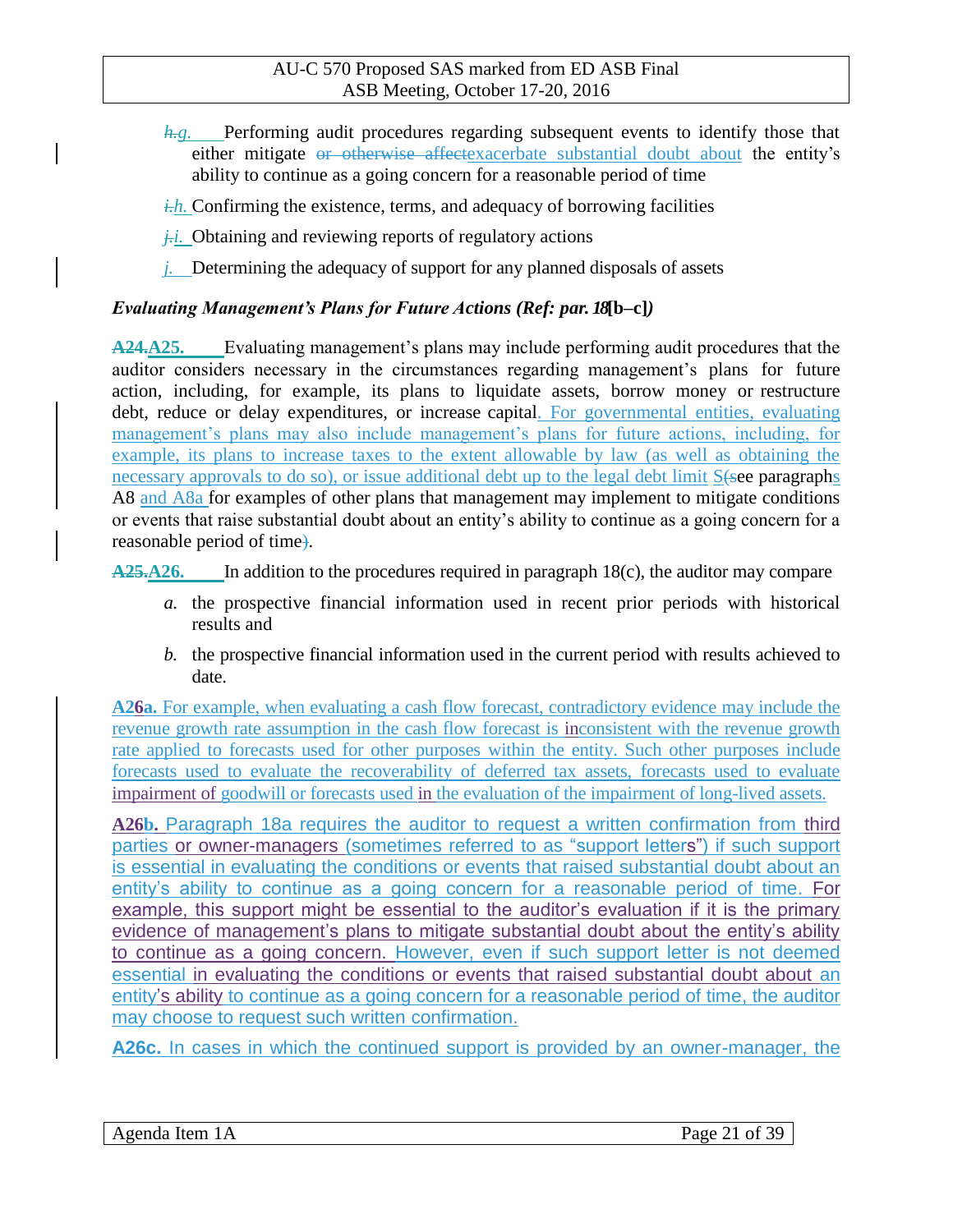written confirmation may be in the form of a support letter or a written management representation<sup>30</sup>.

**A26d.** A written confirmation serves primarily as audit evidence about the parties' willingness to support the entity and not necessarily as to the parties' ability to support the entity. The example procedures set out in paragraph A24 may provide guidance to address the parties' ability to support the entity.

**A26e.**The failure to receive the written confirmation constitutes a lack of audit evidence as to the willingness of the confirming party to provide such support and factors into the overall analysis as to whether substantial doubt about the entity's ability to continue as a going concern exists. If written confirmation is considered essential in order to evaluate whether substantial doubt exists about the entity's ability to continue as a going concern, the lack of receipt of a written confirmation would result in an auditor conclusion that substantial doubt exists. If the written confirmation is not considered essential in order to evaluate whether substantial doubt exists about the entity's ability to continue as a going concern, the auditor may conclude substantial doubt does not exists depending upon other audit evidence and alternative procedures performed.

**A26f. T**he purpose of the written confirmation is to demonstrate the parties willingness to provide financial support to the entity, including additional material facts and circumstances that may be pertinent to the determination of whether substantial doubt exists about the entity's ability to continue as a going concern. Confirmation wording such as the following may be used:

- *(Confirming party name)* has the intent and ability to fully support the operating, investing, and financing activities of *(entity name)* through at least one year and a day beyond the date the financial statements are issued *(or available for issuance)*.
- *(Confirming party name)* has the intent and ability to fully support the operating, investing, and financing activities of *(entity name)* through at least through one year and a day beyond the date the financial statements are issued *(or available for issuance)*. This also applies to any amounts that may end up being due to the Internal Revenue Service as a result of the recent judgment against *(entity name)*.
- *(Confirming party name)* has the intent and ability to fully support the operating, investing, and financing activities of *(entity name)* for the foreseeable future, which is at least through one year and a day beyond the date the financial statements are issued *(or available for issuance)*. This also applies should the *(entity name)*'s debt not be refinanced when the debt becomes due in the next year.
- *(Confirming party name)* will, and has the ability to, provide continued financial support to *(entity name)* for a minimum of one year and a day from the date the financial statements are issued *(or available for issuance)*. Financial support includes, but is not limited to, the funding of operational losses, working capital deficiencies, operating, investing, and financing cash flow requirements and any potential uninsured commitments and contingencies at least through the date stated above.

Agenda Item 1A Page 22 of 39

<sup>30</sup> See AU-C section 580, *Written Representations.*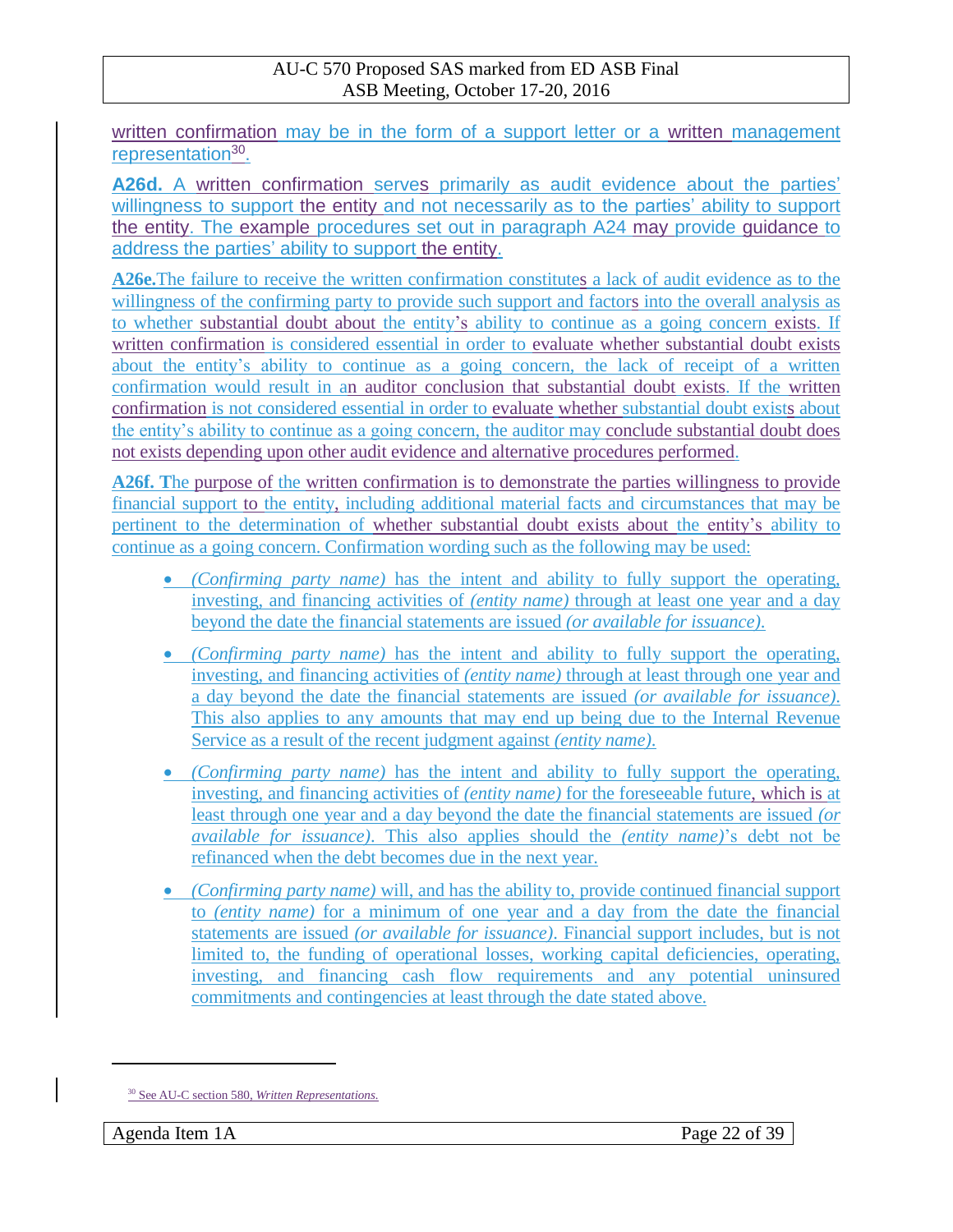A26g. Other considerations regarding written confirmations include:

- The legality and enforceability of such arrangements.
- When the entity and confirming party are in different countries, the ability of the necessary funds (or other financial support) to be transferred from the confirming party to the entity. Factors such as trade embargos, financial transfer restrictions, and war, may limit the ability for the necessary financial support to be transferred.

**A26.A27.** Left bank

#### **Written Representations (Ref: par. [19\)](#page-7-0)**

<span id="page-22-0"></span>**A28.** The auditor may consider it appropriate to request specific written representations beyond those required in paragraph [19](#page-7-0) in support of audit evidence obtained regarding management's plans in relation to its going concern evaluation and the feasibility of those plans to alleviate substantial doubt.

**A28a.** Paragraph .26 of AU-C section 580, *Written Representations*, address situations if management does not provide one or more of the requested written representations.

#### **Auditor Conclusions**

#### *Substantial Doubt About the Entity's Ability to Continue as a Going Concern (Ref: par. [21](#page-7-1)[–22\)](#page-8-0)*

*Adequacy of Disclosure When Conditions o r E v e n t s Have Been Identified and Substantial Doubt Exists*

<span id="page-22-1"></span>**A27.A29.** Some financial reporting frameworks provide requirements about management's responsibilities to evaluate whether substantial doubt exists about an entity's ability to continue as a going concern for a reasonable period of time and provide explicit requirements about financial statement disclosures.

<span id="page-22-2"></span>**A28.A30.** For example, under the FASB standards, if, after considering management's plans, substantial doubt about an entity's ability to continue as a going concern for a reasonable period of time is not alleviated—that is, substantial doubt exists—the entity is required to include a statement in the notes to the financial statements indicating that there is substantial doubt about the entity's ability to continue as a going concern within one year after the date that the financial statements are issued. Additionally, the entity is required to disclose information that enables users of the financial statements to understand $31$ 

- *a.* principal conditions or events that raise substantial doubt about the entity's ability to continue as a going concern for a reasonable period of time.
- *b.* management's evaluation of the significance of those conditions or events in relation to the entity's ability to meet its obligations.

<sup>&</sup>lt;sup>31</sup> "Pending Content" in FASB ASC 205-40-50-13.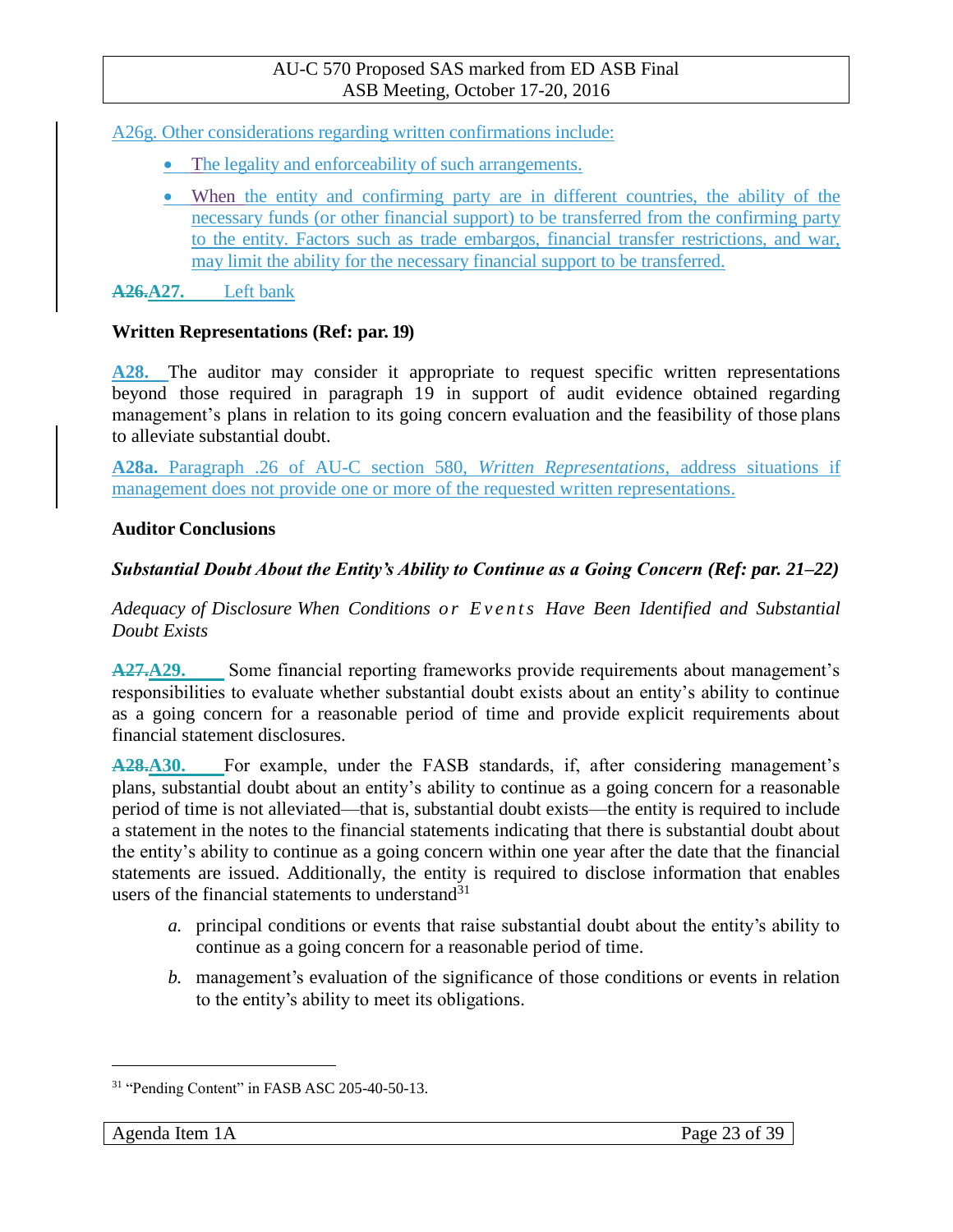*c.* management's plans that are intended to mitigate the conditions or events that raise substantial doubt about the entity's ability to continue as a going concern for a reasonable period of time.

**A30a.** For example, under the GASB statements, if it is determined that there is substantial doubt about a governmental entity's ability to continue as a going concern, the notes to the financial statements are required to include disclosure of the following, as appropriate: $32$ 

- *a.* Pertinent conditions and events giving rise to the assessment of substantial doubt about the government's ability to continue as a going concern for a reasonable period of time.
- *b.* The possible effects of such conditions and events.
- *c.* Government officials' evaluation of the significance of those conditions and events and any mitigating factors.
- *d.* Possible discontinuance of operations.
- *e.* Government officials' plans (including relevant prospective financial information).
- *f.* Information about the recoverability or classification of recorded asset amounts or the amounts or classification of liabilities.

**A30b**. Under the GASB statements, a discussion in Management's Discussion & Analysis ("MD&A") is required of currently known facts, decisions, or conditions that are expected to have a significant effect on the government's financial position or results of operations. If it is determined that there is substantial doubt about a governmental entity's ability to continue as a going concern, it may be necessary to include a discussion of going concern issues in the  $MD&A$ , depending on the facts and circumstances.<sup>33</sup> This discussion of going concern issues is presented as Required Supplementary Information and the auditor is required to perform procedures on the Required Supplementary Information in accordance with AU-C 730, *Required Supplementary Information*, as applicable.<sup>34</sup>

*Adequacy of Disclosures When Conditions or Events Have Been Identified But Substantial Doubt Has Been Alleviated by Management's Plans (Ref: par. [23\)](#page-8-1)*

<span id="page-23-0"></span>**A29.A31.** Even in situations when events or conditions that raise substantial doubt about an entity's ability to continue as a going concern for a reasonable period of time have been identified, but management concludes that no substantial doubt exists after considering its plans, the auditor is required by paragraph [23](#page-8-1) to evaluate the adequacy of the financial statement disclosures required by the applicable financial reporting framework. For example, the FASB standards state discusses that if, after considering management's plans, substantial doubt about an entity's ability to continue as a going concern for a reasonable period of time is alleviated as a result of consideration of management's plans, an entity shall disclose in a note to the financial

<sup>&</sup>lt;sup>32</sup> Paragraph 19 of GASB Statement No. 56.

<sup>&</sup>lt;sup>33</sup> Paragraph 11(h) of GASB Statement No. 34, and paragraph 19 of GASB Statement No. 56.

<sup>&</sup>lt;sup>34</sup> Paragraph 129 of GASB Statement No. 34.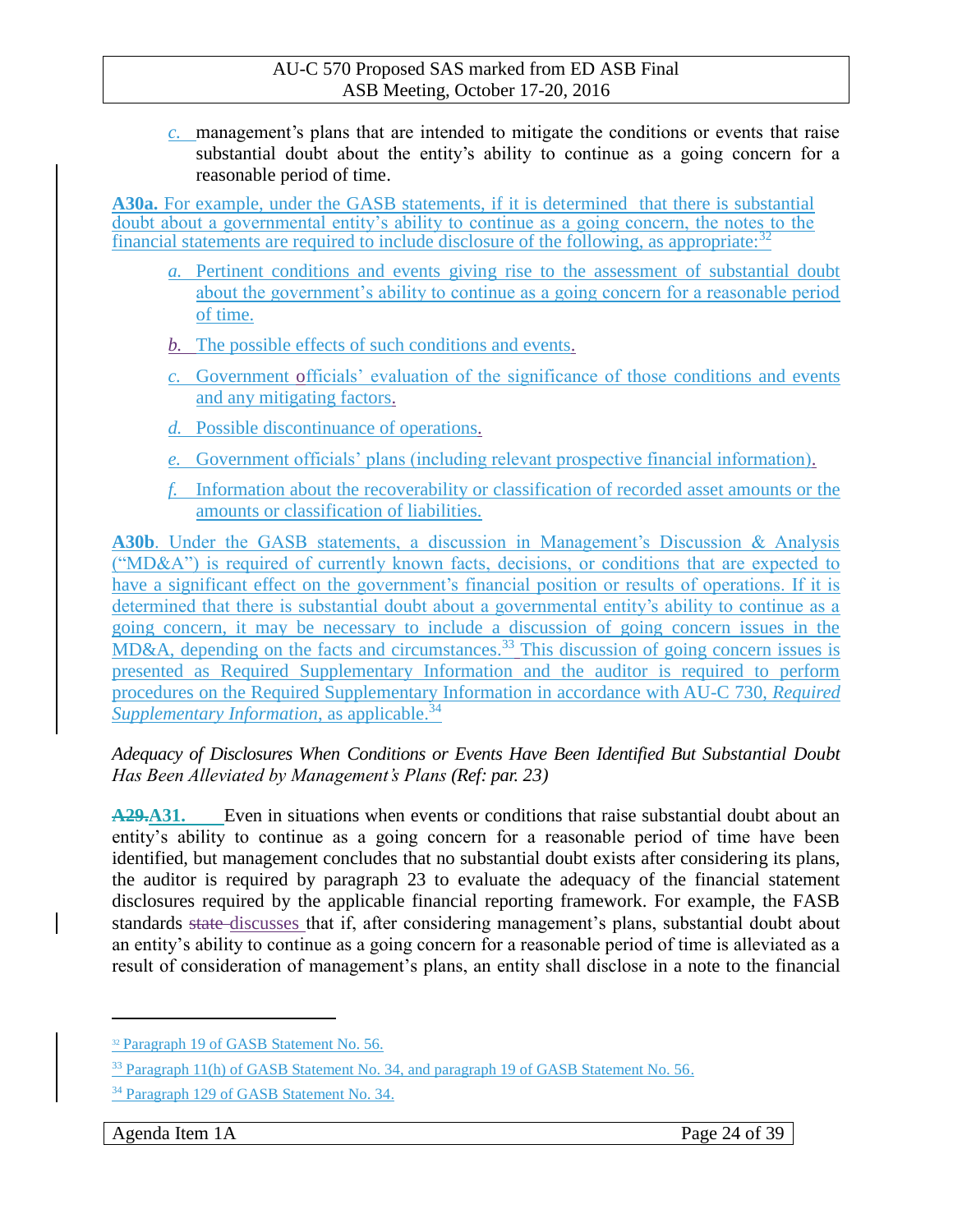statements information that enables users of the financial statements to understand all of the following (or refer to similar information disclosed elsewhere in the footnotes).<sup>35</sup>

- *a.* Principal conditions or events that raised substantial doubt about the entity's ability to continue as a going concern for a reasonable period of time (before consideration of management's plans)
- *b.* Management's evaluation of the significance of those conditions or events in relation to the entity's ability to meet its obligations
- *c.* Management's plans that alleviated substantial doubt about the entity's ability to continue as a going concern for a reasonable period of time

<span id="page-24-3"></span>**A30.A32.** The auditor's evaluation about whether the financial statements achieve fair presentation includes the consideration of the overall presentation, structure, and content of the financial statements, and whether the financial statements, including the related notes, represent the underlying transactions and events in a manner that achieves fair presentation.<sup>36</sup> Depending on the facts and circumstances, the auditor may determine that additional disclosures are necessary to achieve fair presentation.

<span id="page-24-0"></span>**A31.A33.** In the absence of disclosures explicitly required by the applicable financial reporting framework that address management's evaluation of the entity's ability to continue as a going concern for a reasonable period of time, the auditor may consider the disclosure guidance set out in paragraphs [A31–](#page-22-2)[A33](#page-24-3) in considering whether the financial statements are fairly presented.

### **Implications for the Auditor's Report**

#### *Use of Going Concern Basis of Accounting Is Inappropriate (Ref: par. [24\)](#page-8-2)*

<span id="page-24-1"></span>**A32.A34.** The requirement in paragraph [24](#page-8-2) for the auditor to express an adverse opinion applies regardless of whether the financial statements include disclosure of the inappropriateness of management's use of the going concern basis of accounting.

**A33.A35.** When the use of the going concern basis of accounting is not appropriate in the circumstances, management may be required, or may elect, to prepare the financial statements on another basis (for example, under the FASB standards, the entity is required to comply with FASB ASC 205-30 and prepare the financial statements using the liquidation basis of accounting when an entity's liquidation becomes imminent).

<span id="page-24-2"></span>**A34.A36.** Interpretation No. 1, "Reporting on Financial Statements Prepared on a Liquidation Basis of Accounting" (AU-C sec. 9700 par. .01–.05), of AU-C section 700, *Forming an Opinion and Reporting on Financial Statements*, addresses the situation in which an auditor issues an unmodified opinion on the entity's financial statements prepared under the liquidation basis of accounting and the auditor determines an emphasis-of-matter paragraph is appropriate.

<sup>35</sup> "Pending Content" in FASB ASC 205-40-50-12.

<sup>36</sup> Paragraph .17 of AU-C section 700, *Forming an Opinion and Reporting on Financial Statements.*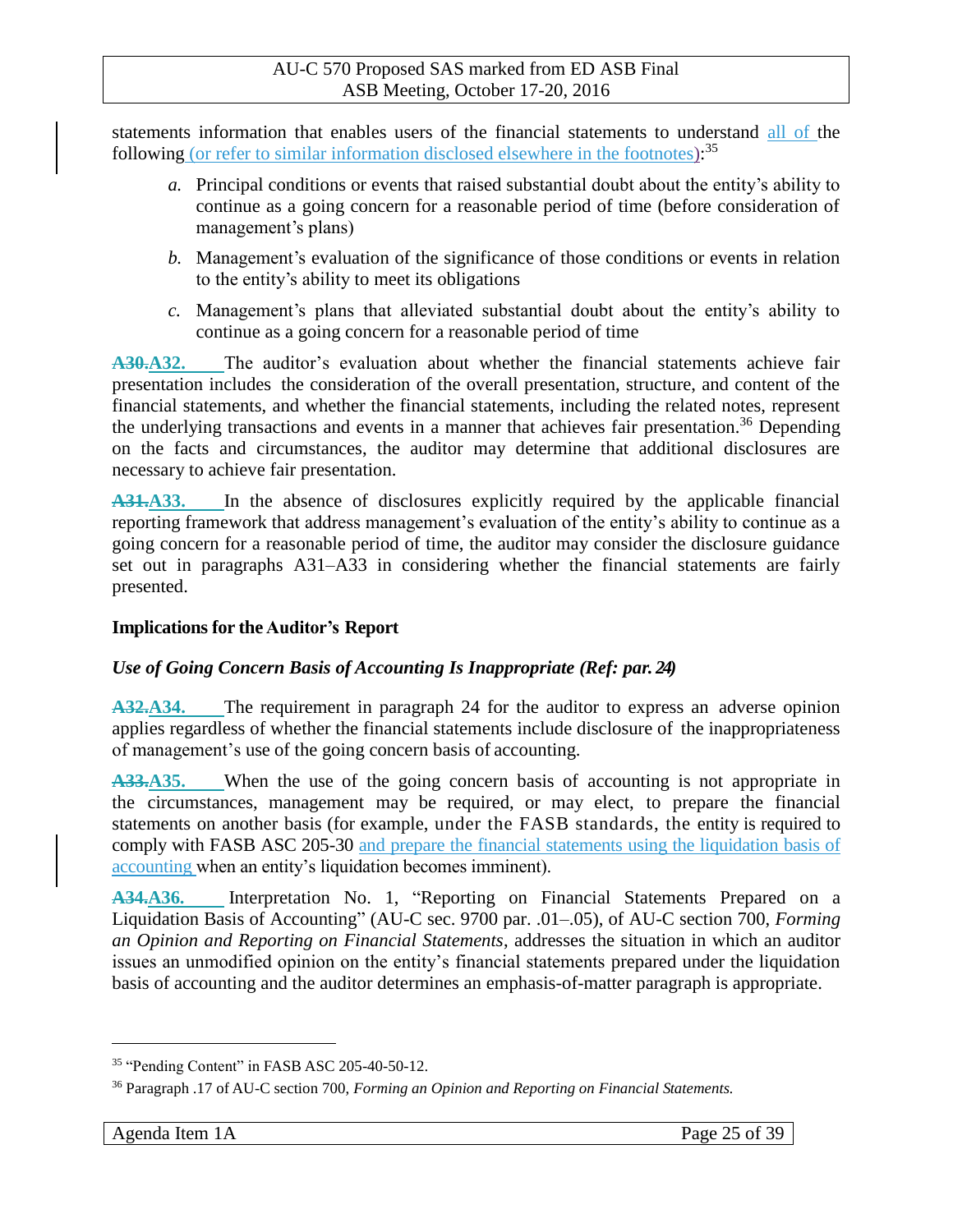### *Use of the Going Concern Basis of Accounting Is Appropriate But Substantial Doubt Exists (Ref: par. [25‒](#page-8-3)[26\)](#page-8-4)*

<span id="page-25-0"></span>**A35.A37.** When the FASB standards or the GASB statements are the applicable financial reporting framework used in the preparation of the financial statements, the auditor's conclusion about the entity's ability to continue as a going concern is expressed through the use of the phrase "substantial doubt about its (the entity's) ability to continue as a going concern." In other financial reporting frameworks, a similar term may be appropriate depending on the requirements of the applicable financial reporting framework. If the applicable financial reporting framework does not include comparable terms, then wording that includes the terms *substantial doubt* and *going concern* may be appropriate.

**A36.A38.** The following is an illustration of a going-concern emphasis-of-matter paragraph when (*a*) the auditor concludes substantial doubt exists about the entity's ability to continue as a going concern for a reasonable period of time; (*b*) management's plans do not alleviate the substantial doubt, and (*c*) the entity is required under the financial reporting framework to include a statement in the notes to the financial statements that substantial doubt exists.

#### *Emphasis of Matter Regarding Going Concern*

The accompanying financial statements have been prepared assuming that the Company will continue as a going concern. As discussed in Note X to the financial statements, the Company suffered recurring losses from operations, has a net capital deficiency, and has stated has included a statement that substantial doubt exists about the Company's ability to continue as a going concern. The Company has suffered recurring losses from operations and has a net capital deficiency; these events, conditions, Management's evaluation of the events and conditions and and management's plans regarding these matters are also described in Note X. The financial statements do not include any adjustments that might result from the outcome of this uncertainty. Our opinion is not modified with respect to this matter.

**A37.A39.** The following is an illustration of a going-concern emphasis-of-matter paragraph when (*a*) the auditor concludes that substantial doubt exists about the entity's ability to continue as a going concern for a reasonable period of time; (*b*) management's plans do not alleviate the substantial doubt, and (*c*) the entity is not required under the financial reporting framework to include a statement in the notes to the financial statements that substantial doubt exists.

#### *Emphasis of Matter Regarding Going Concern*

The accompanying financial statements have been prepared assuming that the Company will continue as a going concern. As discussed in Note X to the financial statements, the Company has suffered recurring losses from operations and has a net capital deficiency that raise substantial doubt about its ability to continue as a going concern. Management's evaluation of the events and conditions and management's plans in regard to regarding these matters are also described in Note X. The financial statements do not include any adjustments that might result from the outcome of this uncertainty. Our opinion is not modified with respect to this matter.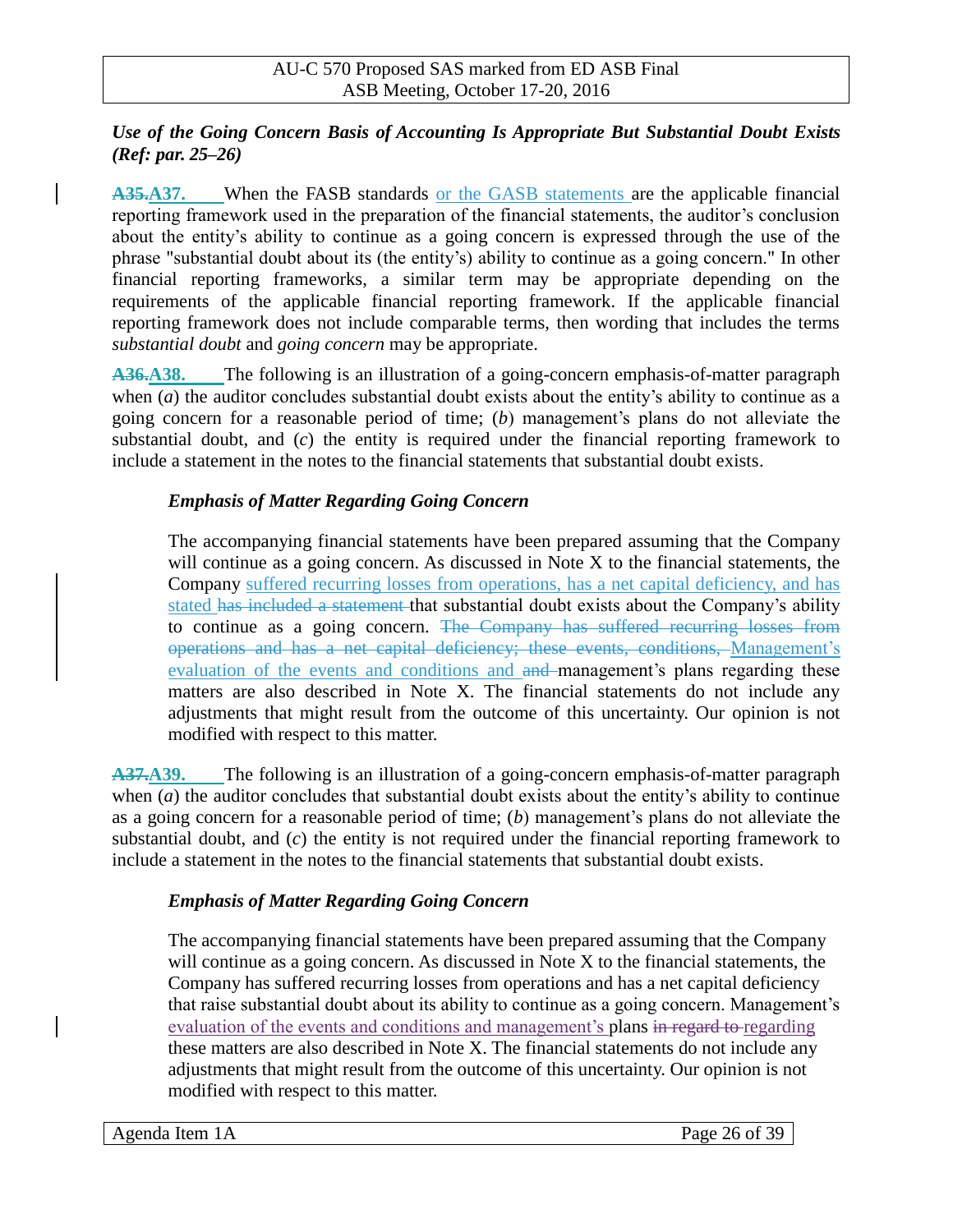**A38.A40.** If conditions or events, considered in the aggregate, have been identified that raise substantial doubt about the entity's ability to continue as a going concern for a reasonable period of time but, based on the audit evidence obtained, the auditor concludes that substantial doubt has been alleviated by management's plans, the auditor may include an emphasis-of-matter paragraph in accordance with AU-C section 706, *Emphasis-of-Matter Paragraphs and Other-Matter Paragraphs in the Independent Auditor's Report*, making reference to management's disclosures related to the conditions and events and management's plans related to those conditions and events.<sup>37</sup>

**A39.A41.** The following is an illustration of an emphasis-of-matter paragraph when management has disclosed (*a*) conditions or events, considered in the aggregate, that raised substantial doubt about the entity's ability to continue as a going concern for a reasonable period of time, (*b*) its evaluation of the significance of those conditions or events, considered in the aggregate, in relation to the entity's ability to meet its obligations, and (*c*) the substantial doubt about the entity's ability to continue as a going concern for a reasonable period of time has been alleviated by management's plans.

As discussed in Note X to the financial statements, the Company has suffered recurring losses from operations and has a net capital deficiency. Management's evaluation of the events and conditions and Mmanagement's plans in regards to regarding these matters are also described in Note X. Our opinion is not modified with respect to this matter.

**A40.A42.** Examples of conditional language that is inappropriate to use in the emphasis-ofmatter paragraph include the following:

- *a.* If the Company continues to suffer recurring losses from operations and continues to have a net capital deficiency, there may be substantial doubt about its ability to continue as a going concern
- *b.* The Company has been unable to renegotiate its expiring credit agreements. Unless the Company is able to obtain financial support, there is substantial doubt about its ability to continue as a going concern

*Adequate Disclosure About an Entity's Ability to Continue as a Going Concern Is Not Made in the Financial Statements* 

#### *Communication With Regulators*

<span id="page-26-0"></span>**A41.A43.** When the auditor of a regulated entity considers that it may be necessary to include a reference to going concern matters in the auditor's report, the auditor may have a duty to communicate with the applicable regulatory, enforcement, or supervisory authorities. (Ref: par. [2527\)](#page-8-3)

*Adequate Disclosure About an Entity's Ability to Continue as a Going Concern Is Not Made in the Financial Statements (Ref: par[.27\)](#page-8-5)*

<sup>37</sup> Paragraphs .06–.07 of AU-C section 706*.*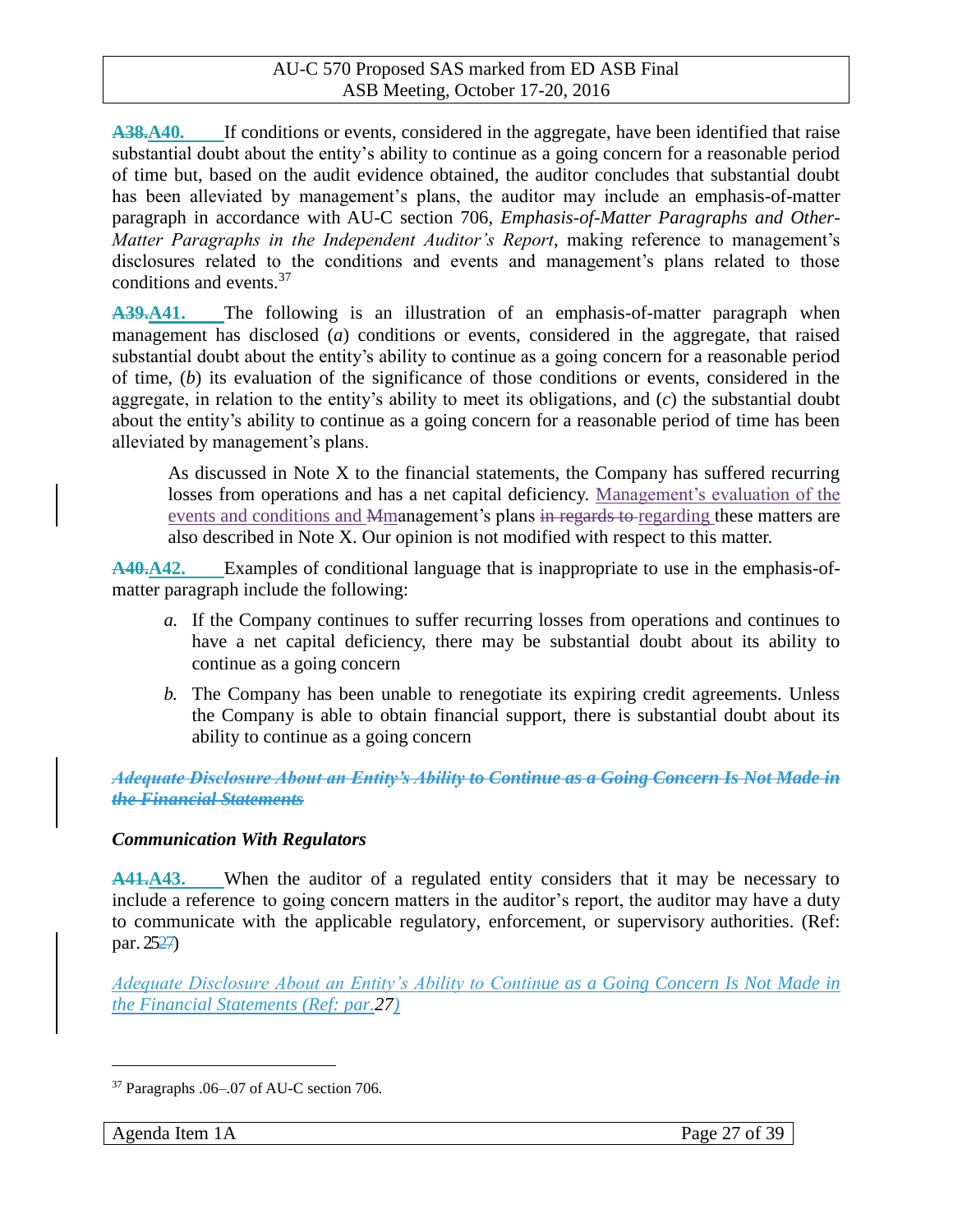**A43a.** A situation in which the auditor concludes that substantial doubt about the entity's ability to continue as a going concern exists but management does not include a statement in the notes to the financial statements that such substantial doubt exists when required by the applicable financial reporting framework represents an accounting error that the auditor is required to evaluate and consider its implications for the auditor's report.

# *Management Unwilling to Make or Extend Its Evaluation (Ref: par. [28\)](#page-9-0)*

<span id="page-27-0"></span>**A44.** In certain circumstances, the auditor may believe it necessary to request management to makeperform or extend its evaluation to meet the period of time required by the financial reporting framework. If management is unwilling to do so, a qualified opinion or a disclaimer of opinion in the auditor's report may be appropriate, because it may not be possible for the auditor to obtain sufficient appropriate audit evidence regarding management's use of the going concern basis of accounting in the preparation of the financial statements, such as audit evidence regarding the existence of plans management has put in place or the existence of other mitigating factors. Management may be unwilling because they believe they have done enough to conclude whether substantial doubt exists about the entity's ability to continue as a going concern when the applicable financial reporting framework requires management to make this evaluation. If management has not done enough for their own conclusion it may result in a adverse or qualified opinion for a departure from the applicable financial reporting framework. AU-C section 705, *Modifications to the Opinion in the Independent Auditor's Report*, provides guidance related to the modification of the auditor's opinion. when management has imposed a limitation on the scope of the audit that the auditor considers likely to result in a qualified opinion or a disclaimer of opinion in the auditor's report. In addition, management's unwillingness to make or extend its evaluation to meet the period of time required by the applicable financial reporting framework may be an indicator of a deficiency in internal control that is required to be evaluated as to whether it constitutes a significant deficiency or material weakness in accordance with AU-C section 265.

#### **Comparative Presentations (Ref: par. [30\)](#page-9-1)**

<span id="page-27-1"></span>**A42.A45.** Substantial doubt about the entity's ability to continue as a going concern for a reasonable period of time that arose in the current period does not imply that a basis for such doubt existed in the prior period and, therefore, does not affect the auditor's report on the financial statements of the prior period that are presented on a comparative basis. AU-C section 700, *Forming an Opinion and Reporting on Financial Statements*, provides guidance on reporting when financial statements of one or more prior periods are presented on a comparative basis with financial statements of the current period.

<span id="page-27-2"></span>**A43.A46.** A financial reporting framework may contain disclosure requirements in a subsequent period in which substantial doubt no longer exists. For example, FASB standards state that for the period in which substantial doubt no longer exists (before or after consideration of management's plans), an entity shall disclose how the relevant conditions or events that raised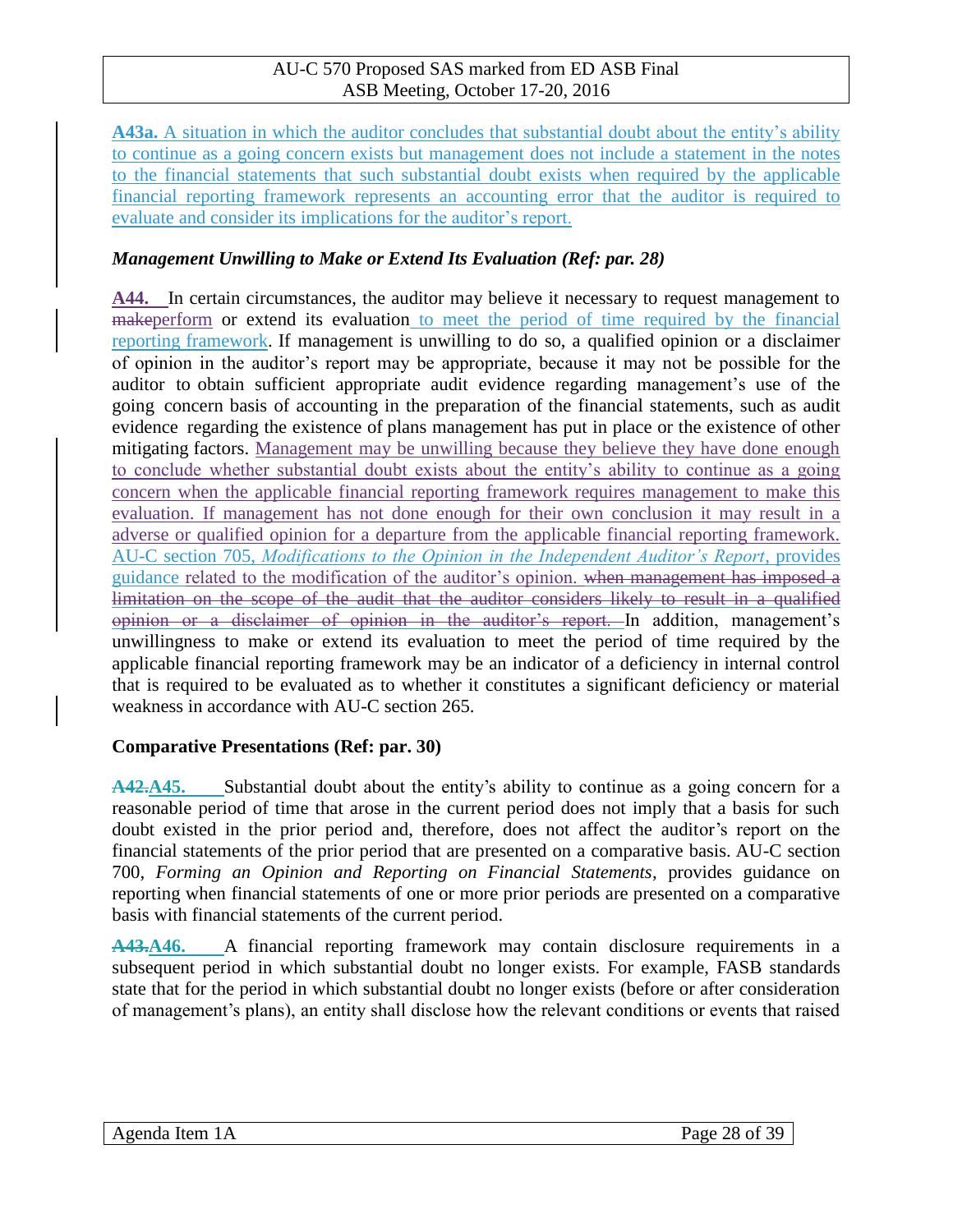substantial doubt were resolved.<sup>38</sup>

#### **Eliminating a Going-Concern Emphasis-of-Matter Paragraph From a Reissued Report (Ref: par. [31\)](#page-9-2)**

<span id="page-28-0"></span>**A44.A47.** After the auditor has issued the auditor's report containing a going-concern emphasis-of-matter paragraph, the auditor may be asked to reissue the auditor's report on the financial statements and eliminate the going-concern emphasis-of-matter paragraph that appeared in the original report. Such requests ordinarily occur after the conditions or events that gave rise to substantial doubt about the entity's ability to continue as a going concern for a reasonable period of time have been resolved. For example, subsequent to the date of the auditor's original report, an entity might obtain needed financing.

<span id="page-28-1"></span>**A45.A48.** The auditor may perform procedures in addition to those required by paragraph [31](#page-9-2) that the auditor deems necessary in the circumstances.

#### **Documentation (Ref: par. [33\)](#page-10-0)**

<span id="page-28-2"></span>**A46.A49.** AU-C section 230, *Audit Documentation*, addresses the auditor's responsibility to prepare audit documentation for an audit of financial statements.<sup>39</sup> AU-C section 230 applies to the audit procedures performed under the SAS. The documentation requirements of paragraph 33 of this SAS are incremental to AU-C section 230 and apply when the auditor believes there is substantial doubt about the entity's ability to continue as a going concern for a reasonable period of time before consideration of management's plans.

<sup>38</sup> "Pending Content" in FASB ASC 205-40-50-14.

<sup>39</sup> Paragraph .01 of AU-C section 230, *Audit Documentation*.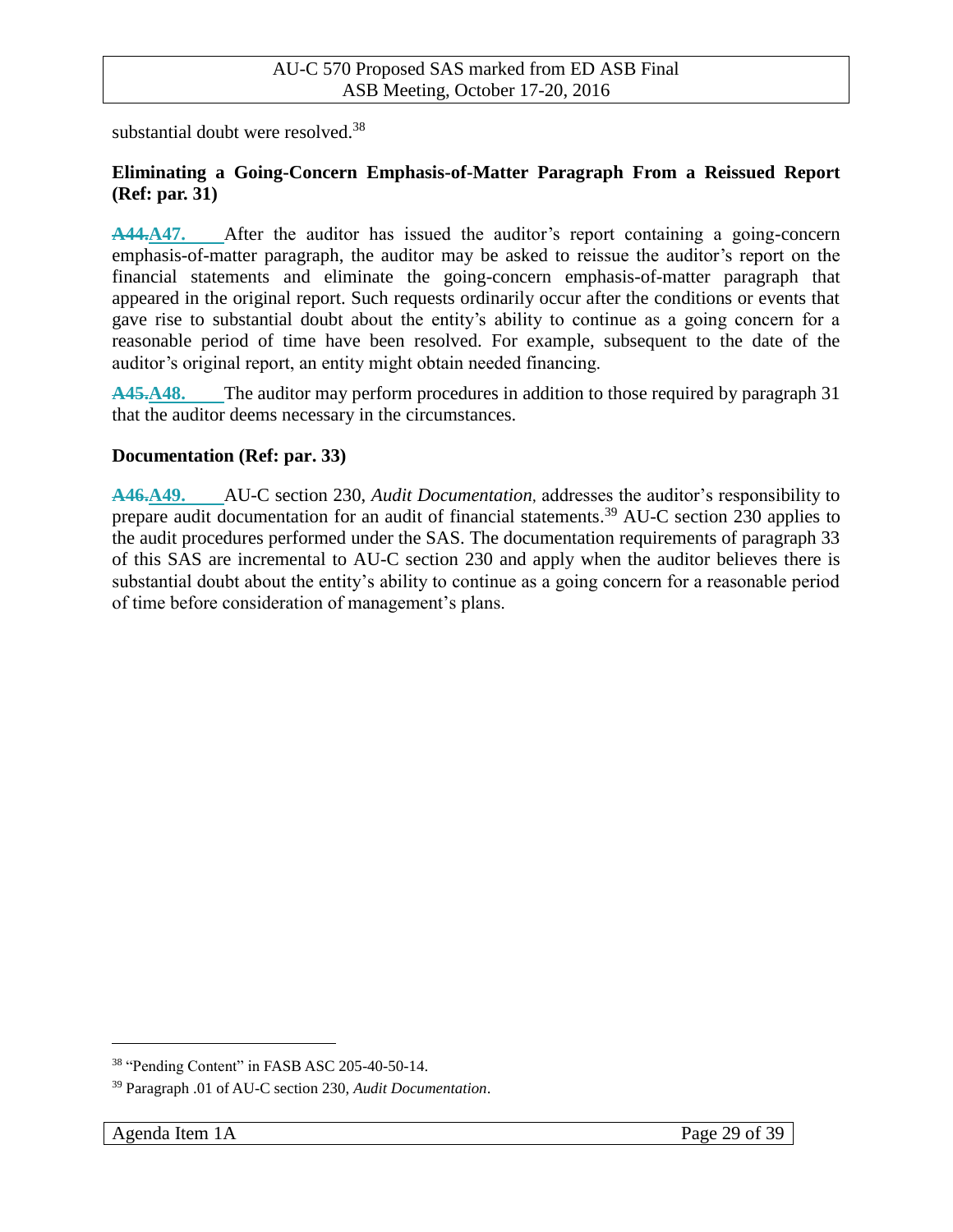#### **A47.A50.**

**Appendix—Amendments to Various Sections in Statement on Auditing Standards No. 122,**  *Statements on Auditing Standards: Clarification and Recodification*

**AU-C section 800,** *Special Considerations—Audits of Financial Statements Prepared in Accordance With Special Purpose Frameworks*

1. These amendments are effective for audits of financial statements for periods ending on or after December 15, 2017.

(*Boldface italics* denotes new language. Deleted text is shown in strikethrough.)

[No amendments to paragraphs .01–.A20. Paragraph .17 included for contextual information only.]

#### *Fair Presentation (Ref: par. .A19–.A23A27)*

**.17** Section 700 requires the auditor to evaluate whether the financial statements achieve fair presentation.<sup>[7](https://checkpoint.riag.com/app/view/docText?usid=398859lefee9&DocID=iPROFSTDS%3A16141.1&docTid=T0PROFSTDS%3A16141.1-1&feature=ttoc&lastCpReqId=7672103#FN 7)</sup> In an audit of special purpose financial statements when the special purpose financial statements contain items that are the same as, or similar to, those in financial statements prepared in accordance with GAAP, the auditor should evaluate whether the financial statements include informative disclosures similar to those required by GAAP. The auditor should also evaluate whether additional disclosures, beyond those specifically required by the framework, related to matters that are not specifically identified on the face of the financial statements or other disclosures are necessary for the financial statements to achieve fair presentation.

 $\frac{7}{7}$ [Footnote omitted for purposes of this SAS.]

*.A21 A22 As explained in SAS No. 13X,* **The Auditor's Consideration of an Entity's Ability to Continue as a Going Concern***, special purpose financial statements may or may not be prepared in accordance with a financial reporting framework for which the going concern basis of accounting is applied.<sup>18</sup>*

*.A22 A23 For audits of special purpose financial statements to which the going concern basis of accounting is applicable, SAS No. 13X,* **The Auditor's Consideration of an Entity's Ability to Continue as a Going Concern***, applies.*

*.A24***.A22** The auditor is required by paragraph .17 to evaluate whether additional disclosures, beyond those specifically required by the framework, related to matters that are not specifically identified on the face of the financial statements or other disclosures may be necessary for the special purpose financial statements to achieve fair presentation. For example, t*T*hese disclosures may include matters about related party transactions, restrictions on assets and owners' equity,

Agenda Item 1A Page 30 of 39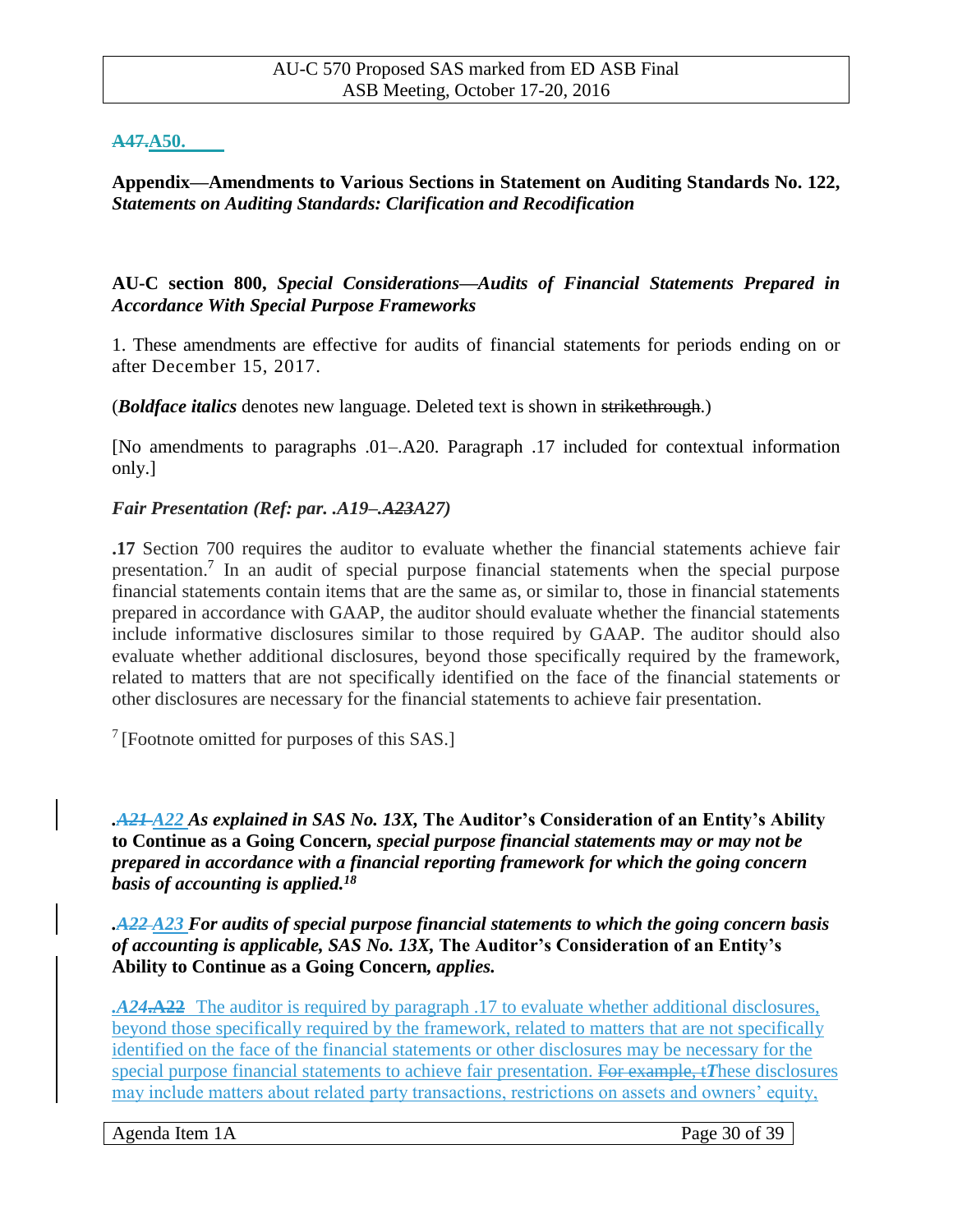subsequent events, and significant *risks and* uncertainties. *For example, the auditor may consider FASB Accounting Standards Codification (ASC) 275, Risks and Uncertainties, and FASB ASC 450, Contingencies, when evaluating the appropriateness of disclosures of risks and uncertainties related to financial reporting. A risk or uncertainty may not be applicable to the special purpose financial statements if it is related to a specific account or disclosure that is not part of the special purpose financial statements, for example, certain concentration disclosures. Other financial reporting frameworks may have similar requirements that the auditor may consider.* In such circumstances, the special purpose financial statements would include the same disclosure required by GAAP or disclosure that communicates the substance of those requirements. *A risk or uncertainty may not be applicable to the special purpose financial statements if it is related to a specific account or disclosure that is not part of the special purpose financial statements, for example, certain concentration disclosures.*

*.A23 In evaluating whether the financial statements achieve fair presentation, the auditor is required to evaluate, among other things, whether the financial statements properly disclose the entity's risks and uncertainties. The auditor may consider FASB* **Accounting Standards Codification** *(ASC) 275,* **Risks and Uncertainties***, and FASB ASC 450,* **Contingencies***, when evaluating the appropriateness of disclosures of risks and uncertainties related to financial reporting. A risk or uncertainty may not be applicable to the special purpose financial statements if it is related to a specific account or disclosure that is not part of the special purpose financial statements, for example, certain concentration disclosures.*

#### *<sup>18</sup> Paragraph 3 of SAS No. 13X,* **The Auditor's Consideration of an Entity's Ability to Continue as a Going Concern***.*

[Paragraphs .A21–.A35 and footnote 18 renumbered. No further amendments to AU-C section 800.]

#### **AU-C section 805,** *Special Considerations—Audits of Single Financial Statements and Specific Elements, Accounts, or Items of a Financial Statement*

2. These amendments are effective for audits of single financial or specific elements, accounts, or items of a financial statement statements for periods ending on or after December 15, 2017.

(*Boldface italics* denotes new language. Deleted text is shown in strikethrough.)

[No amendments to paragraphs .01–.A11. Paragraphs .10–.11 included for contextual information only.]

#### **Acceptability of the Financial Reporting Framework (Ref: par. .A8–.A11.***A12***)**

**.10** Section 210, *Terms of Engagement*, requires the auditor to determine the acceptability of the financial reporting framework applied in the preparation of the financial statements.<sup>2</sup> In the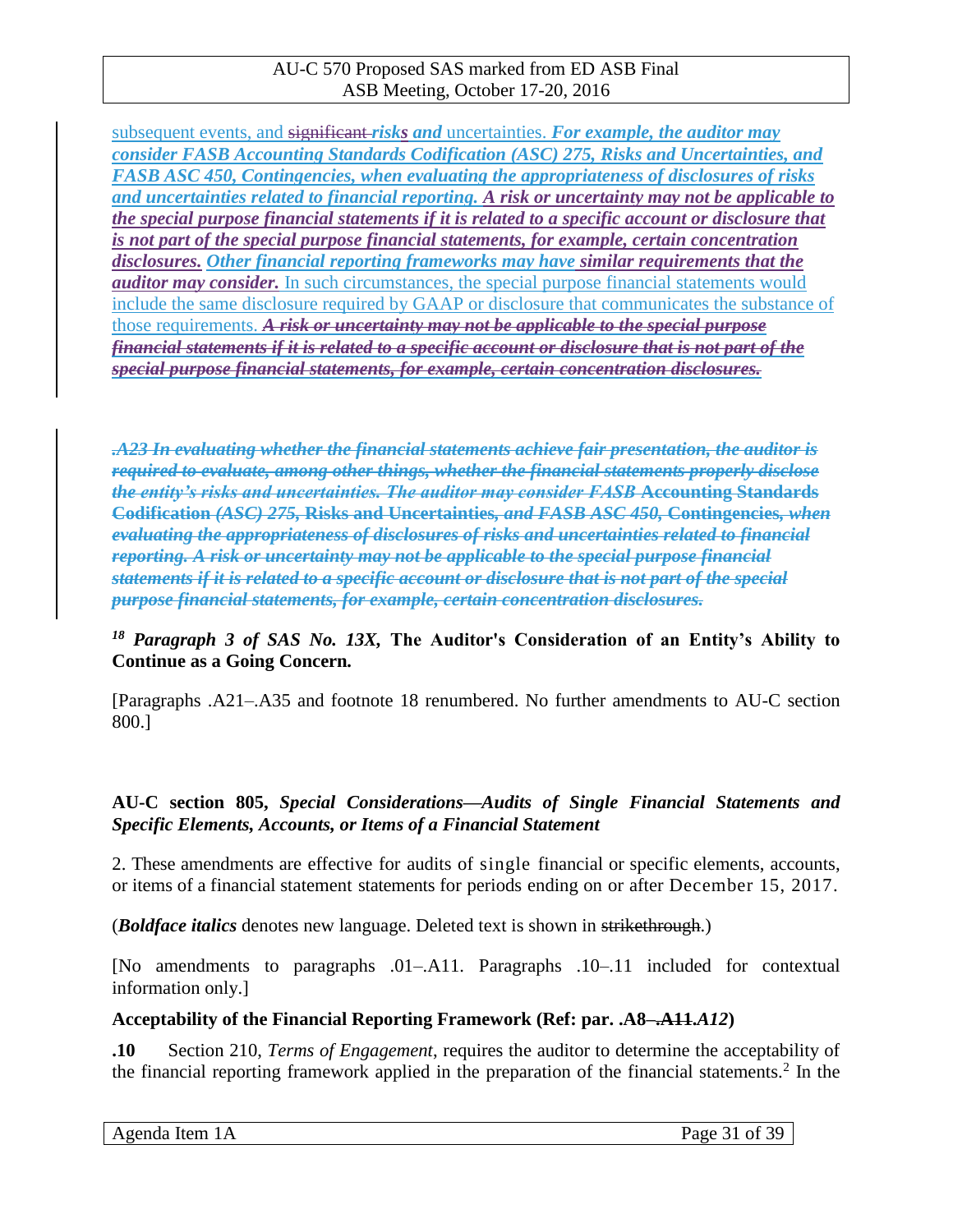case of an audit of a single financial statement or a specific element of a financial statement, the auditor should obtain an understanding of

*a*. the purpose for which the single financial statement or specific element of a financial statement is prepared,

*b*. the intended users, and

*c*. the steps taken by management to determine that the application of the financial reporting framework is acceptable in the circumstances.

**.11** The auditor's determination required by paragraph .10 should include consideration of whether the application of the financial reporting framework will result in a presentation that provides adequate disclosures to enable the intended users to understand the information conveyed in the financial statement or the specific element and the effect of material transactions and events on the information conveyed in the financial statement or the specific element.

<sup>2</sup> [Footnote omitted for purposes of this SAS.]

*.A12 In evaluating whether the single financial statements and specific elements, accounts, or items of a financial statement achieve fair presentation, the auditor is required to evaluate, among other things, whether the single financial statements and specific elements, accounts, or items of a financial statement properly disclose the entity's risks and uncertainties. For example, tThe auditor may consider FASB* **Accounting Standards Codification** *(ASC) 275,*  **Risks and Uncertainties***, and FASB ASC 450,* **Contingencies***, when evaluating the appropriateness of disclosures of risks and uncertainties related to financial reporting. A risk or uncertainty may not be applicable to the single financial statement or specific elements, accounts, or items of a financial statement if it is related to a specific account or disclosure that is not part of the single financial statement or the specific element, account, or item, for example, certain concentration disclosures. Other financial reporting frameworks may have similar requirements that the auditor may consider.*

[Paragraphs .A12–.A25 renumbered. No further amendments to AU-C section 805.]

#### **AU-C section 930,** *Interim Financial Information*

3. These amendments are effective for reviews of interim financial information for  $\Theta$ -interim for periods beginning after of fiscal years ending on or after December 15, 2017.

(*Boldface italics* denotes new language. Deleted text is shown in strikethrough.)

[No amendments to paragraphs .01–.15.]

*.16 If the applicable financial reporting framework includes requirements for management to assessevaluate the entity's ability to continue as a going concern for a reasonable period of time in preparing interim financial information, the auditor should perform interim review* 

Agenda Item 1A Page 32 of 39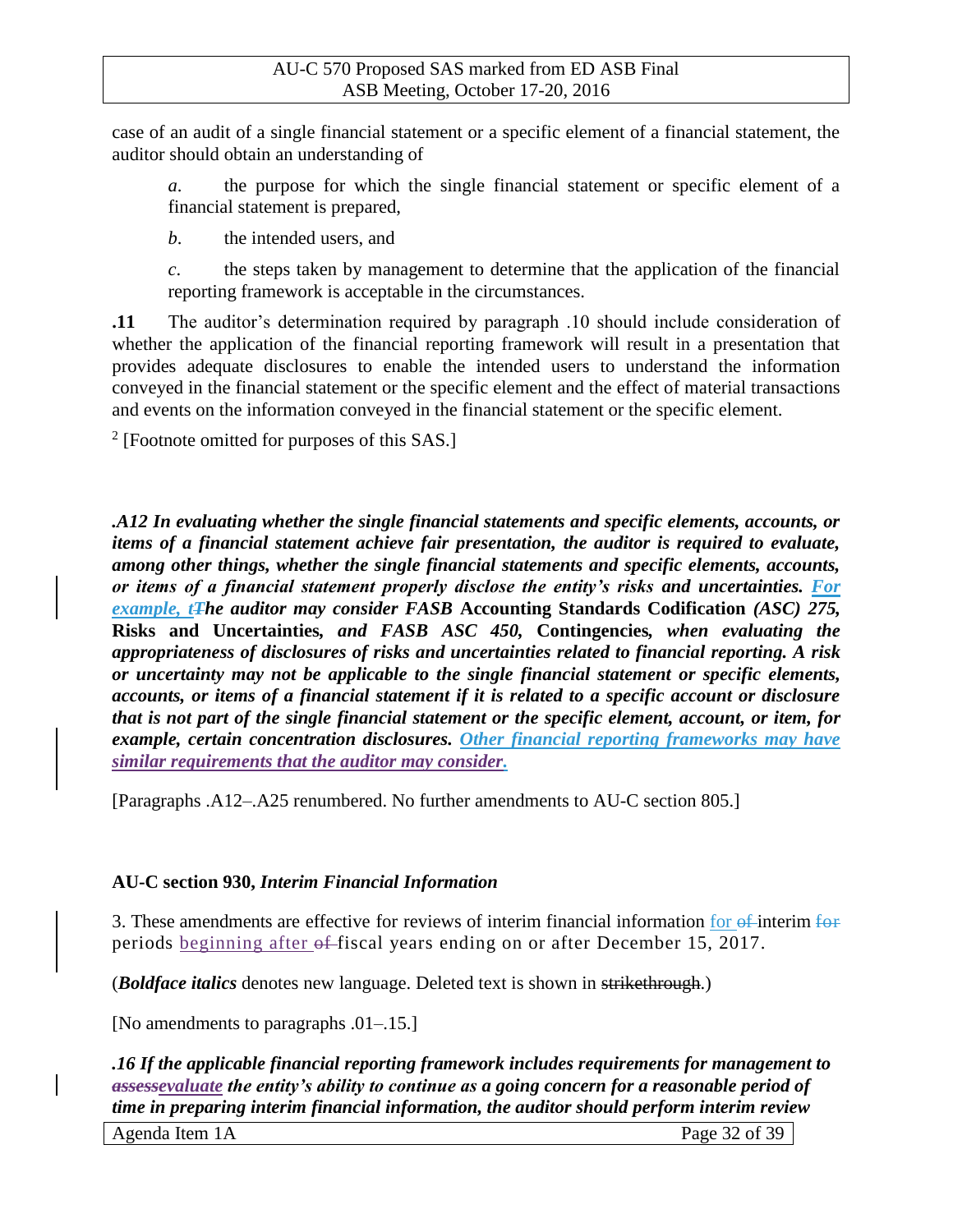*procedures related to (***a***) whether the going concern basis of accounting is appropriate, (***b***) management's evaluation of whether there are conditions or events that raised substantial doubt about the entity's ability to continue as a going concern, and (***c***) the adequacy of the related disclosures in the interim financial information. (Ref: par. .A23–.A24)*

**.16***17* If *the applicable financial reporting framework does not include a requirement for management to evaluate the entity's ability to continue as a going concern for a reasonable period time in preparing interim financial information and* (*a*) conditions or events that  $\frac{m}{m}$ indicate *raise* substantial doubt about an entity's ability to continue as a going concern *for a reasonable period of time* existed at the date of prior period financial statements, regardless of whether the substantial doubt was alleviated by the auditor's consideration of management's plans or (*b*) in the course of performing review procedures on the current period interim financial information, the auditor becomes aware of conditions or events *that raise substantial doubt about the entity's ability* that might be indicative of the entity's possible inability to continue as a going concern, the auditor should

#### **a***. inquire of management whether the going concern basis of accounting is appropriate,*

- *a* **b***.* inquire of management about its plans for dealing with the adverse effects of the conditions and events, and (Ref: par. .A23*.A25*)
- *b***c***.* consider the adequacy of the disclosure about such matters in the interim financial information. (Ref: par. .A24*.A26*)

[Paragraphs .17–.37 renumbered.]

*.38 The auditor should include an emphasis-of-matter paragraph in the auditor's review report in any of the following circumstances, regardless of whether the entity is required under the financial reporting framework to include a statement in the notes to the interim financial statement that substantial doubt exists: (Ref: par. .A49–.A50):*

- **a.** *a going concern emphasis-of-matter paragraph was included in the prior year's auditor's report and*
	- *i. the conditions or events giving rise to the emphasis-of-matter paragraph continue to exist and*
	- *ii. these conditions or events raise substantial doubt about an entity's ability to continue as a going concern for a reasonable period of time and management's plans do not alleviate them. (Ref: par. .A49a)*
- **b.** *A going concern emphasis-of-matter paragraph was not included in the prior year's auditor's report and*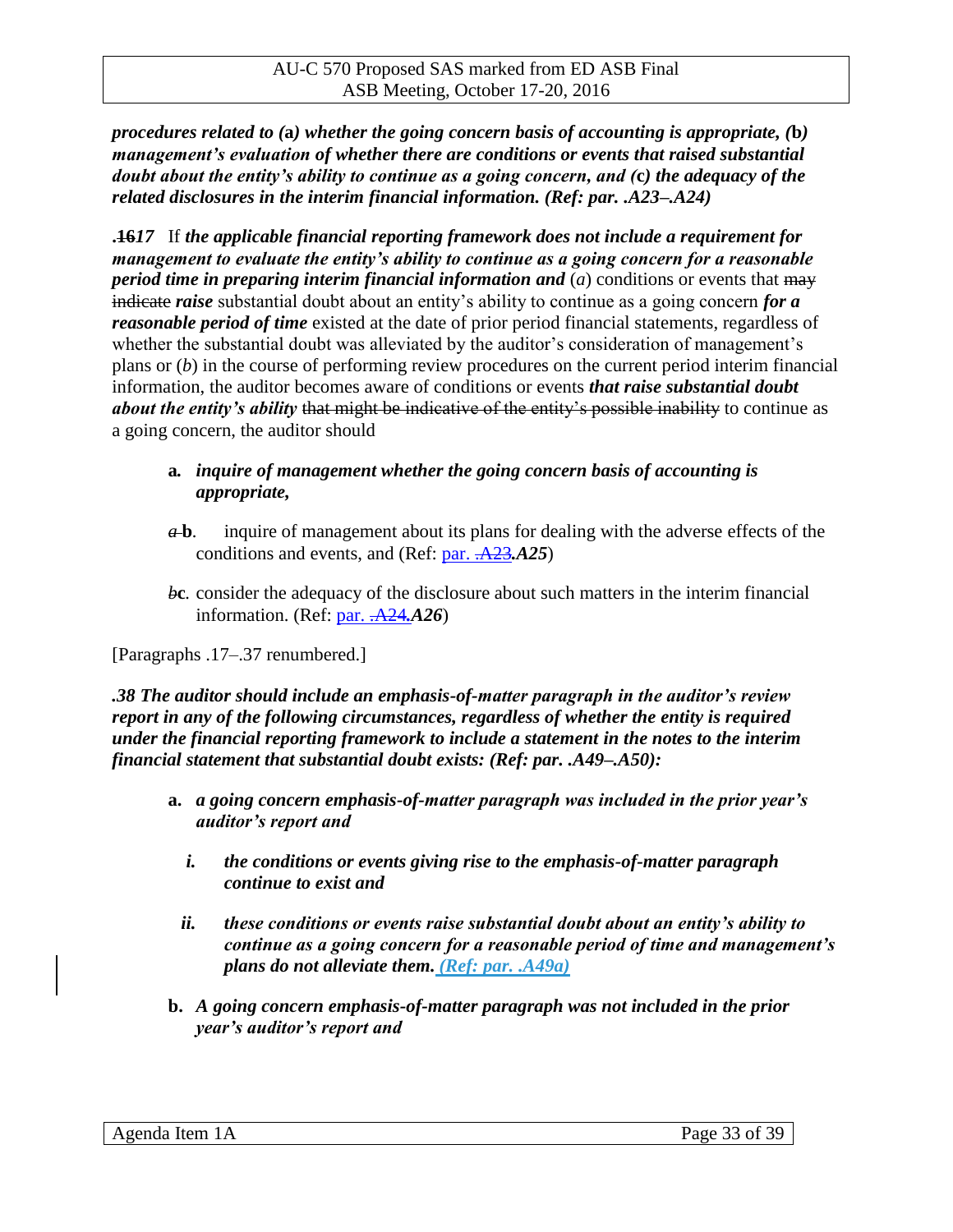*i. management is required under the financial reporting framework to include a statement in the notes to the interim financial information that substantial doubt exists and* 

*ii. management has included such statement in the notes to the interim financial information. (Ref: par. .A50–.A51)*

[Paragraphs .38–.43 renumbered. No amendments to paragraphs .A1–.A22.]

*.A23 The nature and extent of the auditor's interim review procedures is a matter of the auditor's professional judgment. For example, when a history of profitable operations and ready access to financing exists, inquiry alone might be sufficient to review the entity's ability to continue as a going concern for a reasonable period of time.*

*.A24 Certain financial reporting frameworks require management to evaluate the entity's ability to continue as a going concern for a reasonable period of time in preparing interim financial information. <sup>4</sup> For example, FASB standards require management to evaluate whether there are conditions and events, considered in the aggregate, that raise substantial doubt about an entity's ability to continue as a going concern.<sup>5</sup> Under FASB standards, the evaluation period is one year after the date that the financial statements are issued (or are available to be issued when applicable).<sup>6</sup>*

*<sup>4</sup> See paragraph 11 of SAS No. 13X,* **The Auditor's Consideration of an Entity's Ability to Continue as a Going Concern***, for the definition of* **reasonable period of time***.*

*5 "Pending Content" in FASB* **Accounting Standards Codification** *(ASC) 205-40-50-1.*

*<sup>6</sup> "Pending Content" in FASB ASC 205-40-50-1.*

,.A23*.A25* A review of interim financial information is not designed to identify conditions or events that may indicate raise substantial doubt about an*the* entity's ability to continue as a going concern *for a reasonable period of time*. However, conditions or events that may castraise substantial doubt on*about* the entity's ability to continue as a going concern *for a reasonable period of time* may have existed at the date of the prior period financial statements or may be identified as a result of inquiries of management or in the course of performing other review procedures. When performing a review engagement, the auditor is not required to obtain evidence in support of the information that mitigates the effects of the conditions and*or* events.

.A24 *.A26* Section 570 *SAS No. 13X*, *The Auditor's Consideration of an Entity's Ability to Continue as a Going Concern*, may provide useful guidance to the auditor when considering whether there is adequate and appropriate disclosure in the interim financial information about the entity's possible inability *ability* to continue as a going concern *for a reasonable period of time*  $47$  when

*a*. conditions or events exist *have been identified* as of the interim reporting date covered by the review that might be indicative of *and substantial doubt* about the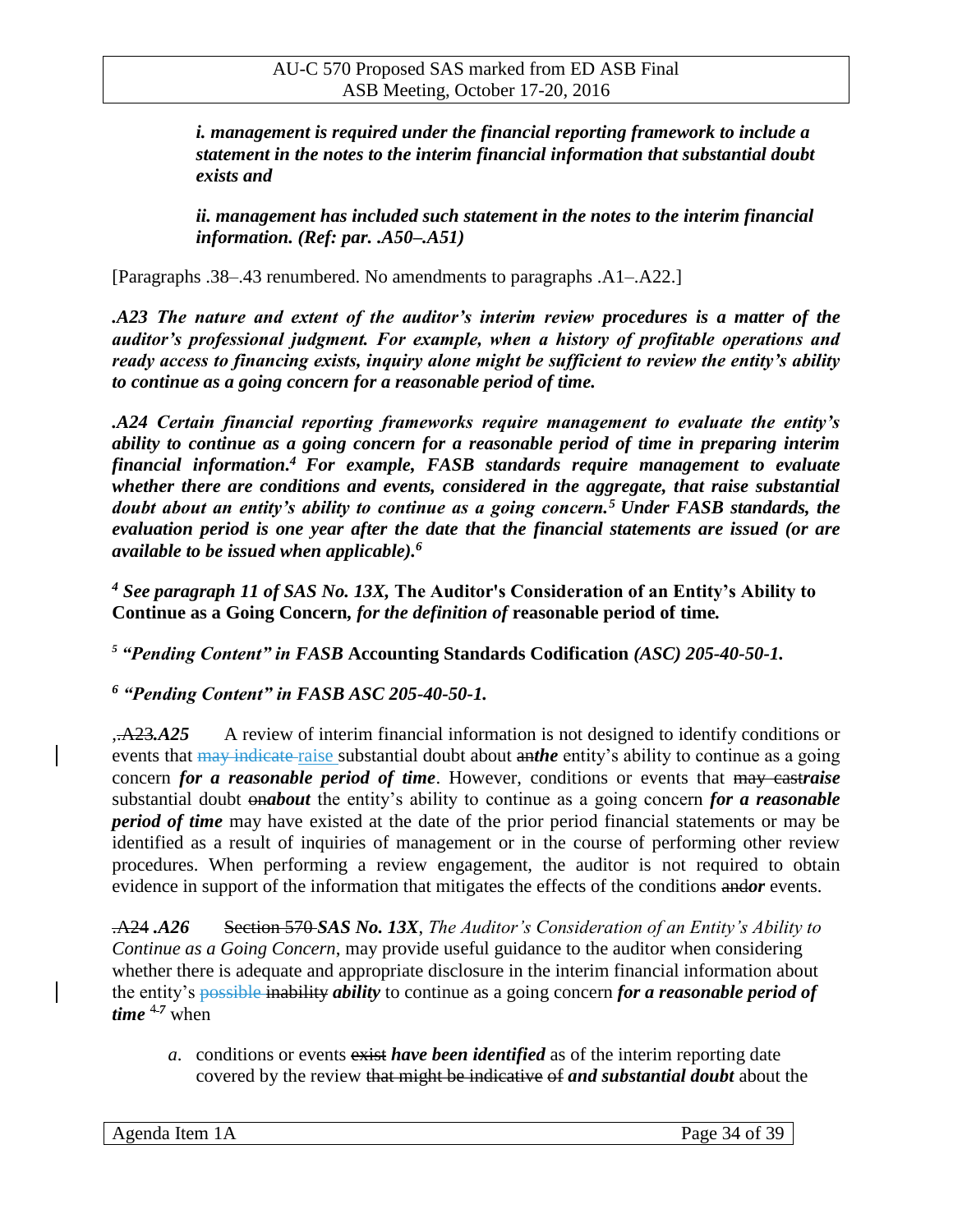entity's possible inability *ability* to continue as a going concern *for a reasonable period of time exists* or

*b*. the auditor's report for the prior year end contained an emphasis-of-matter paragraph indicating the existence of substantial doubt about the entity's ability to continue as a going concern *for a reasonable period of time*, and the conditions that raised such doubt continued to exist as of the interim reporting date covered by the review.,

the auditor is not required to modify the report if there is adequate and appropriate disclosure about these conditions or events in the interim financial information. However, ifIf the auditor determines that the disclosure *related to substantial doubt* about the entity's possible inability *ability* to continue as a going concern is inadequate, resulting in a departure from the applicable financial reporting framework, the auditor is required by paragraph .34 .*35* to modify the report.

<sup>4</sup>*<sup>7</sup>***Paragraphs .12** *22–23* of *SAS No. 13X*, *The Auditor's Consideration of an Entity's Ability to Continue as a Going Concern*. [Footnote revised, August 2012, to reflect conforming changes necessary due to the issuance of SAS No. 126.]

[Paragraphs .A25–.A45 and footnote 5 renumbered.]

**.A46***A48* If the interim financial information adequately discloses the existence of substantial doubt about the entity's ability to continue as a going concern (see paragraph .16) or a lack of consistency in the application of accounting principles affecting the interim financial information, the auditor may, but is not required to, include an emphasis-of-matter paragraph in the auditor's review report.

[Paragraphs .A47–.A50 renumbered.]

# **Emphasis-of-Matter in the Auditor's Review Report (Ref: par. .37)**

*.A51 See exhibit D, "Illustrations of Example Emphasis-of-Matter Paragraphs in the Auditor's Review Report," for illustrative examples of the emphasis-of-matter paragraphs.*

*.A52 If conditions or events have been identified during the interim review that raise substantial doubt about the entity's ability to continue as a going concern for a reasonable period of time, but*

> **a.** *no statement relating to substantial doubt is included in the notes to the interim financial information because management's plans have alleviated the substantial doubt or*

> **b.** *the financial reporting framework does not require inclusion of such statement in the notes to the interim financial information,*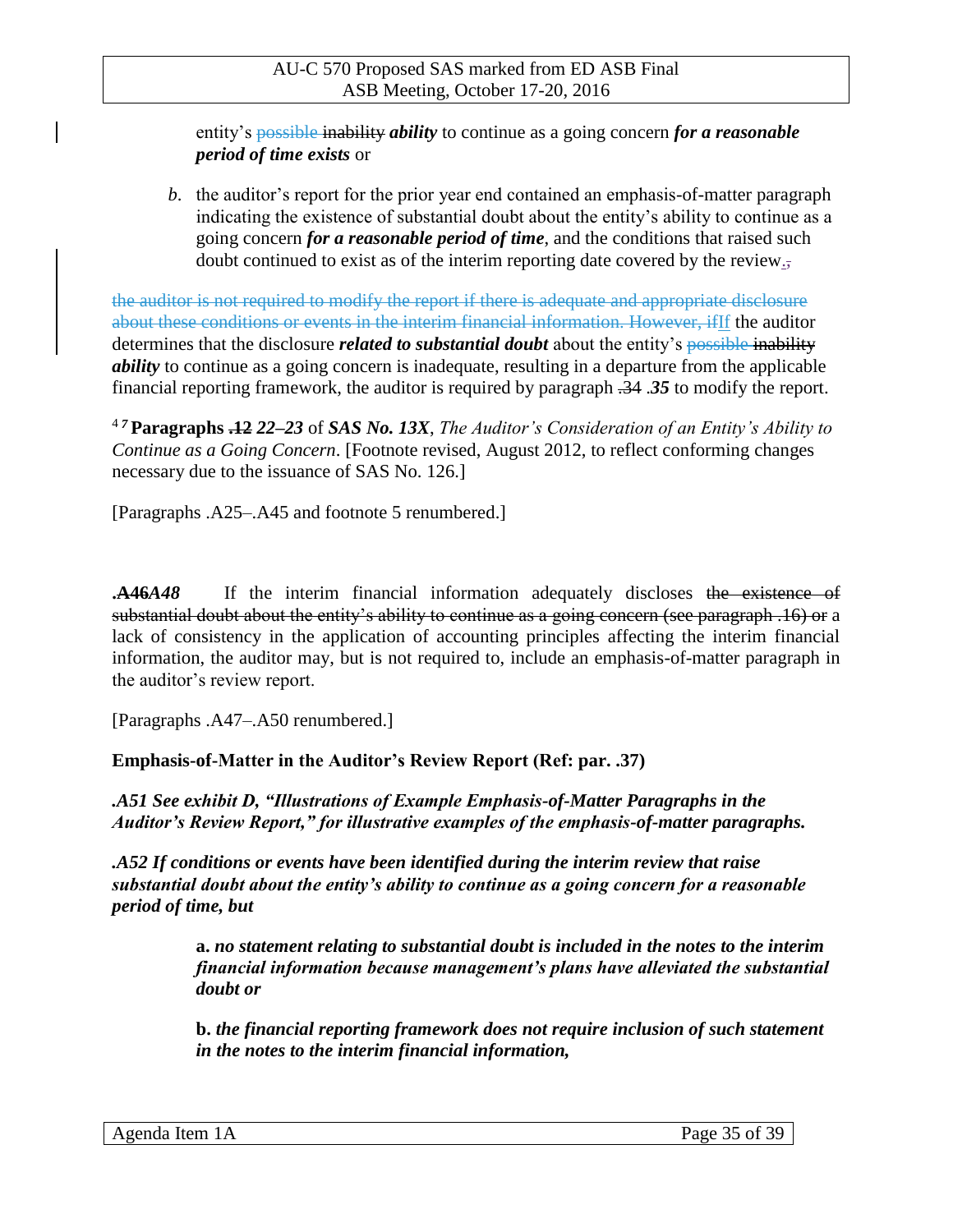*the auditor may include an emphasis-of-matter paragraph when management has disclosed the conditions or events in the notes to the financial statements but a statement related to substantial doubt is not required to be included by the financial reporting framework. The following is an illustration of an emphasis-of-matter paragraph when no statement relating to substantial doubt is included in the notes to the interim financial information but conditions or events are disclosed.*

> *As discussed in Note X to the financial statements, the Company has suffered recurring losses from operations and has a net capital deficiency. Management's plans in regards to these matters are also described in Note X.*

[Paragraphs .A51–.A57 renumbered.]

#### **Exhibit C — Illustrations of Example Modifications to the Auditor's Review Report Due to Departures From the Applicable Financial Reporting Framework (Ref: par. .A47) .A58***A62*

Illustration 1—Modification Due to a Departure From the Applicable Financial Reporting Framework

Illustration 2—Modification Due to Inadequate Disclosure

Illustration 3 — Emphasis-of-Matter Paragraph When a Going Concern Emphasis-of-Matter Paragraph Was Included in the Prior Year's Audit Report, and Conditions Giving Rise to the Emphasis-of-Matter Paragraph Continue to Exist

Illustration 4 — Emphasis-of-Matter Paragraph When a Going Concern Emphasis-of-Matter Paragraph Was Not Included in the Prior Year's Audit Report, and Conditions or Events Exist as of the Interim Reporting Date Covered by the Review That Might Be Indicative of the Entity's Possible Inability to Continue as a Going Concern

Illustration 3 — Emphasis-of-Matter Paragraph When a Going Concern Emphasis-of-Matter Paragraph Was Included in the Prior Year's Audit Report, and Conditions Giving Rise to the Emphasis-of-Matter Paragraph Continue to Exist

The following is an example of an emphasis-of-matter paragraph when a going concern emphasis-of-matter paragraph was included in the prior year's audit report, and conditions giving rise to the emphasis-of-matter paragraph continue to exist:

#### [*Emphasis-of-Matter Paragraph*]

Note 4 of the Company's audited financial statements as of December 31, 20X1, and for the year then ended, discloses that the Company was unable to renew its line of credit or obtain alternative financing at December 31, 20X1. Our auditor's report on those financial statements includes an emphasis-of-matter paragraph referring to the matters in note 4 of those financial statements and indicating that these matters raised substantial doubt about the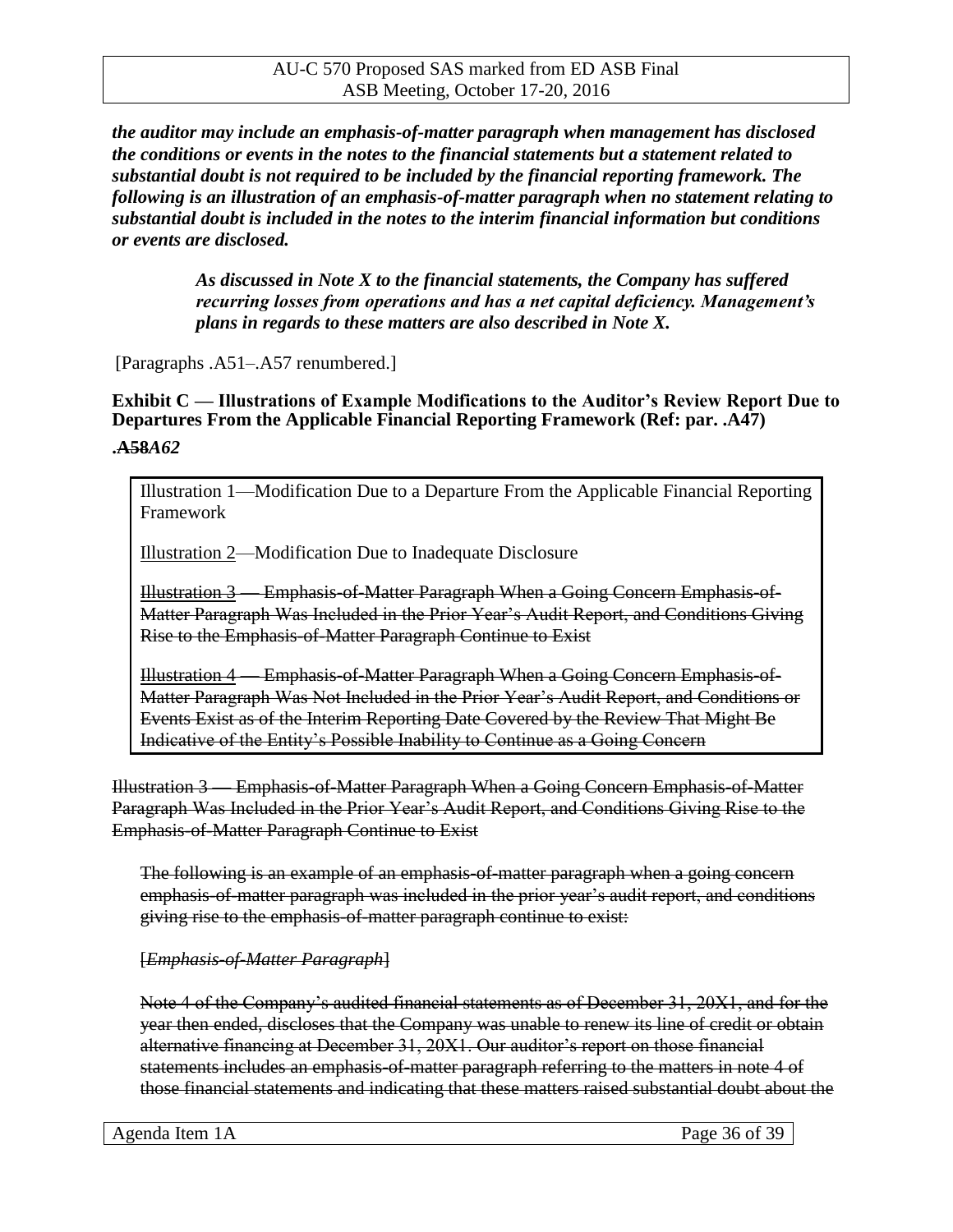Company's ability to continue as a going concern. As indicated in note 3 of the Company's unaudited interim financial information as of March 31, 20X2, and for the three months then ended, the Company was still unable to renew its line of credit or obtain alternative financing as of March 31, 20X2. The accompanying interim financial information does not include any adjustments that might result from the outcome of this uncertainty.

Illustration 4 — Emphasis-of-Matter Paragraph When a Going Concern Emphasis-of-Matter Paragraph Was Not Included in the Prior Year's Audit Report, and Conditions or Events Exist as of the Interim Reporting Date Covered by the Review That Might Be Indicative of the Entity's Possible Inability to Continue as a Going Concern

The following is an example of an emphasis-of-matter paragraph when a going concern emphasis-of-matter paragraph was not included in the prior year's audit report, and conditions or events exist as of the interim reporting date covered by the review that might be indicative of the entity's possible inability to continue as a going concern:

[*Emphasis-of-Matter Paragraph*]

As indicated in note 3, certain conditions indicate that the Company may be unable to continue as a going concern. The accompanying interim financial information does not include any adjustments that might result from the outcome of this uncertainty.

*Exhibit D—Illustrations of Emphasis-of-Matter Paragraphs in the Auditor's Review Report (Ref: par. .A51)*

#### *.A63*

*Illustration 1*—*Emphasis-of-Matter Paragraph When Substantial Doubt is Disclosed in the Notes to the Financial Statements, a Going Concern Emphasis-of-Matter Paragraph Was Included in the Prior Year's Audit Report, and Conditions Giving Rise to the Emphasis-of-Matter Paragraph Continue to Exist*

*Illustration 2*—*Emphasis-of-Matter Paragraph When Substantial Doubt is Not Disclosed in the Notes to the Financial Statements, a Going Concern Emphasis-of-Matter Paragraph Was Included in the Prior Year's Audit Report, and Conditions Giving Rise to the Emphasis-of-Matter Paragraph Continue to Exist*

*Illustration 3*—*Emphasis-of-Matter Paragraph When Management is Required Under the Financial Reporting Framework to Include a Statement in the Notes to the Interim Financial Information that Substantial Doubt Exists; Such Statement is included in the Notes to the Interim Financial Information; and a Going Concern Emphasis-of-Matter Paragraph Was Not Included in the Prior Year's Audit Report*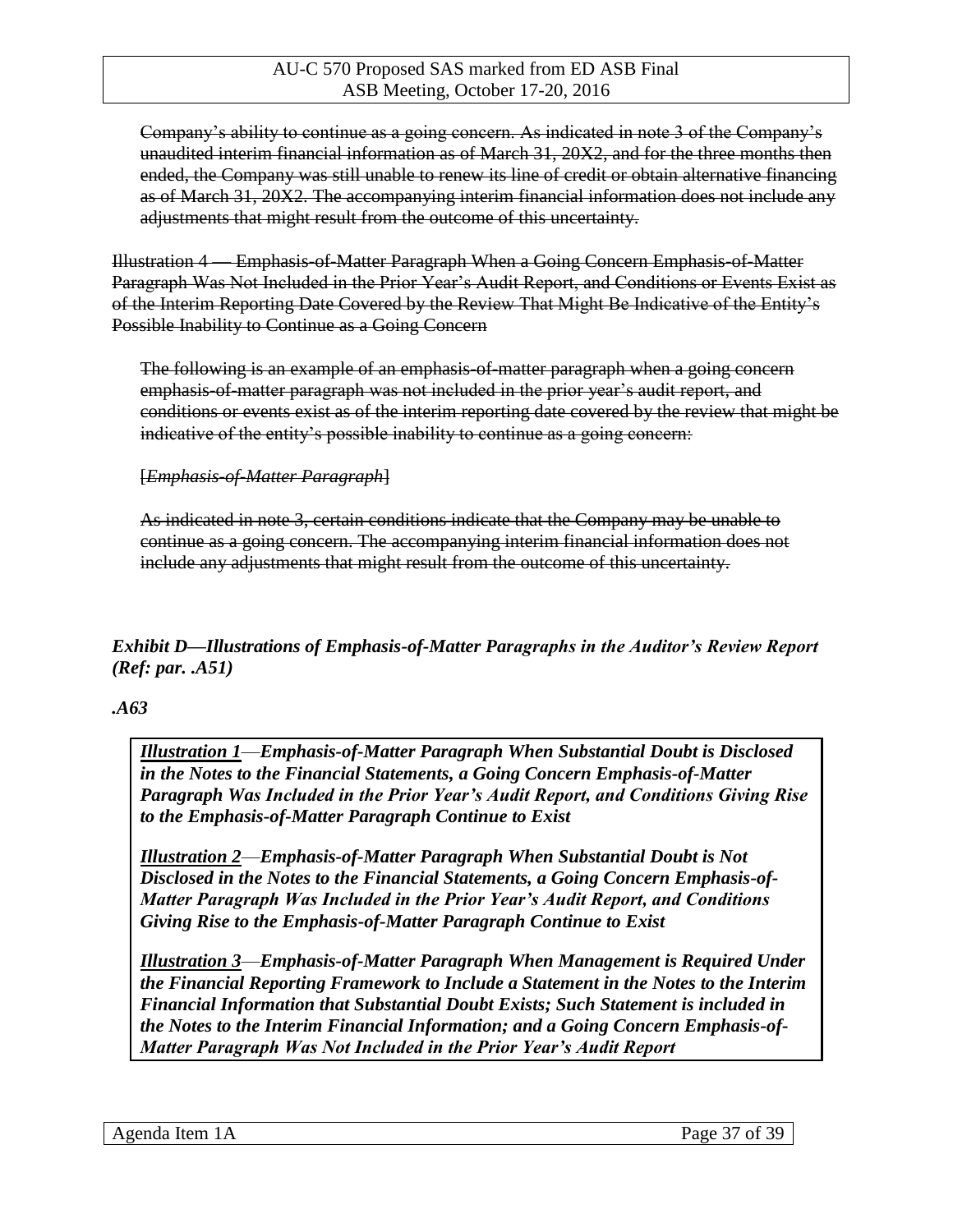*Illustration 1—Emphasis-of-Matter Paragraph When Substantial Doubt is Disclosed in the Notes to the Financial Statements, a Going Concern Emphasis-of-Matter Paragraph Was Included in the Prior Year's Audit Report, and Conditions Giving Rise to the Emphasis-of-Matter Paragraph Continue to Exist*

*The following is an example of situations in which (***a***) a going concern emphasis-of-matter paragraph was included in the prior year's auditor's report, (***b***) substantial doubt continues to exist from the prior year, and (***c***) the entity is required under the financial reporting framework to include a statement in the notes to the financial statementinterim financial information that substantial doubt exists.*

*[***Emphasis-of-Matter Paragraph***]*

*The accompanying financial statementsinterim financial information have has been prepared assuming that the Entity will continue as a going concern. Note 4 of the Entity's audited financial statements as of December 31, 20X1, and for the year then ended, includes a statement that substantial doubt exists about the Entity's ability to continue as a going concern. Note 4 of the Entity's audited financial statements also discloses the conditions, events and conditions, management's evaluation of the events and conditions, and management's plans regarding these matters including the fact that the Entity was unable to renew its line of credit or obtain alternative financing at December 31, 20X1. Our auditor's report on those financial statements includes an emphasis-of-matter paragraph referring to the matters in Note 4 of those financial statements. As indicated in Note 3 of the Entity's unaudited interimaccompanying unaudited interim financial information as of March 31, 20X2, and for the three months then ended, the Entity still includes a statement that substantial doubt exists about the Entity's ability to continue as a going concern as Note 3 indicates the Entity was still unable to renew its line of credit or obtain alternative financing as of March 31, 20X2 and has stated that substantial doubt exists about the CompanyEntity's ability to continue as a going concern. The accompanying unaudited interim financial information does not include any adjustments that might result from the outcome of this uncertainty.*

*Illustration 2—Emphasis-of-Matter Paragraph When Substantial Doubt is Not Disclosed in the Notes to the Financial Statements, a Going Concern Emphasis-of-Matter Paragraph Was Included in the Prior Year's Audit Report, and Conditions Giving Rise to the Emphasis-of-Matter Paragraph Continue to Exist*

*The following is an example of situations in which (***a***) a going concern emphasis-of-matter paragraph was included in the prior year's auditor's report, (***b***) substantial doubt continue to exist from the prior year, and (***c***) the entity is not required under the financial reporting framework to include a statement in the notes to the financial statementinterim financial information that substantial doubt exists.*

*[***Emphasis-of-Matter Paragraph***]*